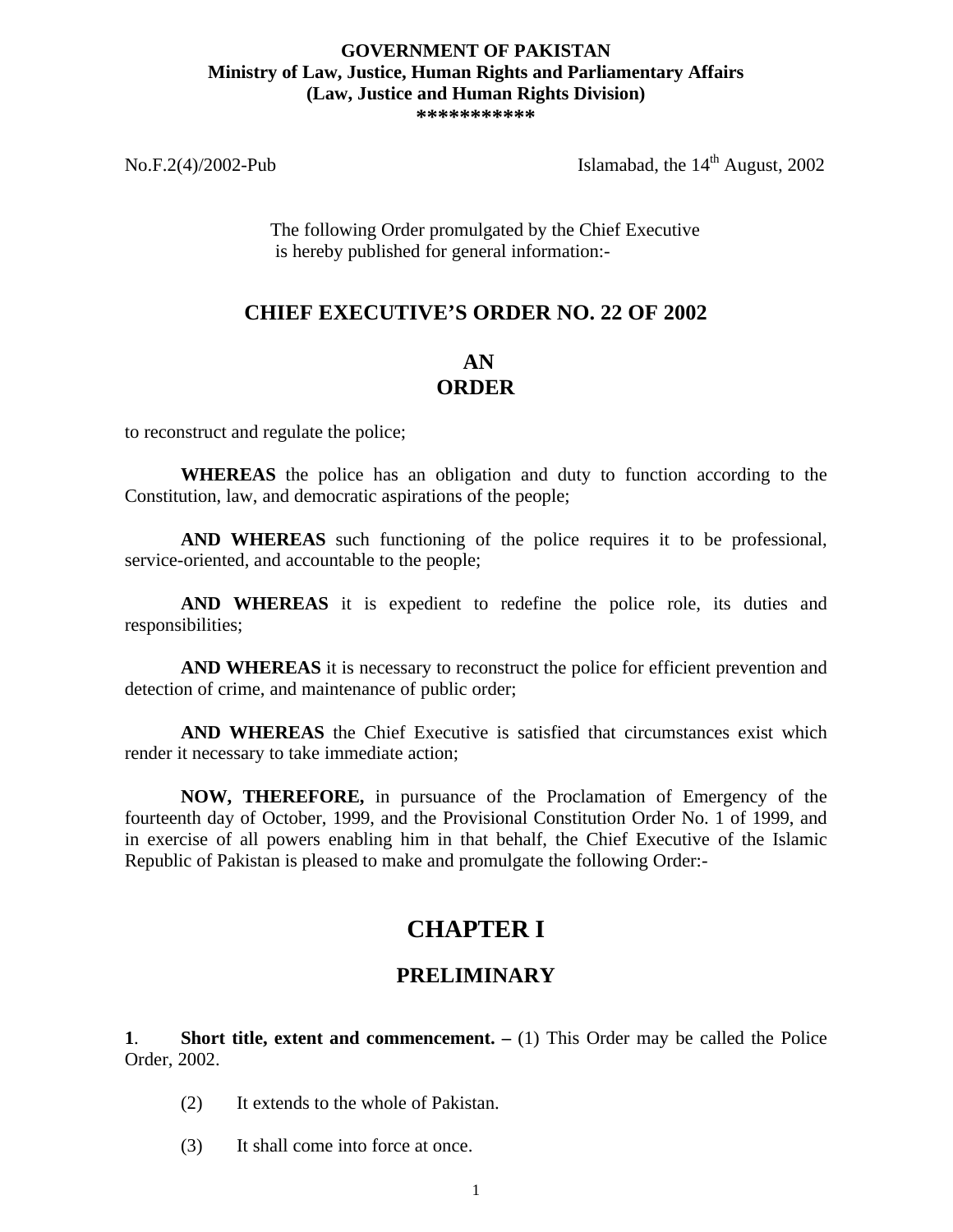- **2. Definitions.** (1) In this Order, unless the context otherwise requires, -
	- (i) 'Administration' includes management of administrative, operational and financial functions;
	- (ii) 'Capital City Police Officer' means the head of police of a general police area of the capital city district who is not below the rank of Additional Inspector General of Police and is posted under Article 11;
	- (iii) 'City Police Officer' means the head of police of a general police area of the city district who is not below the rank of Deputy Inspector General of Police and is posted under Article 15;
	- (iv) 'Code' means the Code of Criminal Procedure, 1898 (Act V of 1898);
	- (v) 'Commission' means a Public Safety Commission established under this Order at the national, provincial, or district level;
	- (vi) 'District' means the district as defined in a Local Government Law;
	- (vii) 'District Police Officer' means the head of police of a district who is not below the rank of Senior Superintendent of Police and is posted under Article 15;
	- (viii) 'Federal Law Enforcement Agencies' include Federal Investigation Agency, Pakistan Railway Police, Anti-narcotics Force, Pakistan Motorway and Highway Police, Islamabad Police, Frontier Constabulary, and any other Federal or Provincial organization notified as such by the Government from time to time;
	- (ix) 'General Police Area' means a capital city district, a part of a province, or any territory for which separate police is established under Article 6;
	- (x) "Government" means the appropriate Government;
	- (xi) "Head of District Police" means a District Police Officer, City Police Officer or a Capital City Police Officer;
	- (xii) 'junior ranks' means members of the police of and below the rank of Inspector as set out in the First Schedule;
	- (xiii) 'person' includes community, a company, or corporation;
	- (xiv) 'Place' includes.
		- (a) any building, tent, booth or other structure, whether permanent or temporary; and
		- (b) any area, whether enclosed or open.
	- (xv) 'place of public amusement' means any place where music, singing, dancing or game or any other amusement, diversion, or recreation or the means of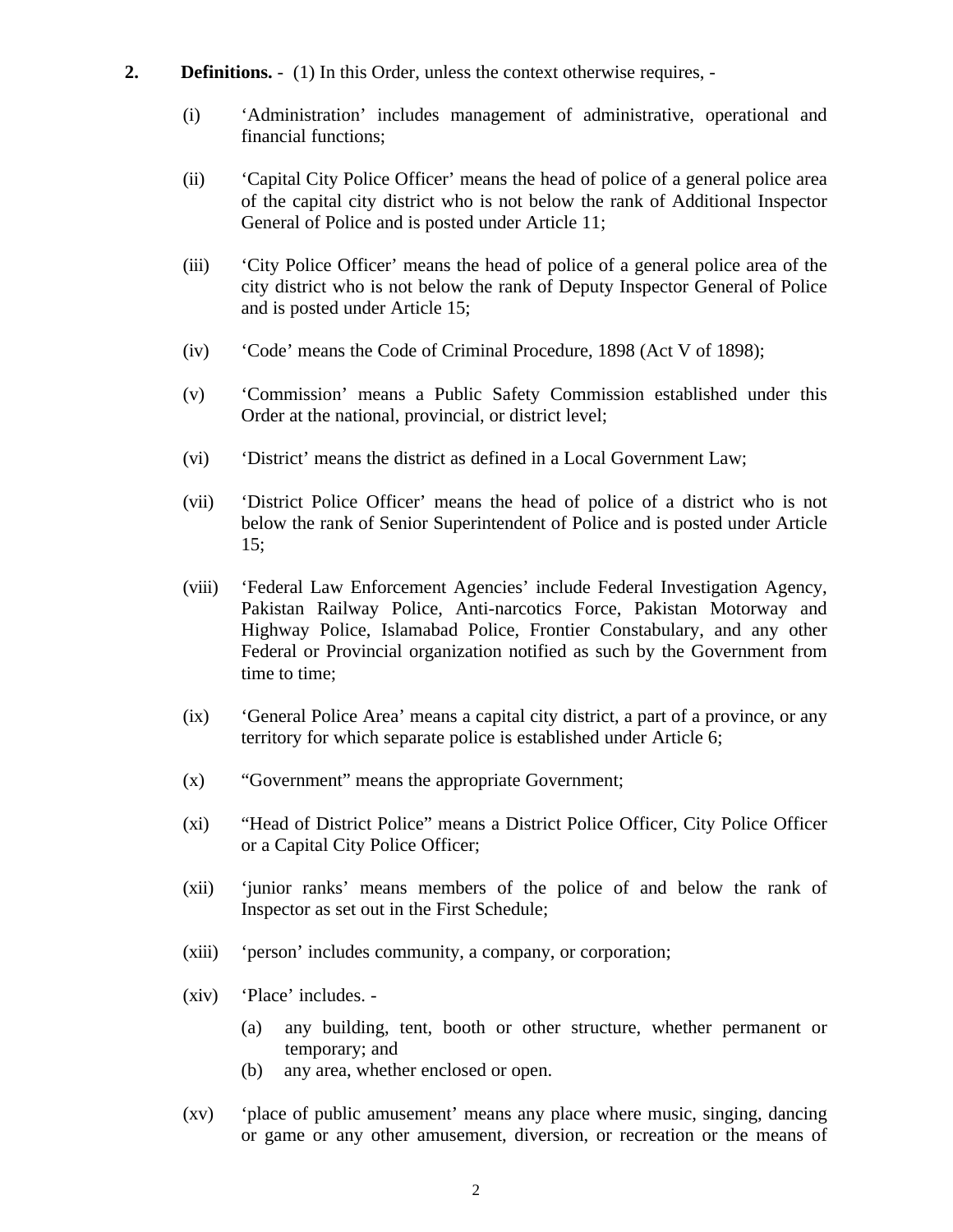carrying on the same is provided etc. to which the public are admitted either on payment of money or with the intention that money may be collected from those admitted;

- (xvi) 'place of public entertainment' means any place of boarding and lodging to which public are admitted by any person owning, or having any interest in, or managing, such place;
- (xvii) 'Provincial Police Officer' means head of the police of a general police area of the rank of Inspector General of Police posted under Article 11;
- (xviii) 'Police Officer' means a member of the police who is subject to this Order;
- (xix) 'Police or Police Establishment' means the police referred to in Article 6 and includes –
	- (a) all persons appointed as special police officers or additional police officers under this Order; and
	- (b) all other employees of the police.
- (xx) 'prescribed' means prescribed by rules made under this Order;
- (xxi) 'property' means any moveable property, money or valuable security;
- (xxii) 'public place' means any place to which the public may have access;
- (xxiii) 'rules' means rules made under this Order;
- (xxiv) 'schedule' means a schedule to this Order;
- (xxv) 'senior ranks' means members of the police above the rank of Inspector as set out in the First Schedule;
- (xxvi) 'street' includes any highway, bridge, way, causeway, arch, road, lane, footway, square, alley or passage, whether or not it is a thoroughfare and to which the public have access, whether permanently or temporarily; and
- (xxvii) 'vehicle' includes any conveyance of any description mechanically propelled or otherwise.

(2) All references in respect of District Superintendent of Police in any law in force shall mean Head of District Police posted under Article 11 and Article 15.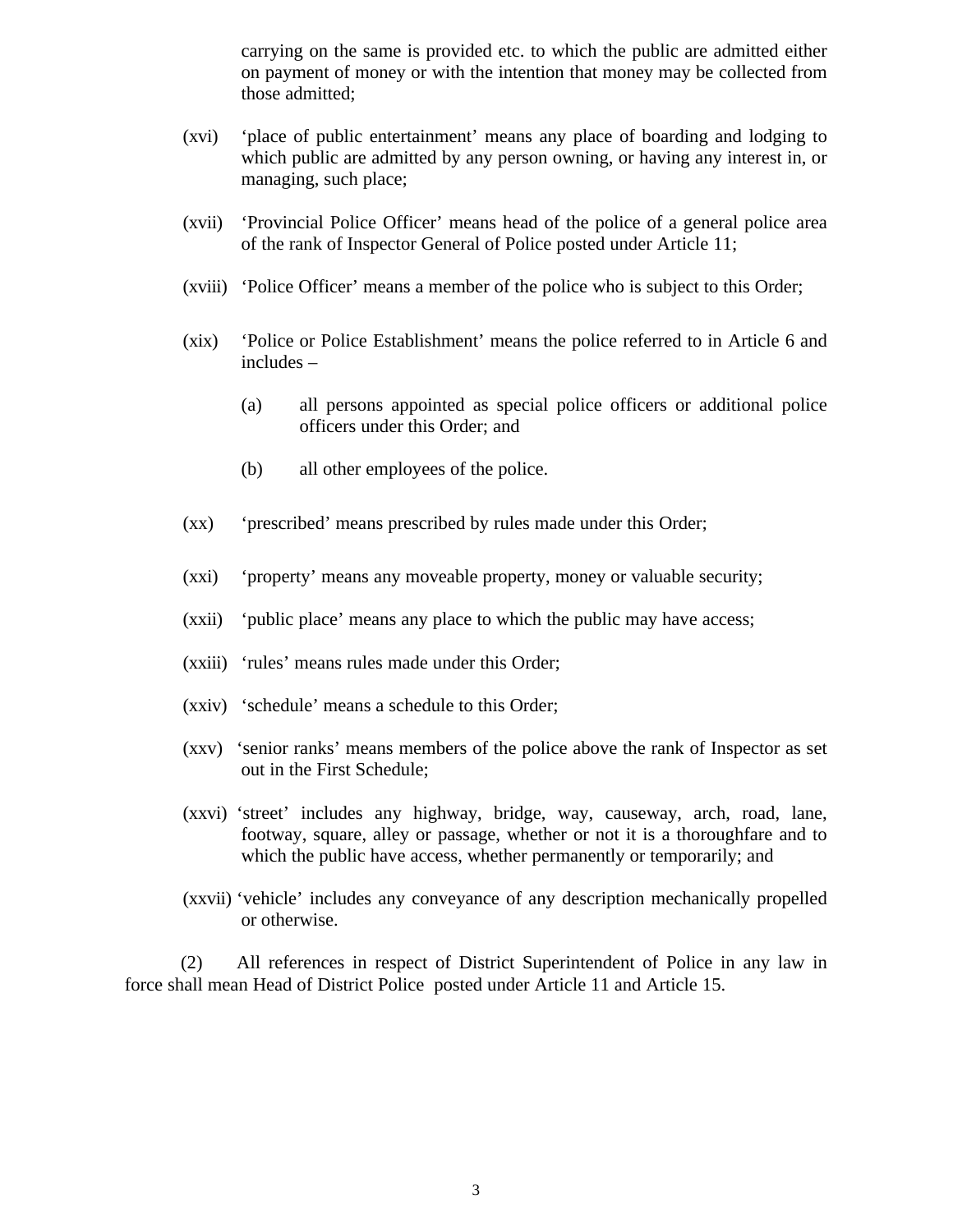# **CHAPTER II**

#### **RESPONSIBILITIES AND DUTIES OF THE POLICE**

**3. Attitude and responsibilities of police towards the public. -** It shall be the duty of every police officer to -

- (a) behave with the members of the public with due decorum and courtesy;
- (b) promote amity;
- (c) guide and assist members of the public particularly the poor, disabled or physically weak and children who are either lost or find themselves helpless on the streets or other public places; and
- (d) aid individuals who are in danger of physical harm particularly women and children.
- **4. Duties of police.** (1) Subject to law*,* it shall be the duty of every police officer to
	- (a) protect life, property and liberty of citizens;
	- (b) preserve and promote public peace;
	- (c) ensure that the rights and privileges, under the law, of a person taken in custody, are protected;
	- (d) prevent the commission of offences and public nuisance;
	- (e) collect and communicate intelligence affecting public peace and crime in general;
	- (f) keep order and prevent obstruction on public roads and in the public streets and thoroughfares at fairs and all other places of public resort and in the neighbourhood of and at the places of public worship;
	- (g) regulate and control traffic on public roads and streets;
	- (h) take charge of all unclaimed property and to prepare its inventory;
	- (i) detect and bring offenders to justice;
	- (j) apprehend all persons whom he is legally authorised to apprehend and for whose apprehension, sufficient grounds exist;
	- (k) ensure that the information about the arrest of a person is promptly communicated to a person of his choice;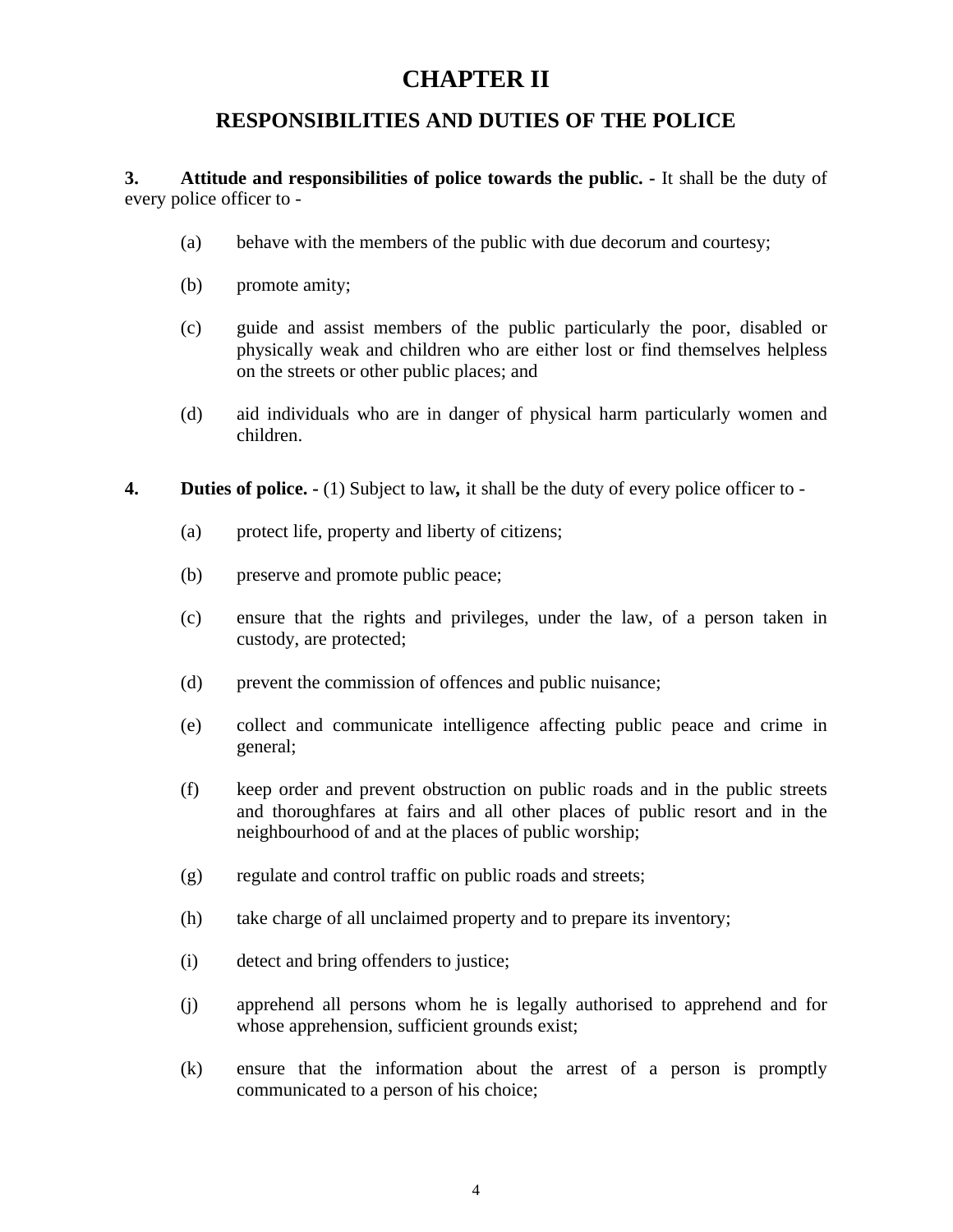- (l) enter and inspect without a warrant on reliable information any public place, shop or gaming-house where alcoholic drinks or narcotics are sold or weapons are illegally stored and other public places of resort of loose and disorderly characters;
- (m) obey and promptly execute all lawful orders;
- (n) perform other duties and exercise powers as are conferred by this Order, the Code or any other law for the time being in force;
- (o) aid and co-operate with other agencies for the prevention of destruction of public property by violence, fire, or natural calamities;
- (p) assist in preventing members of public from exploitation by any person or organized groups;
- (q) take charge of lunatics at large to prevent them from causing harm to themselves or other members of the public and their property; and
- (r) prevent harassment of women and children in public places.
- (2) Police officer shall make every effort to
	- (a) afford relief to people in distress situations, particularly in respect of women and children;
	- (b) provide assistance to victims of road accidents;
	- (c) assist accident victims or their heirs or their dependants, where applicable, with such information and documents as would facilitate their compensation claims; and
	- (d) cause awareness among the victims of road accidents of their rights and privileges.

(3) It shall be the duty of a police officer to lay information before a competent court and to apply for a summons, warrant, search warrant or such other legal process as may, by law, be issued against any person suspected of committing an offence.

**5. Emergency duties of police with regard to essential services.**  $\cdot$  **(1) The Government** may, in an emergency, by notification in the Official Gazette, declare any specified service to be an essential service to the community.

(2) upon a declaration being made under clause (1) and so long as it remains in force, it shall be the duty of every police officer to obey any lawful order given by a senior police officer in relation to the declaration.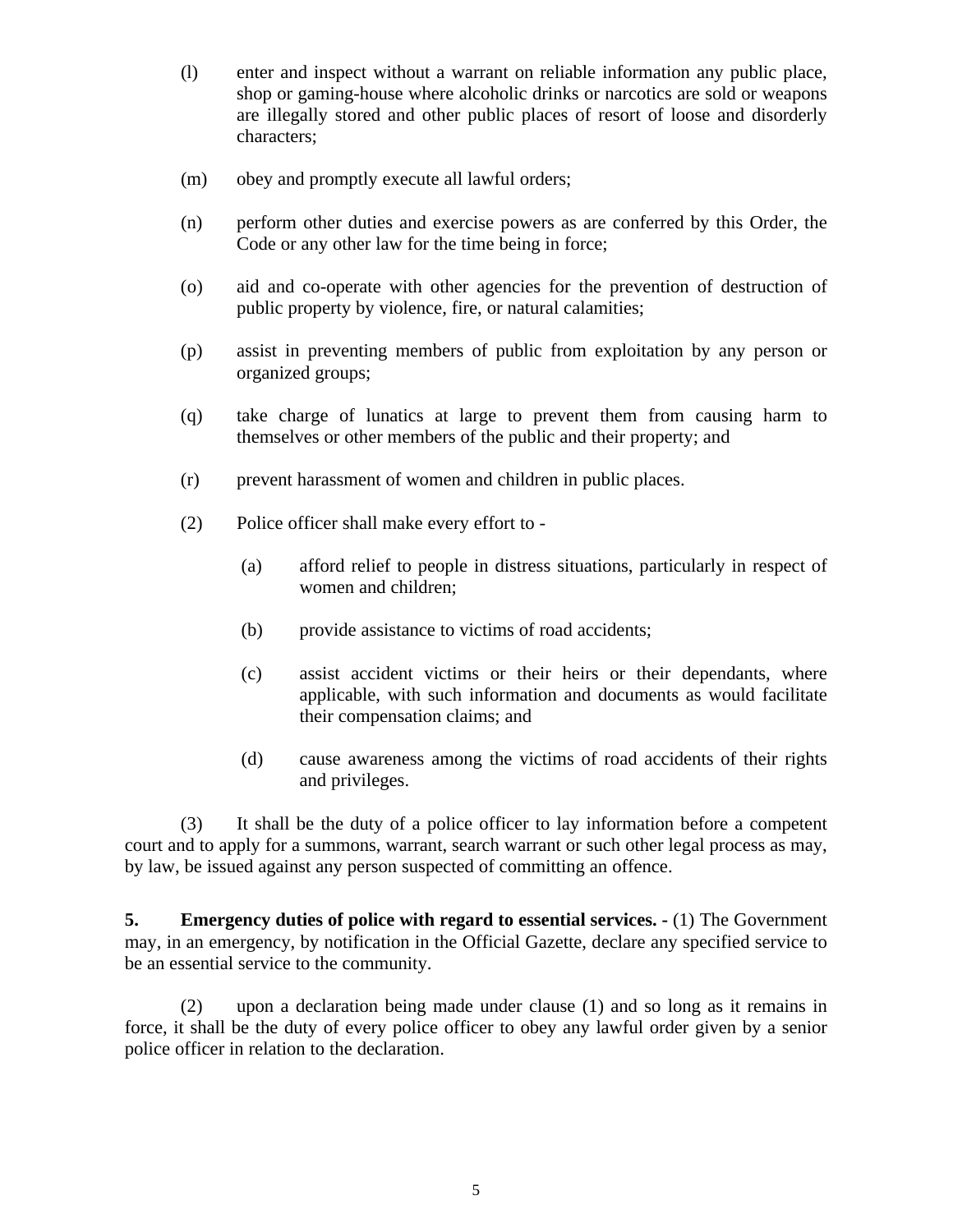### **CHAPTER III**

#### **CONSTITUTION AND ORGANIZATION OF THE POLICE**

6. **Separate police establishment for each general police area. -** The Government shall maintain a separate police establishment for every general police area.

**7. Constitution of police. -** (1) The police establishment for each general police area shall consist of such numbers in the senior and junior ranks and have such organization as the Government may from time to time determine.

(2) The recruitment criteria, pay and allowances and all other conditions of service of the police shall be such as the Government may from time to time determine.

(3) The recruitment in the police other than ministerial and specialist cadres shall be in the rank of Constable, Assistant Sub-Inspector and Assistant Superintendent of Police:

Provided that selection for direct recruitment in the rank of Assistant Sub-Inspector shall be through the appropriate Public Service Commission and shall not exceed twenty-five percent of total posts in that rank:

Provided further that 25% of the quota for departmental promotions to the rank of Assistant Sub-Inspector shall be filled, subject to rules, through selection by the appropriate Public Service Commission from graduate Constables or Head Constables of clean record.

 (4) The recruitment in the rank of Assistant Superintendent of Police shall be through the Federal Public Service Commission on all Pakistan basis.

 (5) The recruitment in the rank of Constable and Assistant Sub-Inspector shall be on the basis of the district of domicile which for all service matters shall be their administrative unit up to the rank of Deputy Superintendent of Police and only such officers shall be posted to their district of domicile for field assignments. There will be no such bar on the posting of officers of other districts for investigation, traffic, security, reserve, and intelligence duties. Subject to rules, Inspectors and Deputy Superintendents of Police shall be promoted on the basis of provincial seniority.

(6) Every police officer while on police duty shall have all the powers and privileges of a police officer throughout Pakistan and be liable to serve at any time in any branch, division, bureau and section.

**8. Police to be organized on functional basis. -** (1) The police establishment constituted under Article 7 shall, as far as practicable, be organised on functional basis into branches, divisions, bureaus and sections.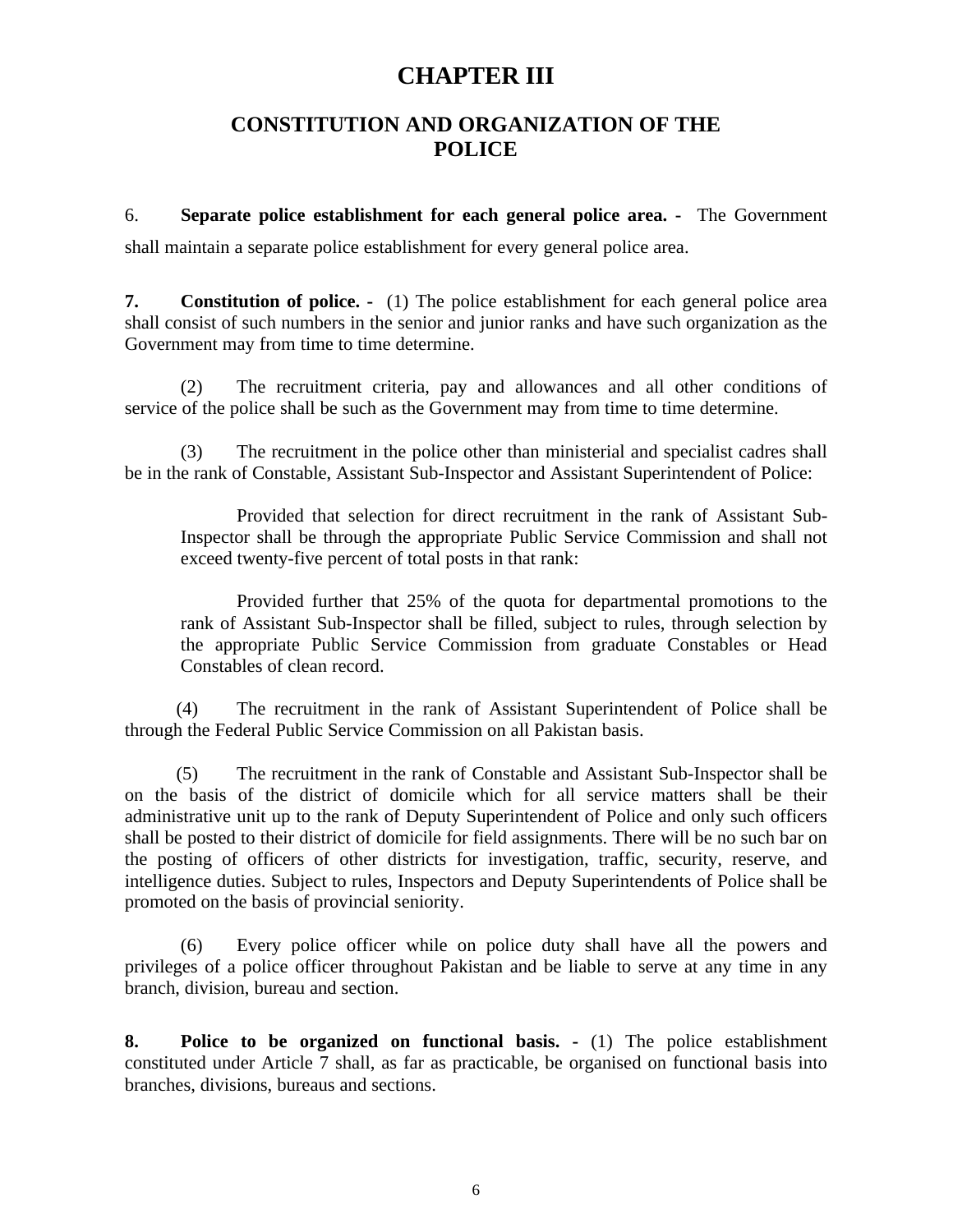(2) The branches, divisions, bureaus and sections referred to in clause (1) may include -

- (a) Investigation;
- (b) Intelligence;
- (c) Watch and Ward;
- (d) Reserve Police;
- (e) Police Accountability;
- (f) Personnel Management;
- (g) Education and Training;
- (h) Finance and Internal Audit;
- (i) Crime Prevention;
- (j) Crime against women;
- (k) Traffic Planning and Management;
- (l) Criminal Identification;
- (m) Information Technology;
- (n) Transport;
- (o) Research and Development;
- (p) Legal Affairs;
- (q) Welfare;
- (r) Estate Management.

(3) The specialist investigators shall be operationally responsible to the officer incharge of the investigation branch.

(4) Every police officer shall be liable for posting to any branch, division, bureau and section, or anywhere in or outside the police:

(5) Posting to any specialist branch, division, bureau or section shall be subject to necessary training and experience in accordance with the rules.

**9. Superintendence of police.** - (1) The superintendence of police throughout a general police area shall vest in the appropriate Government.

(2) The power of superintendence under clause (1) shall be so exercised as to ensure that police performs its duties efficiently and strictly in accordance with law.

**10. Administration of the police. -** (1) Administration of police in a general police area shall vest in the Provincial Police Officer, Capital City Police Officer or City Police Officer posted under Article 11, or Article 15, as the case may be.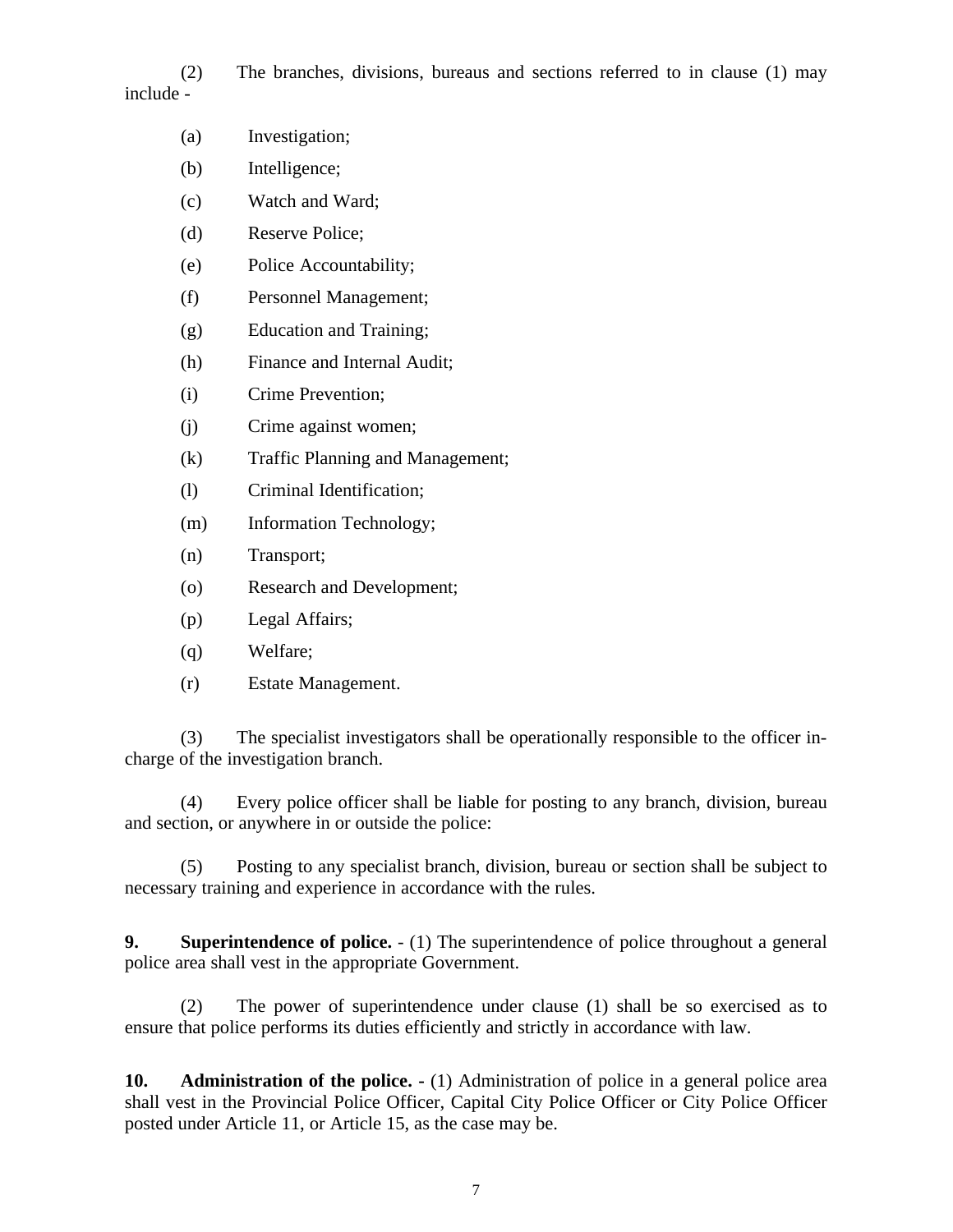(2) The Provincial Police Officer, Capital City Police Officer and City Police Officer, as the case may be, shall exercise such powers and perform such functions and duties and shall have such responsibilities as may be provided by or under this Order and any other law for the time being in force.

(3) The police officers mentioned in clause (1) may for direction and control issue standing orders not inconsistent with the Order or rules made hereunder for the efficient functioning of the police.

(4) Provincial Police Officer shall prepare a provincial annual policing plan for review by the Provincial Public Safety Commission. The plan shall include -

- (a) objectives of policing;
- (b) financial resources likely to be available during the year;
- (c) targets; and
- (d) mechanism for achieving these targets.

**11. Posting of Provincial Police Officer, Capital City Police Officer and Head of** Federal Law Enforcement Agency. - (1) The Provincial Government shall, out of a panel of three police officers recommended by the National Public Safety Commission from a list provided by the Federal Government, post a police officer of the rank of Inspector General of Police as Provincial Police Officer of the Province:

Provided that before a police officer is posted as Provincial Police Officer under clause (1) the Federal Government shall place his services at the disposal of the Provincial Government.

(2) The Federal Government in the case of Islamabad Capital Territory and the Provincial Government in the case of Capital City District shall post a police officer not below the rank of Additional Inspector General of Police as Capital City Police officer out of three officers recommended by the National Public Safety Commission, or on the recommendation of the Provincial Police Officer, as the case may be.

(3) The Federal Government shall, out of a panel of three suitable police officers recommended by the National Public Safety Commission post head of a Federal Investigation Agency, Pakistan Railway Police, Pakistan Motorway and Highway Police and Frontier Constabulary.

(4) During temporary absence of the police officers mentioned under clause (1) and clause (2) the next senior officer may exercise all or any of the powers, perform all or any of the functions and duties, and discharge all or any of the responsibilities of the Provincial Police Officer, or Capital City Police Officer, as the case may be.

(5) The Provincial Police Officer, posted under clause (1) shall have administrative and financial powers as ex-officio Secretary to the Provincial Government and other powers under this Order, or any other law for the time being in force and Islamabad Capital City Police Officer posted under clause (2) shall have the same administrative and financial powers.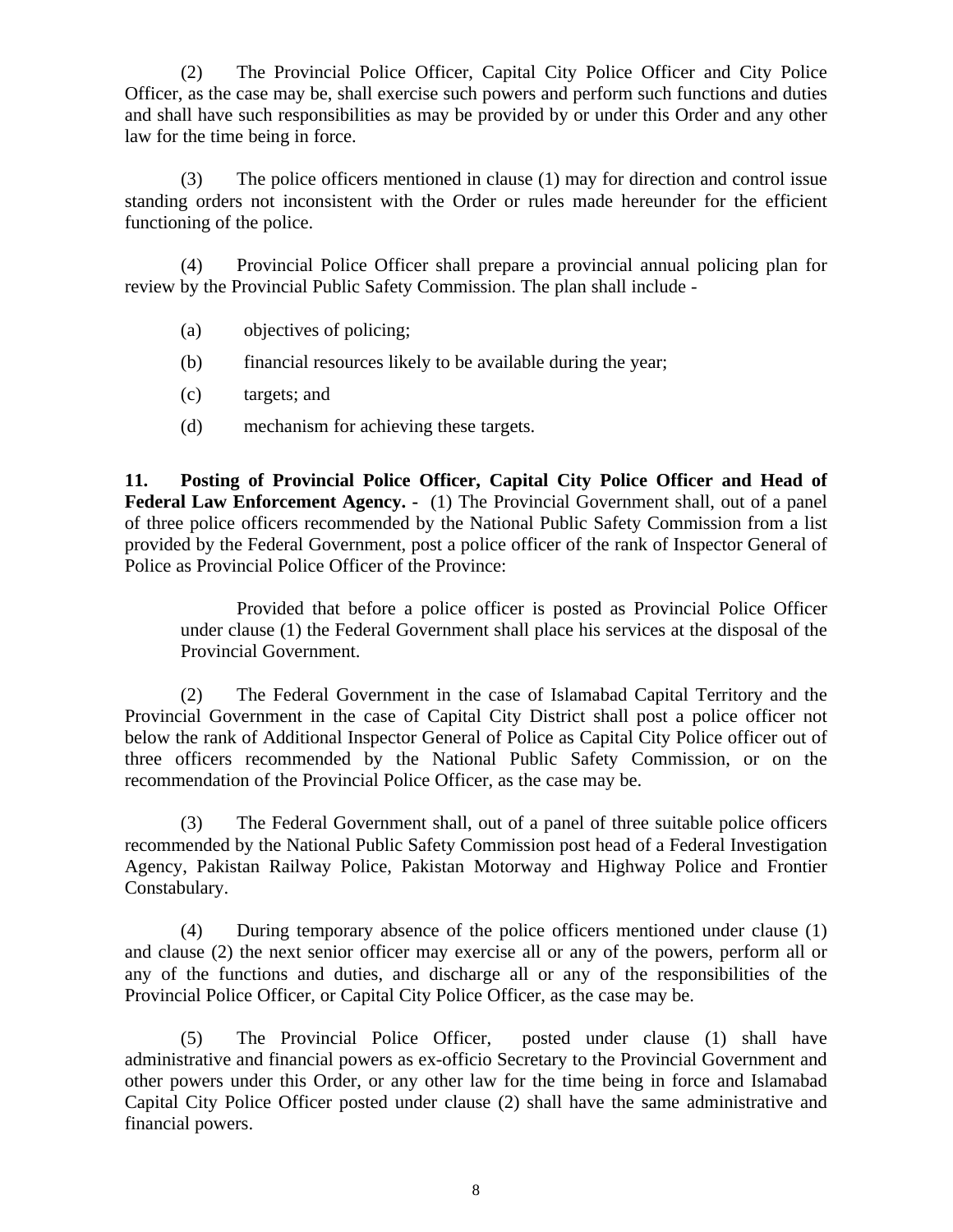(6) Subject to job description of each post under the rules, the police officers mentioned in clauses (1) and (2) may, by a general or special order, empower any officer subordinate to him to exercise and perform all or any of the powers, functions or duties to be exercised or performed under this Order.

**12. Term of office of Provincial Police Officer, Capital City Police Officer and Head of a Federal Law Enforcement Agency. -** (1) The term of office of Provincial Police Officer, Capital City Police Officer and Head of a Federal Law Enforcement Agency posted under Article 11 shall be three years from the date of his posting.

(2) The Provincial Government, with agreement of Provincial Public Safety Commission and the Capital City Public Safety Commission may transfer the Provincial Police Officer or Capital City Police Officer before the expiry of his tenure as the case may be.

(3) The Provincial Government or the respective Public Safety Commission may initiate the case of premature transfer of the officers mentioned in clause (2) for unsatisfactory performance of duties.

(4) The Federal Government may with the agreement of National Public Safety Commission transfer Islamabad Capital City Police officer and Head of a Federal Law Enforcement Agency before the expiry of his tenure.

(5) The Federal Government or the National Public Safety Commission may initiate premature transfer of the officer mentioned in clause (4) for unsatisfactory performance of duties:

Provided that before premature transfer of the officers mentioned in clause (3) and clause (5) the appropriate Commission shall give the concerned officer an opportunity of being heard in person.

 (6) The Federal Government may with the agreement of the National Public Safety Commission recall a Provincial Police Officer or the Capital City Police Officer.

**13. Posting of Additional Inspectors General of Police. -** The Government may post such number of Additional Inspectors General of Police to assist the, Provincial Police Officer, or Capital City Police Officer, as the case may be, in the efficient performance of his duties as it may deem fit, in consultation with the Provincial Police Officer, or Capital City Police Officer, as the case may be.

**14. Appointment of experts. –** (1) The Government may, on recommendation of the appropriate Public Service Commission, appoint one or more experts to assist the Provincial Police Officer and Capital City Police Officer or City Police Officer*.*

(2) The qualifications, eligibility, terms and conditions of service of experts shall be as prescribed.

**15. Posting of City Police Officer and District Police Officer. -** (1) The Provincial Police Officer may post a City Police Officer for a city district notified as a general police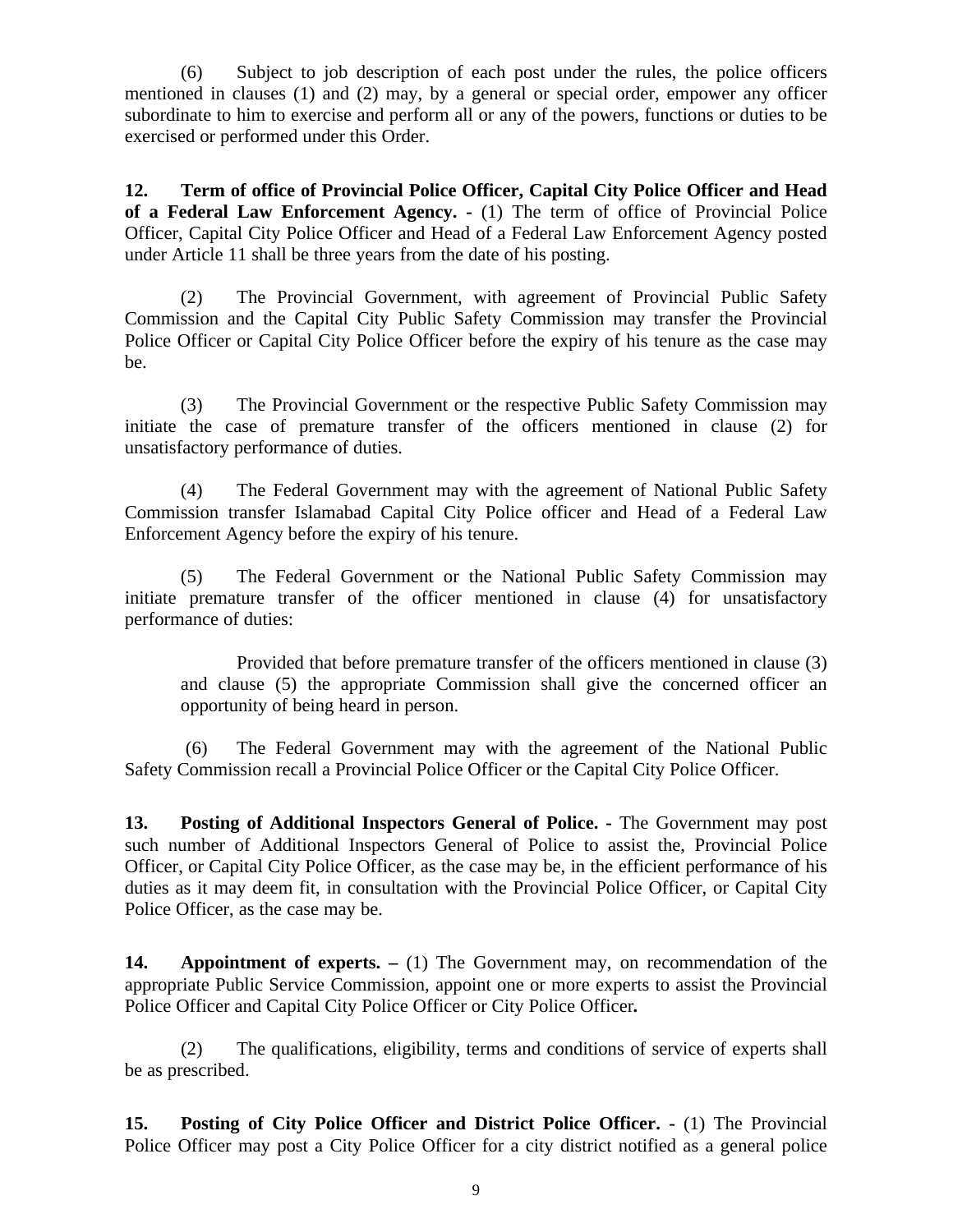area and the District Police Officer in a district within a general police area in consultation with the Government.

(2) The term of office of City Police Officer or District Police Officer, as the case may be, shall be three years from the date of his posting.

(3) The City Police Officer or District Police Officer may be transferred before completion of normal tenure of three years on specific grounds such as inefficiency and ineffectiveness with the concurrence both of the Zila Nazim and the District Public Safety Commission, after he has been heard in person by the District Public Safety Commission.

**16. Administration of police in a district.**- (1) Subject to this Order, the administration of police throughout a district, other than a capital city district and a city district, shall vest in a District Police Officer posted under Article 15.

(2) The District Police Officer may delegate any of his powers and functions conferred on him to a Superintendent of Police, Assistant or Deputy Superintendent of Police posted under Article 17.

(3) The Capital City Police Officer and the City Police Officer shall have administrative and financial powers of the head of an attached department.

(4) A Capital City Police Officer posted under article 11 and a City Police Officer posted under Article 15 shall exercise the powers vested in them under clause (3) above and Article 10 subject to the operational control by the Provincial Police Officer.

**17. Posting of Deputy Inspector General, Senior Superintendent, Superintendent, Assistant Superintendent, Deputy Superintendent. -** (1) Subject to this Order, the Government shall post in consultation with Provincial Police Officer, or Capital City Police Officer, as the case may be, for any part of a general police area or for police headquarters, such number of Deputy Inspector General of Police as it may deem fit.

(2) Provincial Police Officer or the Capital City Police Officer shall post Senior Superintendents, Superintendents, Assistant and Deputy Superintendents of Police in the general police area.

(3) Every officer posted under clause (1) and clause (2) shall exercise and perform such powers, functions and duties, as assigned to him under this Order, or any other law for the time being in force.

**18. Posting of head of investigation. -** (1) The head of investigation in a general Police area other than the Capital City District or the City District shall be of the rank of Additional Inspector General of Police.

(2) The head of investigation in a Capital City District or City District shall not be below the rank of Senior Superintendent of Police.

(3) The head of investigation in a District shall not be below the rank of Superintendent of Police and shall be responsible to his own hierarchy subject to general control of the District Police Officer.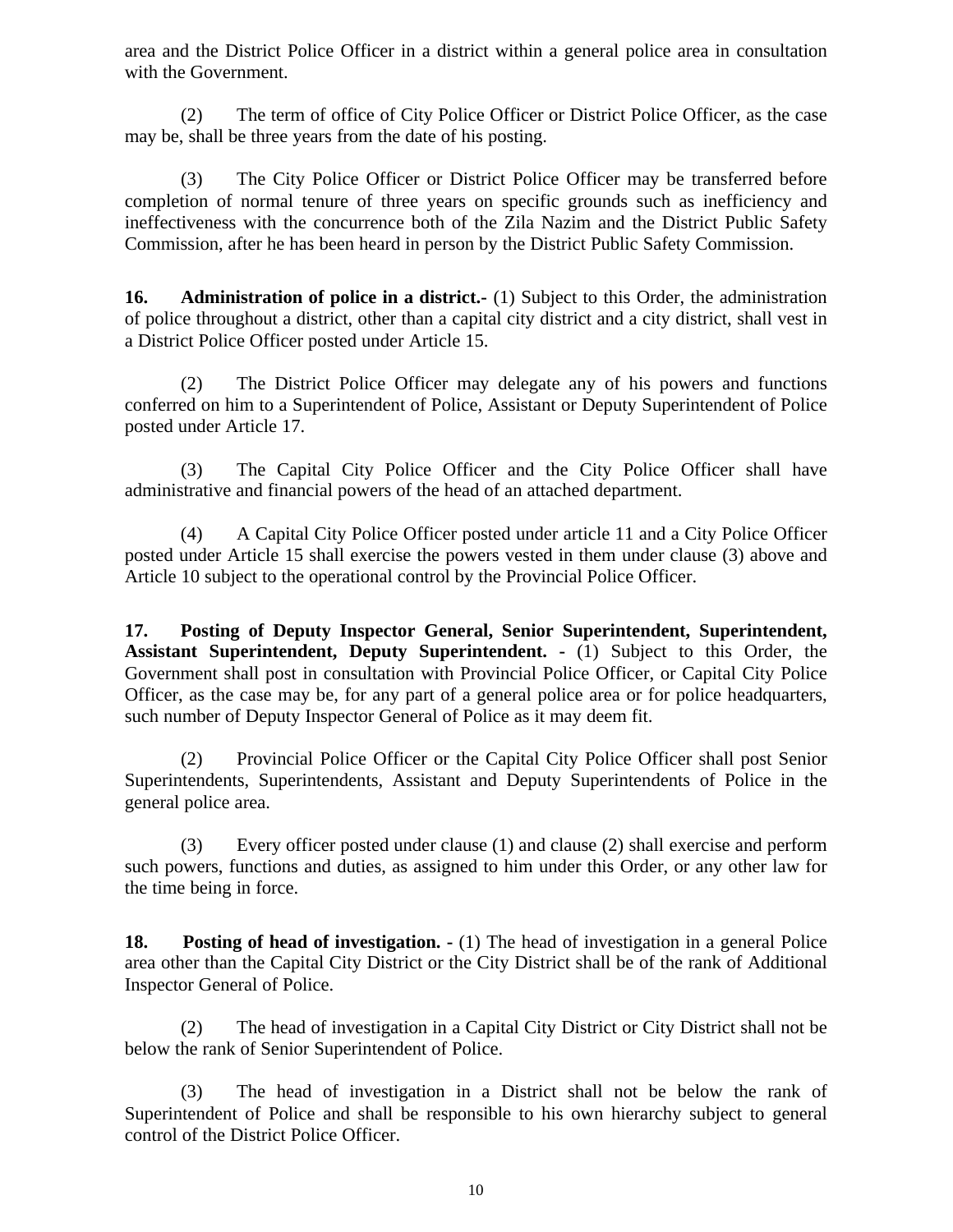(4) All registered cases shall be investigated by the investigation staff in the district under the supervision of the head of investigation:

Provided that the Government may, by a special or general order, may entrust investigation of offences under Local and Special Laws as defined in the Pakistan Penal Code and punishable with imprisonment for a term not exceeding three years with or without any other punishment, to the police station staff.

(5) The District Police Officer shall not interfere with the process of investigation. The head of investigation shall however keep the District Police Officer informed of the progress of all cases which have a bearing on public order. The District Police Officer shall provide full support to the Head of investigation in the performance of his duties.

(6) Investigation shall not be changed except after due deliberations and recommendations by a board headed by an officer not below the rank of Senior Superintendent of Police and two Superintendents of Police, one being in-charge of the investigation of the concerned district:

Provided that the final order for the change of investigation shall be passed by head of investigation in the general police area who shall record reasons for change of such investigation:

Provided further that the second change of investigation may only be allowed with the approval of the Provincial Police Officer, or the Capital City Police Officer, as the case may be.

**19. Appointment of Director of Police Communications etc. -** Subject to rules, Provincial Police Officer, or Capital City Police Officer, or City Police Officer, as the case may be, may appoint Director of Wireless, Motor Transport and Computer for the whole of the general police area or for any part thereof and such number of officers and staff as may be determined from time to time.

**20. Posting of heads of police training institutions. -** (1) The Federal Government shall post a police officer of the rank of Inspector General of Police as Commandant of the National Police Academy.

(2) Provincial Police Officer or Capital City Police Officer may post an officer not below the rank of Deputy Inspector General of Police as Commandant of the police training college and an officer not below the rank of Senior Superintendent of Police as Principal of each police training school within the general police area under his charge.

**21. Constitution of regions and divisions etc.**  $\cdot$  (1) The Provincial Police Officer may with the approval of the Government constitute police regions.

(2) Within the budgetary allocations, Provincial Police Officer, Capital City Police Officer, or the City Police Officer, as the case may be, may: -

(a) divide districts into police divisions, sub divisions and police stations;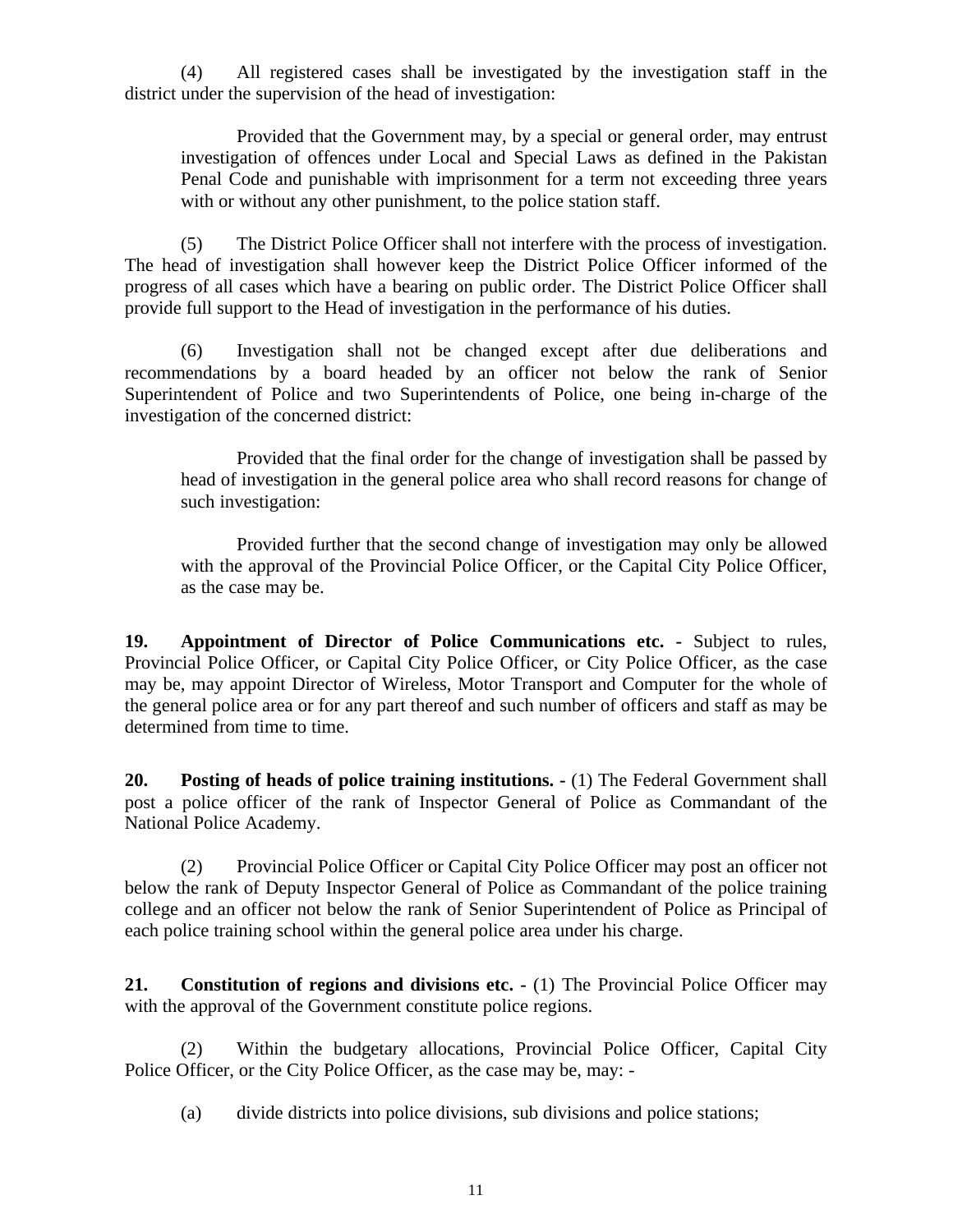- (b) sub-divide the police stations into police posts; and
- (c) define the limits and extent of such-divisions, sub divisions, police stations and police posts:

Provided that the limits and extent of such divisions, police stations and police posts shall, as far as practicable, be coterminus with the limits of Tehsils, or Town in a city district and Unions.

(3) A police region under clause (1) shall be headed by a police officer not below the rank of Deputy Inspector General of Police:

Provided that where the size of police establishment is more than ten thousand the region shall be headed by a police officer not below the rank of Additional Inspector General of Police.

(4) A police division shall be under an officer not below the rank of a Superintendent of Police; a police sub-division under an officer not below the rank of an Assistant or Deputy Superintendent of Police; and a police station shall be under an officer of the rank of Inspector of Police:

Provided that an officer of the rank of Assistant Superintendent of Police may be posted as head of a police station, assisted by Inspectors as officer incharge in selected police stations.

**22. Transfer to other police establishment. -** Subject to rules, the appropriate Government may transfer any police officer appointed under this Order from police constituted for one general police area to another.

**23. Appointment of junior ranks. -** Subject to rules, Head of District Police shall be the appointing authority for junior ranks.

**24.** Oath or affirmation by members of police.  $- (1)$  Every member of the police shall on appointment make and subscribe before Provincial Police Officer or Capital City Police Officer or City Police Officer**,** or head of a training institution, an oath or affirmation according to the form set out in the second Schedule.

(2) Assistant Superintendents of Police shall make and subscribe to the said oath or affirmation before Commandant, National Police Academy.

**25. Certificate of appointment. -** (1) Officers of junior ranks shall on appointment receive a certificate in the form provided in the Third Schedule. The certificate shall be issued under the seal of such officer as Provincial Police Officer or Capital City Police Officer or City Police Officer may by general or special order direct.

(2) A certificate of appointment shall become null and void whenever the police officer named therein ceases to belong to the police.

**26. Suspension of police officer. -** (1) Subject to rules, the authority or an officer authorised in this behalf by the authority shall have power to suspend a member of police.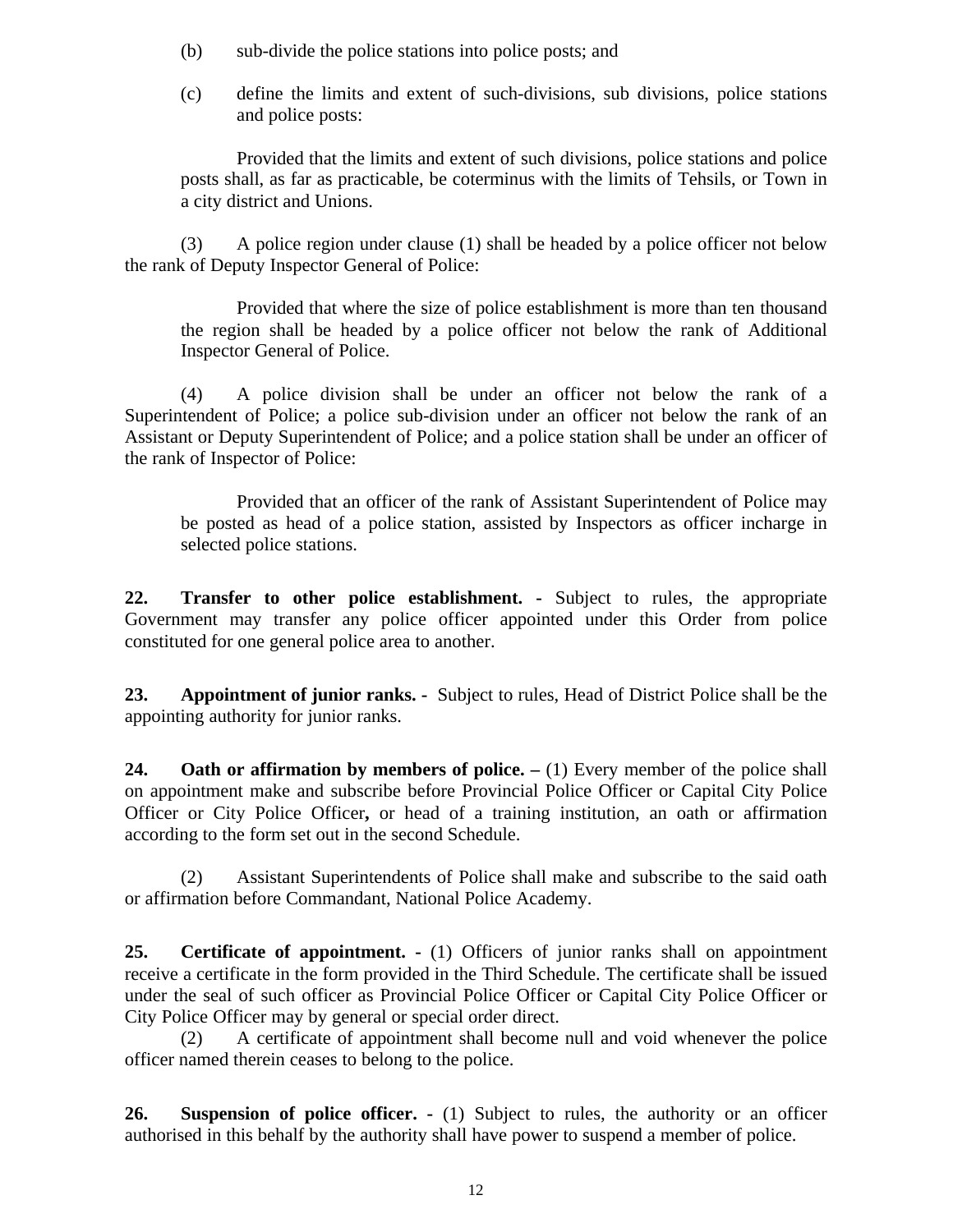(2) The powers and functions vested in a member of police shall remain suspended while such officer is under suspension:

Provided that notwithstanding his suspension such member shall not cease to be a member of police and shall continue to be subject to the control of the same authorities to which he would have been, but for his suspension.

**27. General powers of Provincial Police Officer etc. -** Subject to this Order and rules made there-under, Provincial Police Officer and Head of District Police, as the case may be, shall within their respective spheres of authority, direct and regulate all matters of recruitment, training, postings, transfers, promotions, arms, drill, discipline, clothing, distribution of duties, and any other matter concerning the efficient fulfilment of duties by the police under his control.

**28. Powers of Provincial Police Officer, Capital City Police Officer and City Police Officer concerning police accounts. -** (1) Provincial Police Officer, Capital City Police Officer or City Police Officer shall have authority to investigate and regulate all matters of accounts connected with the police and all persons concerned shall be bound to give reasonable aid and facilities in conducting such investigation and to conform to his orders consequent thereto.

(2) The power of Provincial Police Officer, Capital City Police Officer and City Police Officer to regulate accounts under clause (1) shall be without prejudice to the Auditor General's authority to audit police accounts.

**29. Appointment of special police officers. -** (1) Subject to rules, Head of District Police may appoint special police officers for special purposes or occasions when the police available to him is not sufficient to assist the police under his command.

- (2) Every special police officer so appointed shall, on appointment
	- (a) receive a certificate in the prescribed form;
	- (b) have the same powers, and immunities and be liable to the same duties and responsibilities and be subject to the same authorities as a regular police officer.

**30. Appointment of additional police. -** (1) City Police Officer and District Police Officer subject to the approval of the Provincial Police Officer, and Capital City Police Officer may appoint additional police officers of such rank and for such time as he may deem fit for the purposes stated in their employment orders.

- (2) Every additional police officer so appointed shall on appointment
	- (a) receive a certificate in a form approved by Provincial Police Officer or Capital City Police Officer or City Police Officer as the case may be;
	- (b) be vested with all or any of the powers, privileges and duties of a police officer;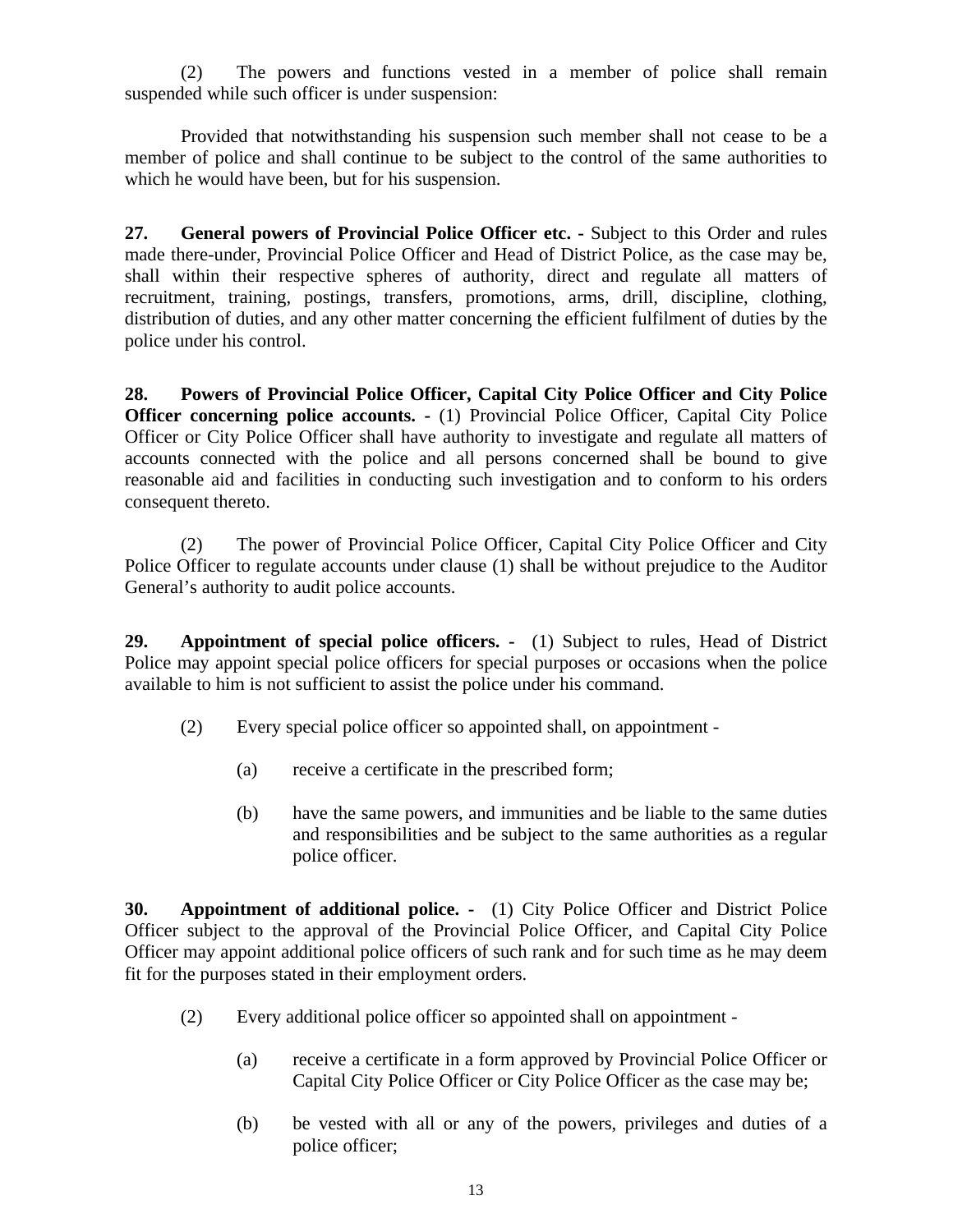(c) be subject to orders of the Capital City Police Officer, City Police Officer and District Police Officer.

(3) The employment of additional police may be made at the request of any person reasonably requiring such police and the cost of such employment shall be recovered in such manner as provided under this Order or rules made there under.

**31. Ministerial staff etc. -** (1) Subject to rules, Provincial Police Officer, Capital City Police Officer and City Police Officer, as the case may be, may appoint ministerial staff and other employees to assist the police.

(2) Any person employed under clause (1) shall be under the direction and control of Provincial Police Officer, Capital City Police Officer, or City Police Officer, as the case may be.

(3) The powers of direction and control referred to in clause (2) shall include the powers of discipline and dismissal.

(4) Subject to rules, Provincial Police Officer, Capital City Police Officer or City Police Officer, as the case may be, may delegate his powers and authority under this Article to an officer of appropriate rank.

# **CHAPTER IV**

### **RESPONSIBILITIES OF THE HEAD OF DISTRICT POLICE**

**32. Policing Plan. -** (1) Head of District Police shall prepare an annual Policing Plan consistent with Provincial Policing Plan wherever applicable in consultation with the Zila Nazim in the prescribed manner.

- (2) The Policing Plan shall include:
	- (a) objectives of policing;
	- (b) financial resources likely to be available during the year;
	- (c) targets; and
	- (d) mechanism for achieving these targets.

(3) Head of District Police shall obtain the approval of the plan from the appropriate Public Safety Commission and send copies of the approved plan to Zila Nazim, Tehsil or Town Nazim, Provincial Government, Provincial Public Safety Commission and Provincial Police Officer and in case of Islamabad Capital Territory to Zila Nazim, Islamabad District Public Safety Commission, National Public Safety Commission and Federal Government.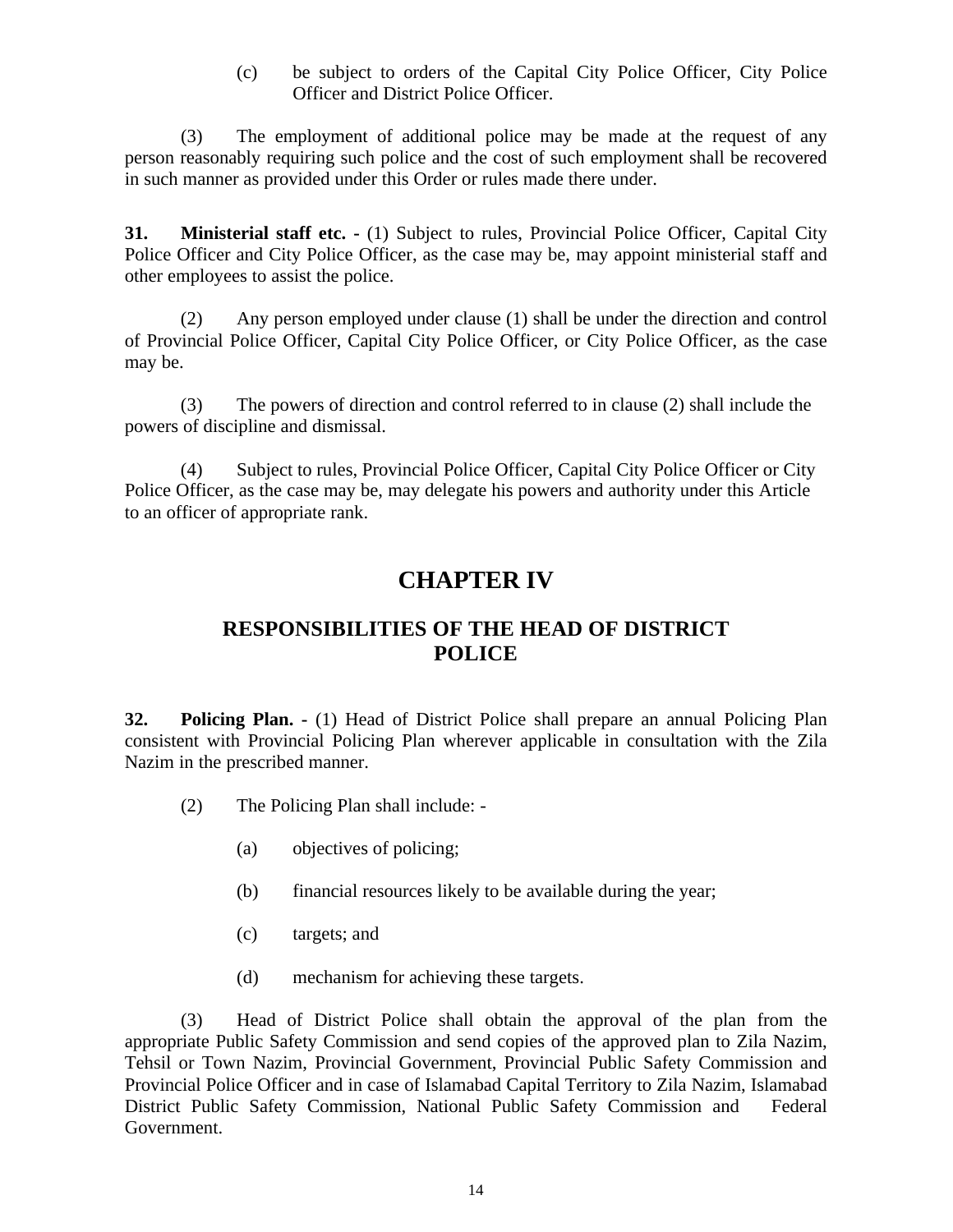(4) Head of District Police shall prepare a report on the policing of the district during the year and send it to the District Public Safety Commission by end of August.

**33. Relationship of District Police with Zila Nazim etc.-** (1) Subject to the provisions of this Order, Head of District Police shall be responsible to the Zila Nazim for police functions under this Order but shall not include administration of the district police, investigation of criminal cases and police functions relating to prosecution, which shall rest with the police:

Provided that Zila Nazim may visit a police station to find out if any person is under unlawful detention and in appropriate cases may also direct action in accordance with law having regard to the facts and circumstances of the case.

(2) In case of a difference of opinion between the Zila Nazim and the Provincial Government on any matter concerning the district police, the decision of the Provincial Government shall prevail.

**34. Police support to Government functionaries, etc.** - (1) Any functionary of the Federal Government, Provincial Government, any statutory body or any body or corporation owned, set up or controlled by any such Government or in which such Government has a controlling share or interest, District Government, Tehsil or Town Municipal Administration or Union Administration, or Cantonment Board may for the discharge of his official duties which in his opinion require police assistance, ask for police support from the concerned police authority of the area and such authority shall provide the requisite support:

Provided that, if for any reason, the police authority is unable to provide the police support requested under this clause it shall forthwith bring the matter through its channel of command to the notice of Head of District Police who shall make arrangement for provision of police support and, where he is unable to provide such support, he shall inform the Zila Nazim accordingly:

Provided further that before making a report to the higher officer, each officer in the chain of command shall make an effort to provide the requisite police support:

Provided also that where any police officer is of the opinion that the request for police support is unnecessary, unlawful or malafide, he shall, through his channel of command, report to Head of District Police who may seek recourse to the appropriate Public Safety Commission and in that case the decision of the Public Safety Commission shall prevail.

(2) Where the Zila Nazim so directs, the District Coordination Officer shall be responsible for coordination of police support by Head of District Police to the District Government, Tehsil Municipal Administration, Union Administration and Cantonment Board in exigencies threatening law and order, natural calamities and emergencies.

(3) In case of an unlawful or malafide order issued by any authority, the Head of District Police shall seek recourse to the appropriate Public Safety Commission whose decision shall prevail.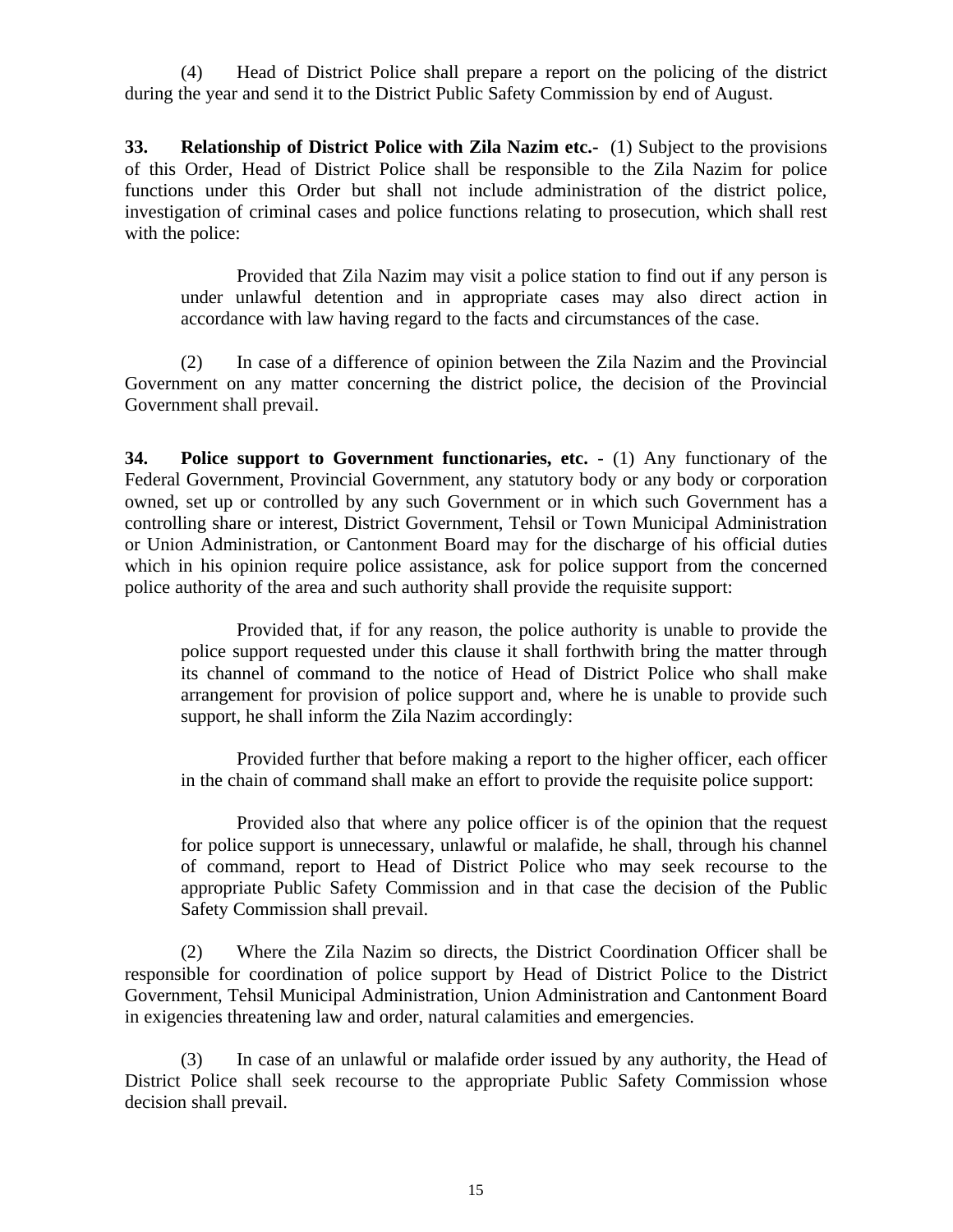**35. Responsibility on complaints of neglect and excesses by police. -** (1) Where the Zila Nazim on the basis of any complaint or information has reason to believe that any police official has committed an act of neglect, failure or excess, or the Union Public Safety Committee on its own motion or on receipt of a complaint from an aggrieved person reports to the Zila Nazim about police neglect, failure or excess, the Zila Nazim may direct Head of District Police to take remedial measures, including registration of First Information Report in a cognizable offence in appropriate cases within the period specified by him and the Zila Nazim shall inform the appropriate Public Safety Commission accordingly.

(2) Head of District Police or the concerned competent authority shall immediately take remedial measures, and may suspend the concerned official where necessary, initiate an enquiry and take appropriate action in accordance with law.

(3) Head of District Police shall without delay inform the Zila Nazim and appropriate Public Safety Commission of the action taken by him pursuant to the directions given under clause (1) and forward a copy of the final report of enquiry within forty five days of such directions.

**36. Reference to Police Complaints Authority. –** Head of District Police and Head of Federal Law Enforcement Agency shall inform the Provincial Police Complaints Authority or the Federal Police Complaint Authority, as the case may be, of any incident or a complaint of rape, death or serious injury to any person in police custody.

### **CHAPTER V**

### **DISTRICT PUBLIC SAFETY COMMISSION**

**37. Establishment. -** The Provincial Government shall establish a District Public Safety Commission in each district consisting of 8,10 or 12 members depending upon the area and population of the district.

**38. Composition.** - (1) Half of the members of the District Public Safety Commission shall be elected by the Zila Council, from amongst its councillors on the basis of each member casting only one vote in favour of any contesting candidate through secret ballot.

(2) The other half comprising independent members shall be appointed by the Governor from a list of names recommended by the District Selection Panel.

(3) One third of both the elected and the independent members of the District Public Safety Commission shall be women.

(4) The Naib Zila Nazim shall request the Chairperson of the District Selection Panel to conduct the election of the members of the District Public Safety Commission referred to in clause (1).

(5) The appointment of members shall be notified in the Official Gazette.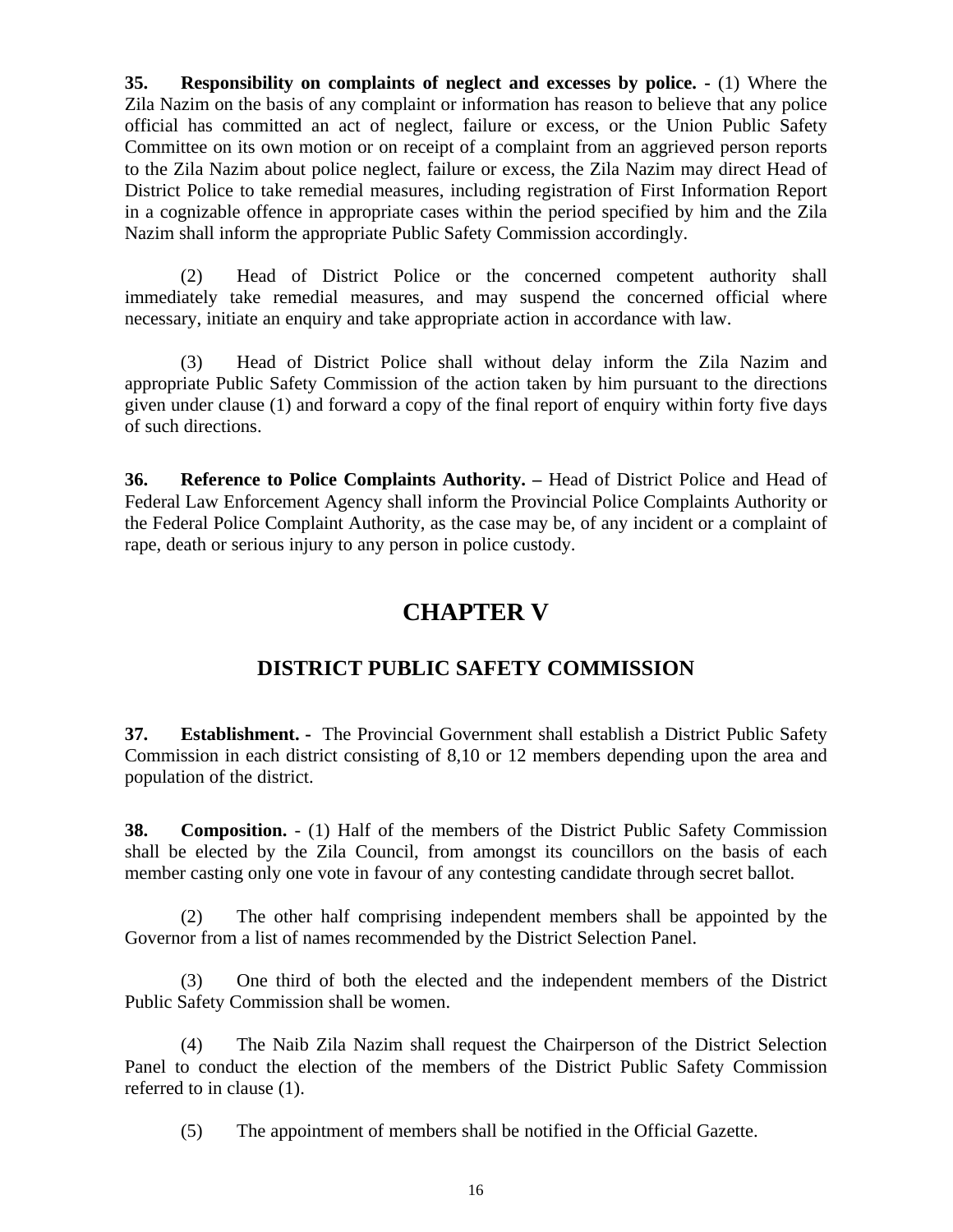**39. Appointment of Chairperson. -** (1) The Chairperson shall be elected by the members from amongst themselves annually alternating between independent and elected members.

(2) The Chairperson shall preside over the meetings of the Commission.

**40. Meeting in the absence of the Chairperson. -** In the absence of the Chairperson the District Public Safety Commission shall elect one of its member to preside over a meeting**.**

**41. Selection of independent members.** - (1) There shall be a Selection Panel for independent members consisting of District and Sessions Judge who shall be its Chairperson and one nominee each of the Provincial Government and the District Government:

Provided that such nominee shall not be elected representative or public servant.

(2) The selection of independent members shall be by consensus.

(3) The selection process shall be completed within thirty days from the commencement of the selection process.

(4) Independent members shall be of impeccable integrity and proven professional competence in such fields as social work, law, administration, education, corporate sector, etc

**42. Functions of the Selection Panel. -** The selection panel shall invite applications or nominations from the public for selection of independent members, and after interviewing eligible and willing candidates, forward names of persons twice the number of appointments to be made to the Governor of the Province.

**43. Selection criteria of independent members. -** A person shall be disqualified from becoming a member of District Public Safety Commission if he –

- (a) is an activist of any political party or has held any representative office or has remained a public servant in the six months immediately preceding such appointment;
- (b) is found suffering from physical or mental incapacity or illness;
- (c) is declared a bankrupt, loan defaulter or tax evader;
- (d) is not a citizen of Pakistan;
- (e) holds an office of profit in the service of Pakistan;
- (f) is in the service of any statutory body or any other body which is owned or controlled by the Government or in which the Government has a controlling share or interest;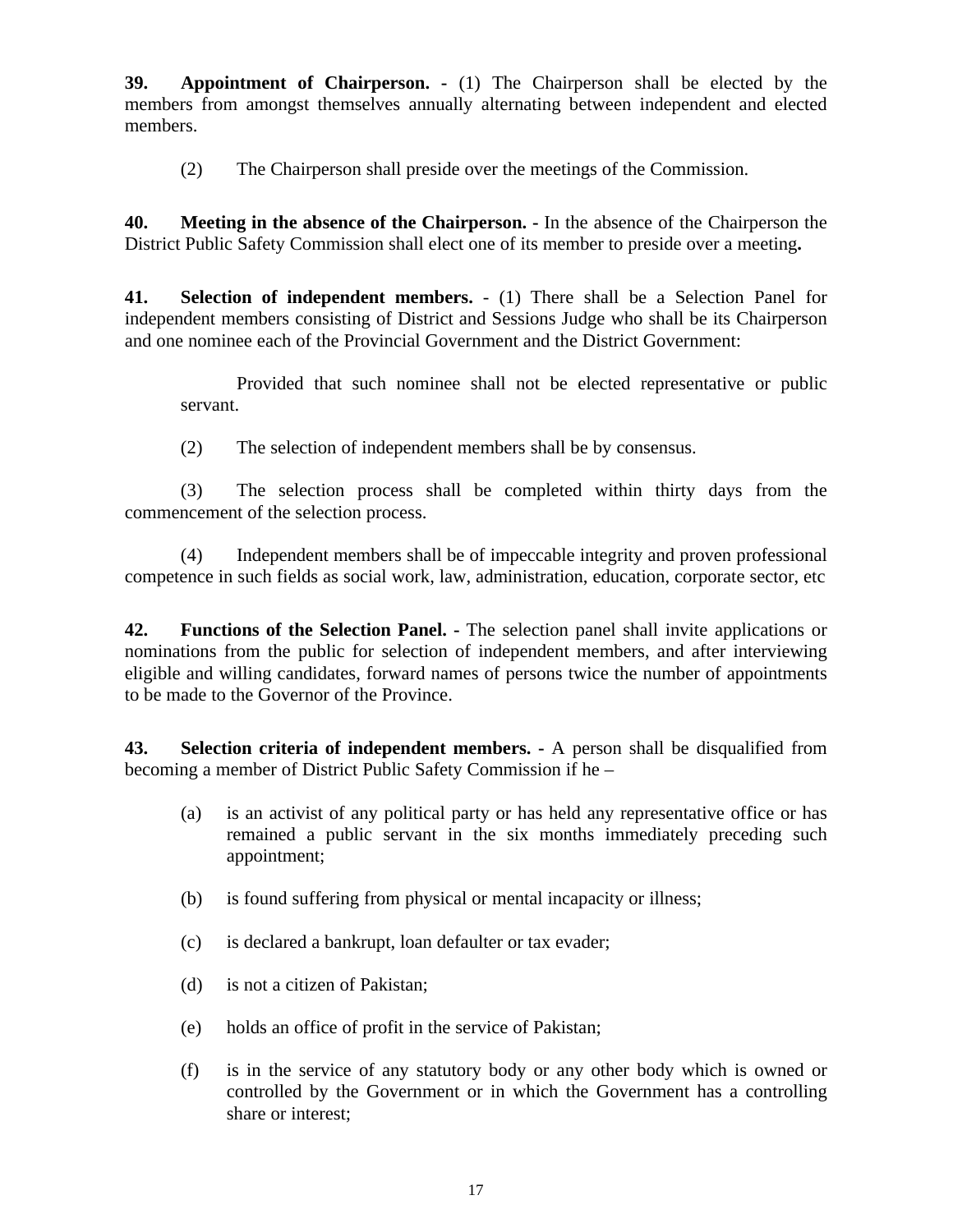- (g) has been dismissed, removed or compulsorily retired from the service of Pakistan on grounds of corruption or any other form of misconduct;
- (h) is convicted of a criminal offence;
- (i) has any conflict of interest; or
- (j) is involved in activities prejudicial to the ideology, interest, security, unity, solidarity, peace and integrity of Pakistan and its people, and the good order and harmony of society.

**44. Functions of the District Public Safety Commission. -** The District Public Safety Commission shall perform the following functions including those related to complaints against the police:-

(a) approve an annual Local Policing Plan prepared by the District Police Officer in consultation with the Zila Nazim setting out the arrangements for the policing during the year:

Provided that such Policing Plan shall include –

- (i) a statement of the financial resources expected to be made available by the Provincial Government; and
- (ii) performance targets for the year and their delivery mechanism;
- (b) evaluate the delivery of performance targets contained in the Local Policing Plan on quarterly basis and send half- yearly reports to Zila Nazim, Tehsil Nazim, Provincial Government, Provincial Public Safety Commission and Provincial Police Officer;
- (c) encourage police-public cooperation;
- (d) provide recourse to District Police Officer or City Police Officer for reporting against any unlawful or malafide order or request for police support from any authority received by him or any officer subordinate to him and give a decision thereon which shall prevail;
- (e) refer the matter in writing to the Provincial Government for appropriate action where the District Public Safety Commission is satisfied that a collusive relationship detrimental to the interest of the people exists between the Zila Nazim and District Police Officer or City Police Officer:

Provided that before making such report the District Police Officer or City Police Officer and the Zila Nazim shall be given an opportunity to be heard in person to explain their respective positions;

(f) direct the District Police Officer or City Police Officer as to disposal of unclaimed property under clause (4) of Article 135.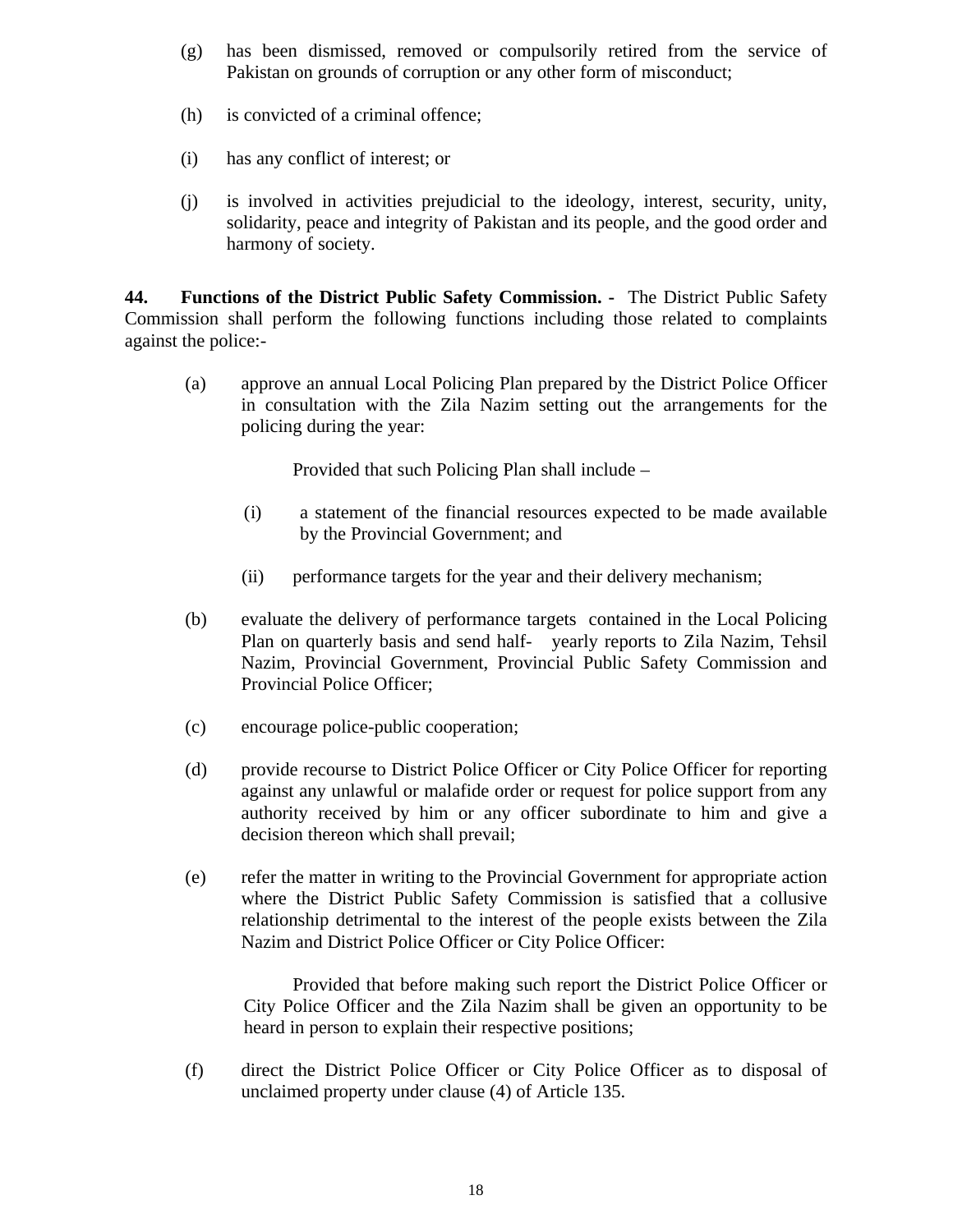- (g) direct the District Police Officer or City Police Officer in writing, where the District Public Safety Commission has reasons to believe that the head of the police station has unjustifiably refused or avoided to register any First Information Report, to conduct an inquiry into the matter and cause the registration of the First Information Report under section 154 of the Code, if any cognizable case is made out from the allegations of the complainant and report to the District Public Safety Commission within forty-eight hours the action taken by him;
- (h) on receipt of a complaint of excess by a police officer;
	- (i) direct the District Police Officer or City Police Officer in writing to take appropriate action and submit a report within a specified period;or
	- (ii) conduct a fact finding enquiry through two or more of its members, and in case the complaint is found correct, send its report and direct District Police Officer to suspend the defaulting police officer and take departmental action against him in accordance with the rules;
	- (iii) report the matter to the Provincial Police Officer, Provincial Government or the Police Complaints Authority for appropriate action if the District Police Officer does not submit a report or take action on the direction given by the District Public Safety Commission;
- (i) direct the District Police Officer in writing to enquire into a complaint of neglect in general or by a functionary of a district police and take appropriate action and report within the specified period.
- (j) on a complaint of excess committed by any member of Federal Law Enforcement Agency and civil armed forces acting in support of the district police, require the appropriate authority of the concerned department in writing to take remedial action and report within a specified period. If no action is taken by the concerned authority, a reference may be made by the District Public Safety Commissions to the head of concerned organization or the Federal Complaints Authority for appropriate action.

**45. Terms of members of the District Public Safety Commission. -** (1) The term of office of a member shall be three years unless he resigns at any time before the expiry of his term or ceases to be a member of the Zila Council.

- (2) No member shall be eligible for a second term.
- (3) Members shall be paid TA and DA for attending meetings, as per rules.
- (4) Independent members may be paid honoraria as per rules.
- (5) Members shall be Justices of Peace within the district in accordance with the Code.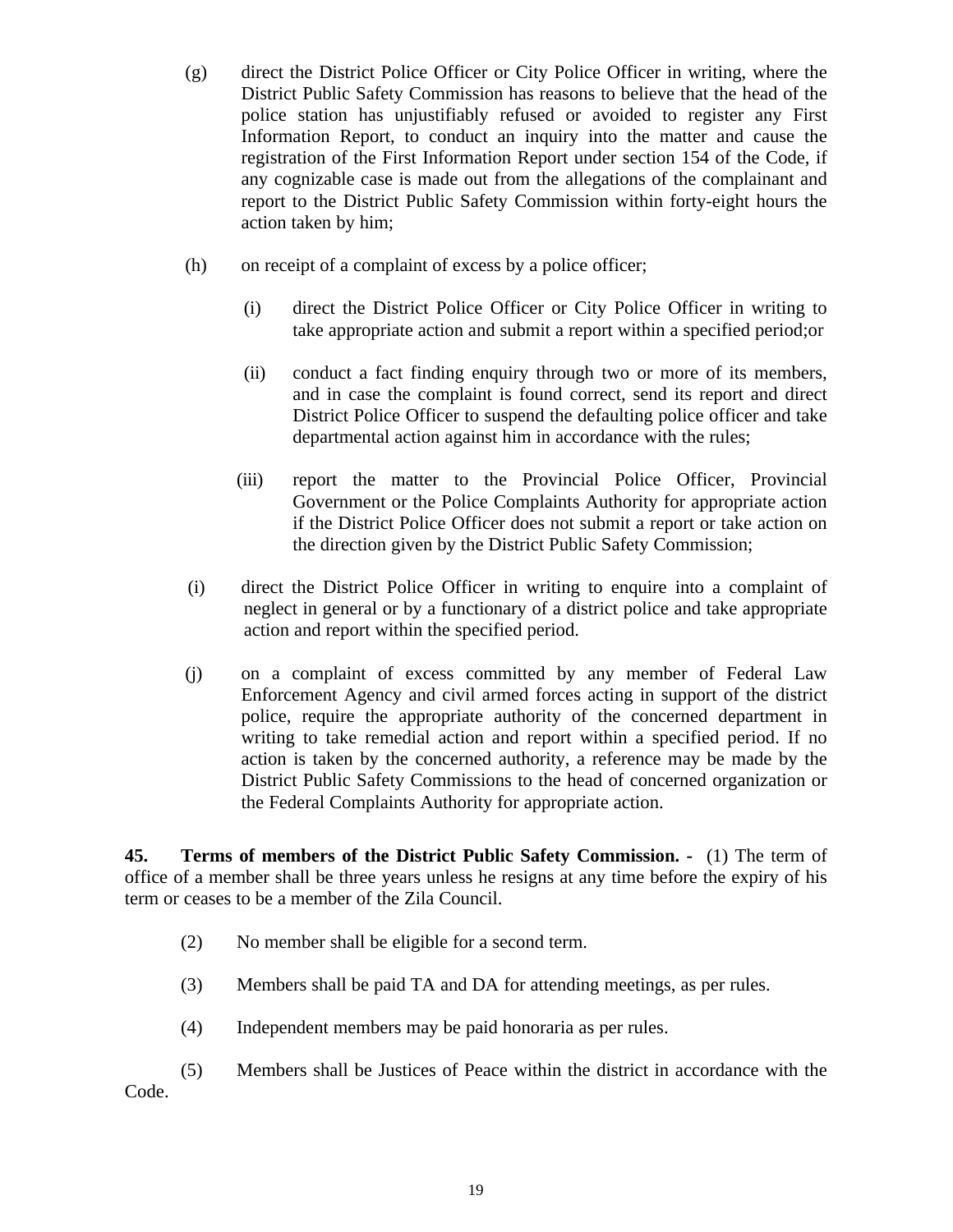**46. Removal of members. -** The Governor on his own volition or on the recommendation of the District Public Safety Commission may remove a member from office if he -

- (a) ceases to be a citizen of Pakistan;
- (b) is found suffering from physical or mental incapacity or illness;
- (c) is guilty of misconduct;
- (d) is found to have dealt with any matter in which he had a conflict of interest;
- (e) is convicted of a criminal offence;
- (f) is declared a bankrupt, loan defaulter or tax evader;
- (g) is involved in activities prejudicial to the ideology, interest, security, unity, solidarity, peace and integrity of Pakistan and its people, and the good order and harmony of society;
- (h) brings the District Public Safety Commission into disrepute;
- (i) fails to attend its three consecutive meetings without any reasonable cause.

**47. Meetings and conduct of business of the District Public Safety Commission. -** (1) The business of the District Public Safety Commission shall be conducted by the Commission in a meeting.

(2) The meeting may be convened by the Chairperson or on the requisition of three members.

(3) Quorum for a meeting of the District Public Safety Commission shall be two third of its total membership.

(4) Members shall attend meetings of the Commission as and when required for which at least a week's notice, with agenda, shall be given. There shall be minimum of one meeting in a month provided an emergency meeting may be held at a short notice not exceeding twenty four hours.

(5) Decisions of the Commission shall be by simple majority.

(6) District Police Officer or City police Officer or in their absence their deputy may be invited to attend a meeting, which he shall attend.

(7) The Commission may invite any expert for consultations on specific issues.

(8) The Commission may frame rules of procedure for the conduct of business.

**48. Secretariat. -** (1) The Government shall establish a permanent secretariat of the District Public Safety Commission.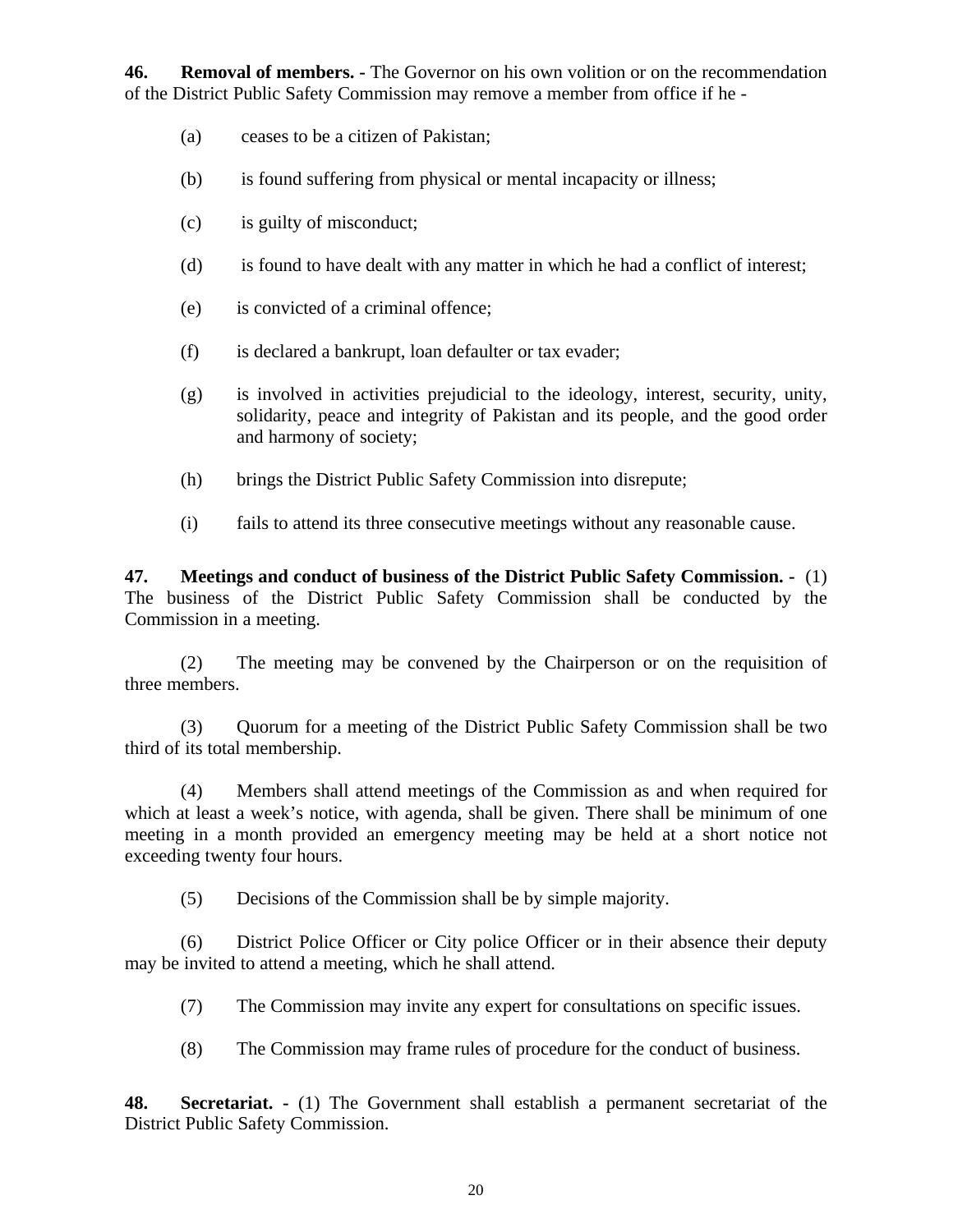(2) The Secretariat shall be headed by an officer of BPS 17 who shall be appointed in consultation with the Commission by the Provincial Government.

(3) The Secretariat shall consist of such number of officers and staff as the Government may in consultation with the Commission, determine from time to time.

## **CHAPTER VI**

### **CAPITAL CITY DISTRICT PUBLIC SAFETY COMMISSION**

**49. Establishment. -** The Provincial Government shall establish a Capital City District Public Safety Commission in each district consisting 12 members depending upon the area and population of the district.

**50. Composition.** – (1) Three members of the Capital City District Public Safety Commission shall be elected by the Zila Council, from amongst its councillors on the basis of each member casting only one vote in favour of any contesting candidate through secret ballot.

(2) Three members shall be nominated by the Speaker of the Provincial Assembly from amongst its members two from the treasury and one from the opposition in consultation with the Leader of the House and the Leader of the Opposition.

(3) The remaining six members shall be independent members and shall be appointed by the Governor from a list of names recommended by the Capital City District Selection Panel.

(4) One third of both the elected and independent members of the Commission shall be women.

(5) The Naib Zila Nazim shall request the Chairperson of the Capital City District Selection Panel to conduct the election of the members of the Capital City District Public Safety Commission referred to in clause (1).

(6) The appointment of members shall be notified in the Official Gazette.

**51. Appointment of Chairperson. -** (1) The Chairperson shall be elected by the members from amongst themselves annually alternating between independent and elected members.

(2) The Chairperson shall preside over the meetings of the Commission.

**52. Meeting in the absence of the Chairperson. -** In the absence of the Chairperson the Capital City District Public Safety Commission shall elect one of its member to preside over a meeting**.**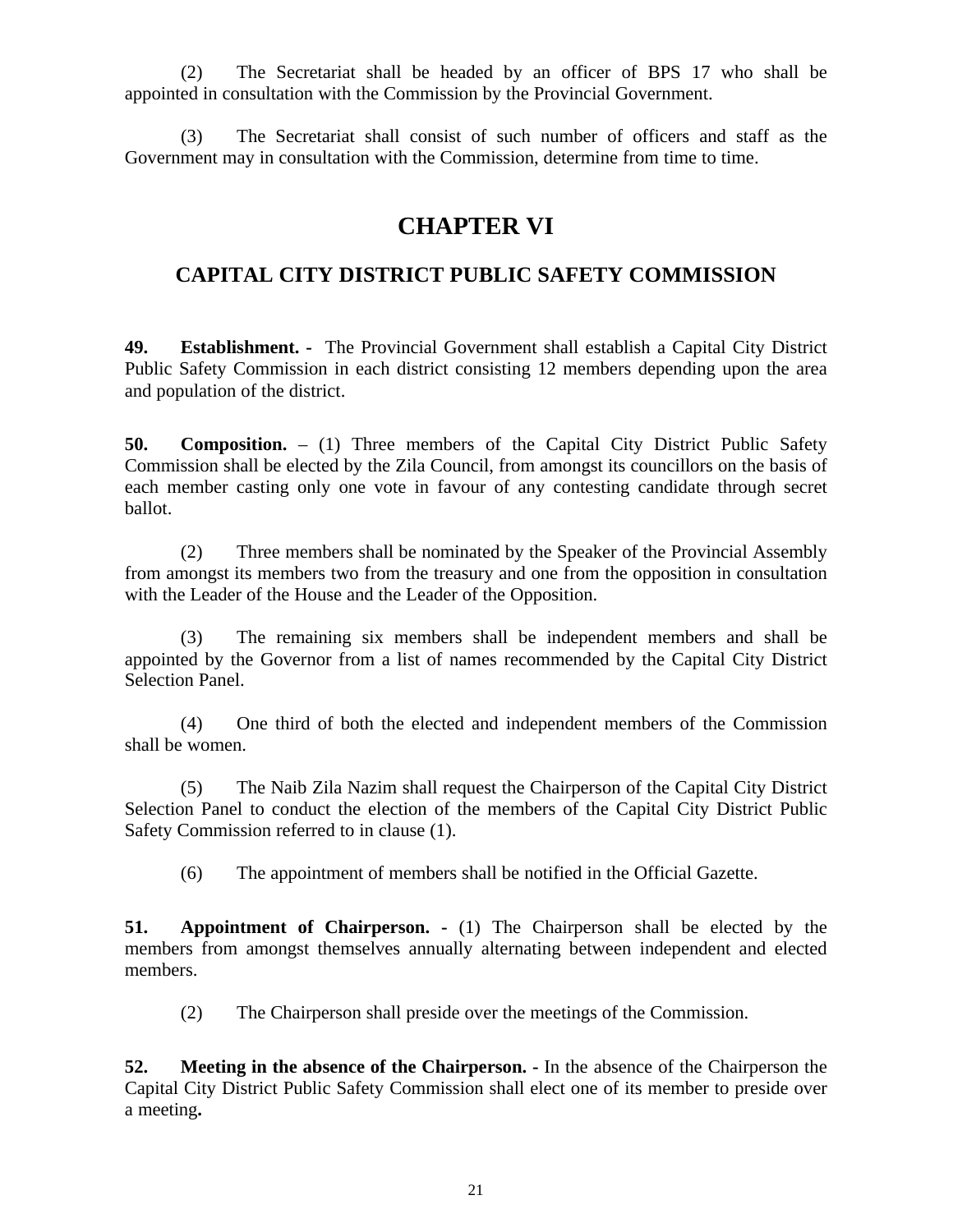**53. Selection of independent members.** - (1) There shall be a Selection Panel for independent members consisting of Chief Justice of High Court who shall be its Chairperson and one nominee each of the Provincial Government and the District Government:

Provided that such nominee shall not be elected representative or public servant.

(2) The selection of independent members shall be by consensus.

(3) The selection process shall be completed within thirty days from the commencement of the selection process.

(4) Independent members shall be of impeccable integrity and proven professional competence in such fields as social work, law, administration, education, corporate sector, etc

**54. Functions of the Selection Panel. -** The selection panel shall invite applications or nominations from the public for selection of independent members, and after interviewing eligible and willing candidates, forward names of persons twice the number of appointments to be made to the Governor of the Province.

**55. Selection criteria of independent members. -** A person shall be disqualified from becoming a member of District Public Safety Commission if he –

- (a) is an activist of any political party or has held any representative office or has remained a public servant in the six months immediately preceding such appointment; or
- (b) is found suffering from physical or mental incapacity or illness; or
- (c) is declared a bankrupt, loan defaulter or tax evader; or
- (d) is not a citizen of Pakistan; or
- (e) holds an office of profit in the service of Pakistan; or
- (f) is in the service of any statutory body or any other body which is owned or controlled by the Government or in which the Government has a controlling share or interest; or
- (g) has been dismissed, removed or compulsorily retired from the service of Pakistan on grounds of corruption or any other form of misconduct; or
- (h) is convicted of a criminal offence; or
- (i) has any conflict of interest; or
- (j) is involved in activities prejudicial to the ideology, interest, security, unity, solidarity, peace and integrity of Pakistan and its people, and the good order and harmony of society.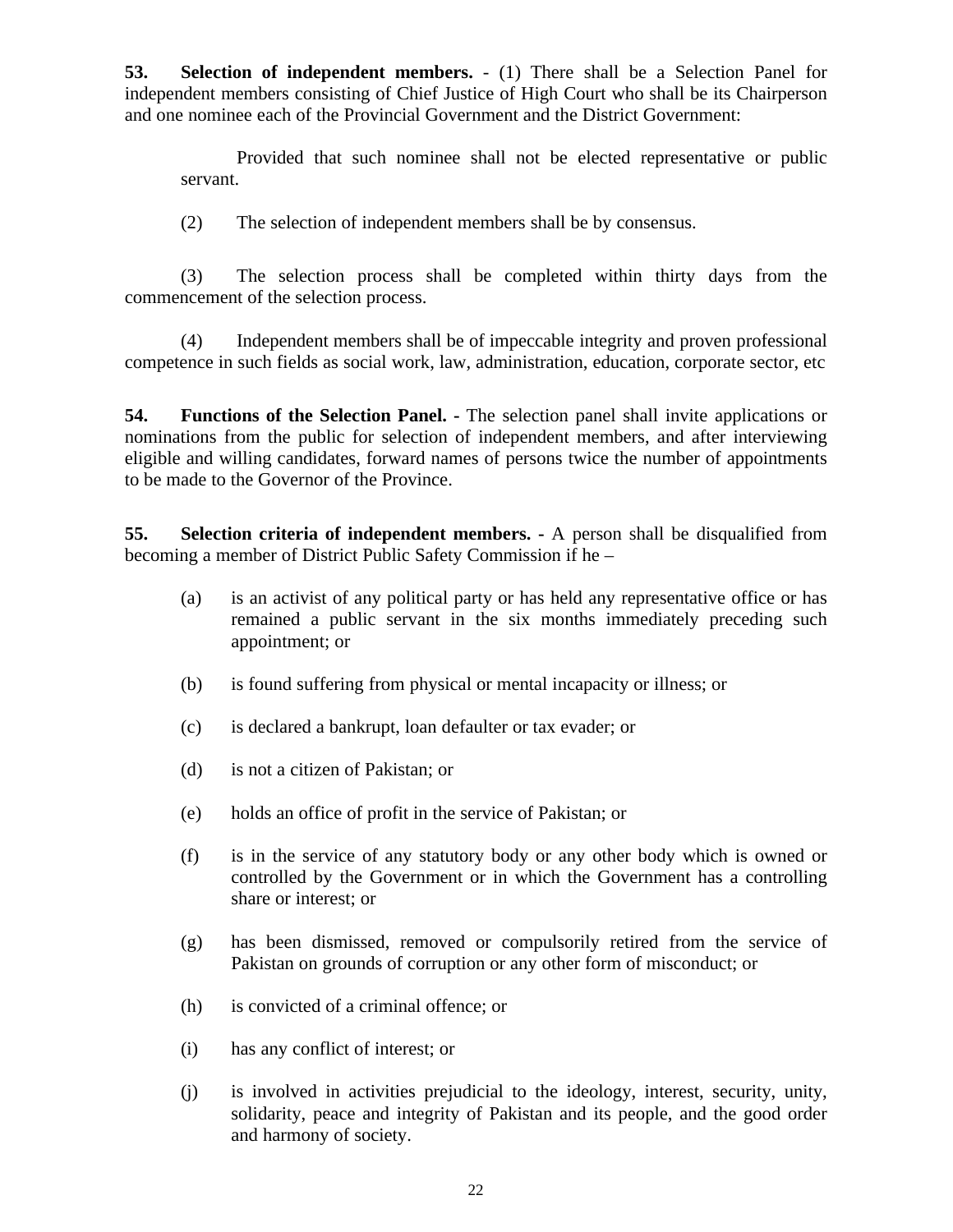**56. Functions of the Capital City District Public Safety Commission. -** The Capital City District Public Safety Commission shall perform the following functions of Public Safety and Complaints Authority:-

(a) approve an annual Local Policing Plan prepared by the Capital City Police Officer in consultation with the Zila Nazim setting out the arrangements for the policing during the year:

Provided that such Policing Plan shall include –

- (i) a statement of the financial resources expected to be made available by the Provincial Government; and
- (ii) performance targets for the year and their delivery mechanism;
- (b) evaluate the delivery of performance targets contained in the Local Policing Plan on quarterly basis and send half-yearly reports to Zila Nazim, Tehsil Nazim, Provincial Government, Provincial Public Safety Commission and Provincial Police Officer;
- (c) encourage police-public cooperation;
- (d) provide recourse to Capital City Police Officer for reporting against any unlawful or malafide order or request for police support from any authority received by him or any officer subordinate to him and give a decision thereon which shall prevail;
- (e) refer the matter in writing to the Provincial Government for appropriate action where the Capital City District Public Safety Commission is satisfied that a collusive relationship detrimental to the interest of the people exists between the Zila Nazim and Capital City Police Officer:

Provided that before making such report the Capital City Police Officer and the Zila Nazim shall be given an opportunity to be heard in person to explain their respective positions;

- (f) direct the Capital City Police Officer as to disposal of unclaimed property under clause (4) of Article 135.
- (g) direct the Capital City Police Officer in writing, where the Capital City District Public Safety Commission has reasons to believe that the head of the police station has unjustifiably refused or avoided to register any First Information Report, to conduct an inquiry into the matter and cause the registration of the First Information Report under section 154 of the Code, if any cognizable case is made out from the allegations of the complainant and report to the Capital City District Public Safety Commission within forty-eight hours the action taken by him;
- (h) on receipt of a complaint of excess by a police officer;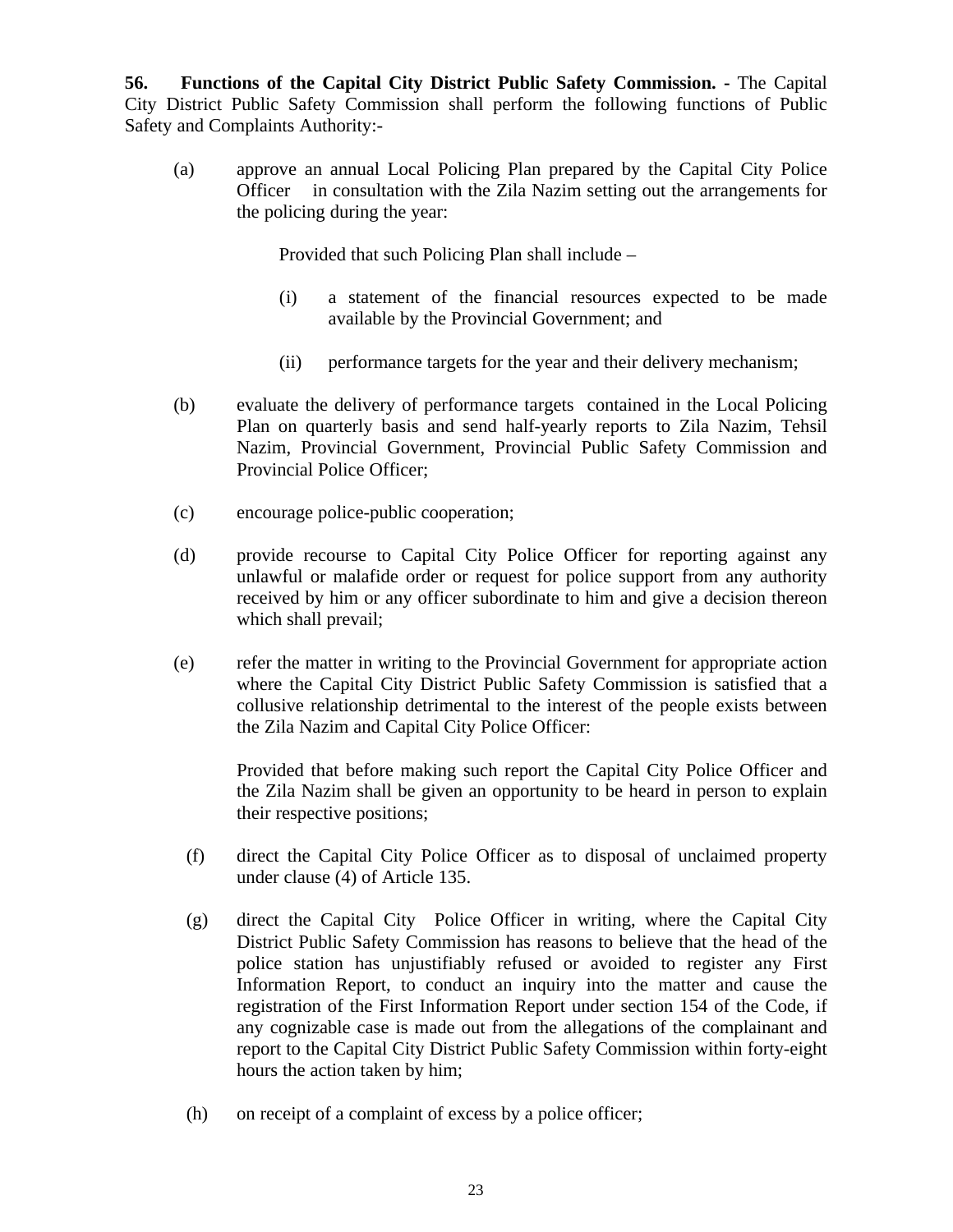- (i) direct the Capital City District Police Officer in writing to take appropriate action and submit a report within a specified period; or
- (ii) conduct a fact finding enquiry through two or more of its members, and in case the complaint is found correct, send its report and direct Capital City District Police Officer to suspend the defaulting police officer and take departmental action against him in accordance with the rules;
- (iii) report the matter to the Provincial Government or the Police Complaints Authority for appropriate action if the Capital City District Police Officer does not submit a report or take action on the direction given by the Capital City Public Safety Commission;
- (i) direct the Capital City District Police Officer in writing to enquire into a complaint of neglect in general or by a functionary of a district police and take appropriate action and report within the specified period;
- (j) on a complaint of excess committed by any member of Federal Law Enforcement Agency and civil armed forces acting in support of the district police, require the appropriate authority of the concerned department in writing to take remedial action and report within a specified period. If no action is taken by the concerned authority, a reference may be made by the Capital City District Public Safety Commission to the head of concerned organization or the Federal Complaints Authority for appropriate action.

**57. Terms of members of the Capital City District Public Safety Commission. -** (1) The term of office of a member shall be three years unless he resigns at any time before the expiry of his term or ceases to be a member of the Provincial Assembly or the Zila Council.

- (2) No member shall be eligible for a second term.
- (3) Members shall be paid TA and DA for attending meetings, as per rules.
- (4) Independent members may be paid honoraria as per rules.
- (5) Members shall be Justices of Peace within the district in accordance with the Code.

**58. Removal of members. -** The Governor on his own volition or on the recommendation of the Capital City District Public Safety Commission may remove a member from office if he -

- (a) ceases to be a citizen of Pakistan;
- (b) is found suffering from physical or mental incapacity or illness;
- (c) is guilty of misconduct;
- (d) is found to have dealt with any matter in which he had a conflict of interest;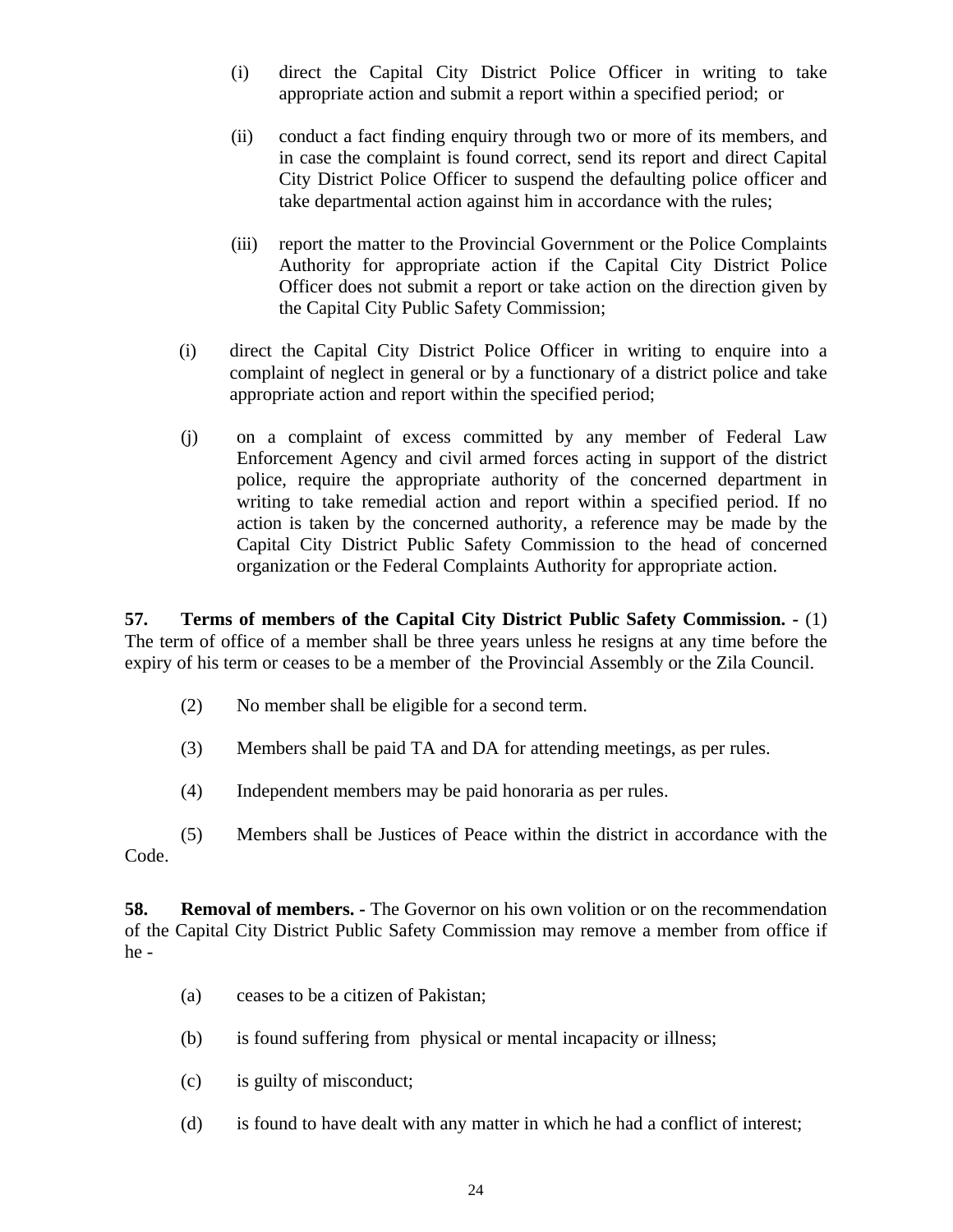- (e) is convicted of a criminal offence;
- (f) is declared a bankrupt, loan defaulter or tax evader;
- (g) is involved in activities prejudicial to the ideology, interest, security, unity, solidarity, peace and integrity of Pakistan and its people, and the good order and harmony of society;
- (h) brings the Capital City District Public Safety Commission into disrepute;
- (i) fails to attend its three consecutive meetings without any reasonable cause.

**59. Meetings and conduct of business of the Capital City District Pubic Safety Commission. -** (1) The business of the Capital City District Public Safety Commission shall be conducted by the Commission in a meeting.

(2) The meeting may be convened by the Chairperson or on the requisition of three members.

(3) Quorum for the meeting of the Capital City District Commission shall be twothird of its membership.

(4) Members shall attend meetings of the Commission as and when required for which at least a week's notice, with agenda, shall be given. There shall be minimum of one meeting in a month provided an emergency meeting may be held at a short notice not exceeding twenty four hours.

(5) Decisions of the Commission shall be by simple majority.

(6) Capital City Police Officer and in his absence his deputy may be invited to attend a meeting which he shall attend.

(7) The Commission may invite any expert for consultations on specific issues.

(8) The Commission may frame rules of procedures for the conduct of business.

**60. Secretariat. -** (1) The Government shall establish a permanent secretariat of the Capital City District Public Safety Commission.

(2) The Secretariat shall be headed by an officer of BPS 17 who shall be appointed in consultation with the Commission by the Provincial Government

(3) The Secretariat shall consist of such number of officers and staff as the Government may in consultation with the Commission, determine from time to time.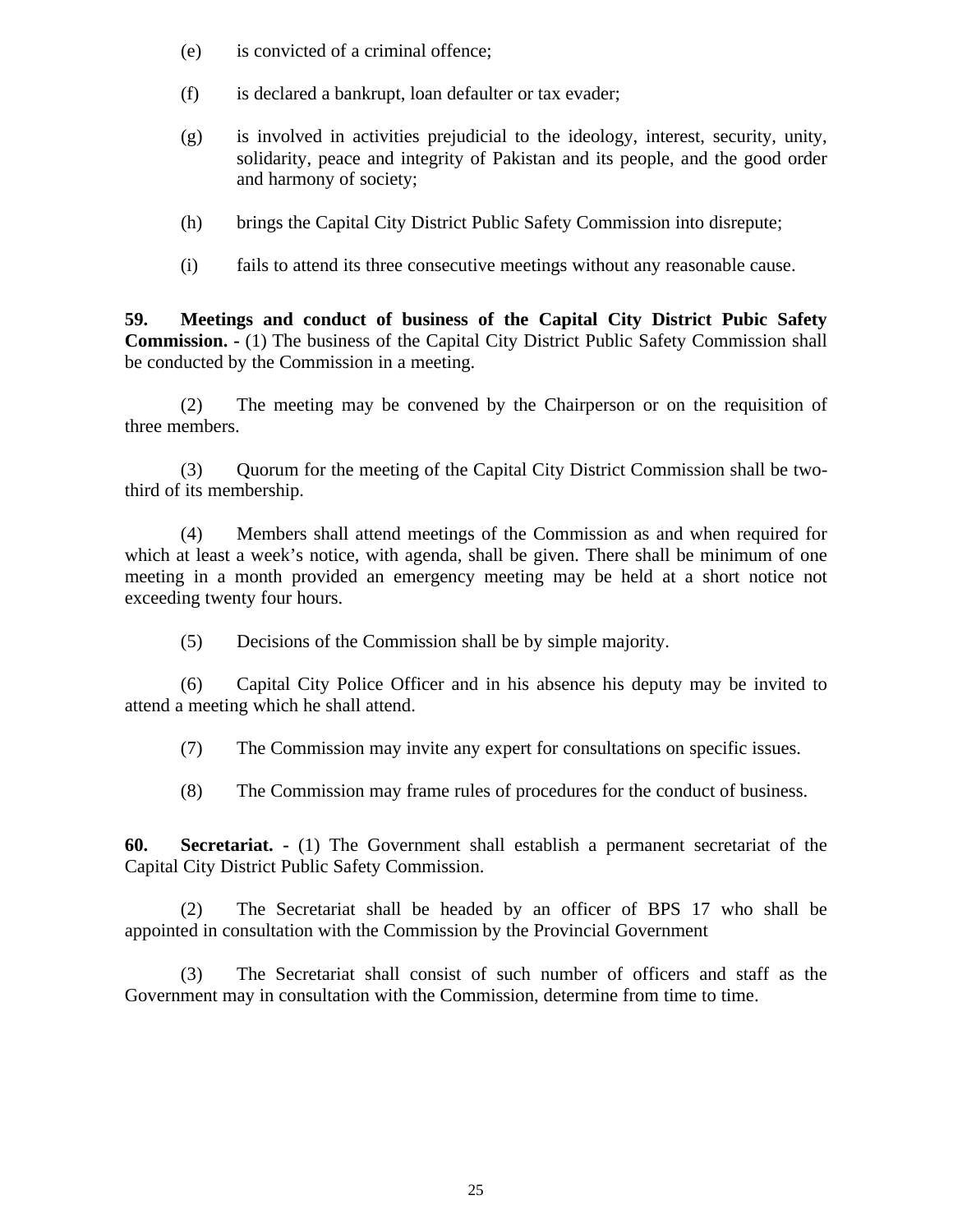# **CHAPTER VII**

### **ISLAMABAD DISTRICT PUBLIC SAFETY COMMISSION**

**61. Establishment.-** The Federal Government shall establish Islamabad District Public Safety Commission for Islamabad Capital Territory consisting of 12 members.

**62. Composition.-** (1) Three members of the Islamabad District Public Safety Commission shall be elected by the District Council, from amongst its councillors on the basis of each member casting only one vote in favour of any contesting candidate through secret ballot.

(2) Three members shall be nominated by the Speaker of National Assembly from amongst its members two from the treasury and one from the opposition in consultation with the Leader of the House and the Leader of the Opposition.

(3) The remaining six members shall be independent members and shall be appointed by the President from a list of names recommended by the Islamabad District Selection Panel.

(4) One third of both the elected and independent members of the Islamabad District Public Safety Commission shall be women.

(5) The Naib Zila Nazim shall request the Chairperson of the Islamabad District Selection Panel to conduct the election of the members of the Islamabad District Public Safety Commission referred to in clause (1).

(6) The appointment of members shall be notified in the Official Gazette.

**63. Appointment of Chairperson. -** (1) The Chairperson shall be elected by the members from amongst themselves annually alternating between independent and elected members*.*

(2) The Chairperson shall preside over the meetings of the Commission.

**64. Meeting in the absence of the Chairperson. -** In the absence of the Chairperson Islamabad District Public Safety Commission shall elect one of its member to preside over a meeting.

**65. Selection of independent members.** - (1) There shall be a Selection Panel for independent members consisting of Chief Justice of the High Court who shall be its Chairperson and one nominee each of the Federal Government and the District Government:

Provided that such nominee shall not be elected representative or public servant.

(2) The selection of independent members shall be by consensus.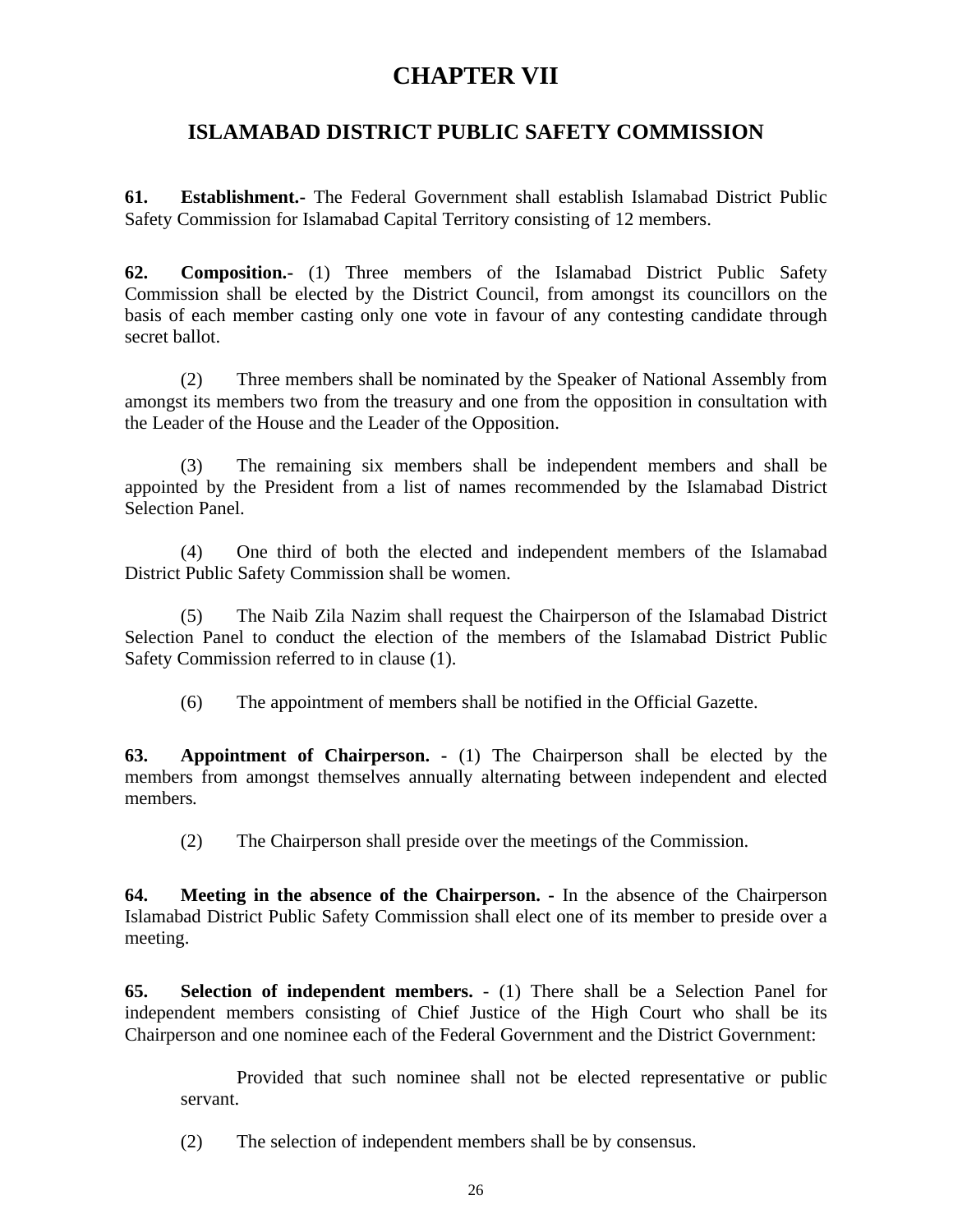(3) The selection process shall be completed within thirty days from the commencement of the selection process.

(4) Independent members shall be of impeccable integrity and proven professional competence in such fields as social work, law, administration, education, corporate sector, etc

**66. Functions of the Selection Panel. -** The selection panel shall invite applications or nominations from the public for selection of independent members, and after interviewing eligible and willing candidates, forward names of persons twice the number of appointments to be made to the President.

**67. Selection criteria of independent members. -** A person shall be disqualified from becoming a member of Islamabad District Public Safety Commission if he –

- (a) is an activist of any political party or has held any representative office or has remained a public servant in the six months immediately preceding such appointment; or
- (b) is found suffering from physical or mental incapacity or illness; or
- (c) is declared a bankrupt, loan defaulter or tax evader; or
- (d) is not a citizen of Pakistan; or
- (e) holds an office of profit in the service of Pakistan; or
- (f) is in the service of any statutory body or any other body which is owned or controlled by the Government or in which the Government has a controlling share or interest; or
- (g) has been dismissed, removed or compulsorily retired from the service of Pakistan on grounds of corruption or any other form of misconduct; or
- (h) is convicted of a criminal offence; or
- (i) has any conflict of interest; or
- (j) is involved in activities prejudicial to the ideology, interest, security, unity, solidarity, peace and integrity of Pakistan and its people, and the good order and harmony of society.

**68. Functions of Islamabad District Public Safety Commission. -** The Islamabad District Public Safety Commission shall perform the following functions of Public Safety and Complaints Authority:-

(a) approve an annual Local Policing Plan prepared by the Capital City Police Officer in consultation with the Zila Nazim setting out the arrangements for the policing during the year: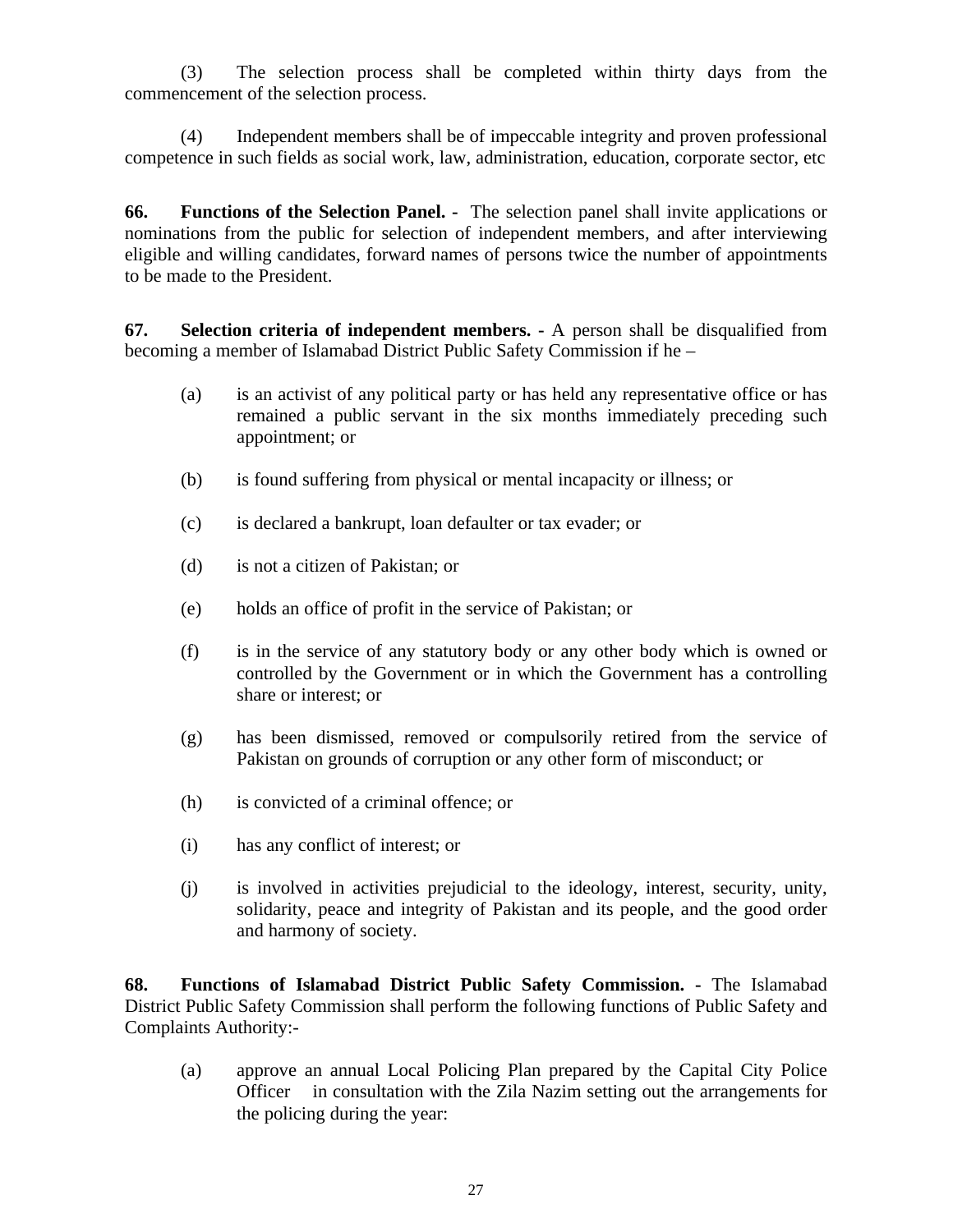Provided that such Policing Plan shall include –

- (i) a statement of the financial resources expected to be made available by the Federal Government; and
- (ii) performance targets for the year and their delivery mechanism;
- (b) evaluate the delivery of performance targets contained in the Local Policing Plan on quarterly basis and send half- yearly reports to Zila Nazim, Tehsil Nazim, Federal Government and National Public Safety Commission;
- (c) encourage police-public cooperation;
- (d) provide recourse to Capital City Police Officer for reporting against any unlawful or malafide order or request for police support from any authority received by him or any officer subordinate to him and give a decision thereon which shall prevail;
- (e) refer the matter in writing to the Federal Government for appropriate action where the Islamabad District Public Safety Commission is satisfied that a collusive relationship detrimental to the interest of the people exists between the Zila Nazim and Capital City Police Officer: Provided that before making such report the Capital City Police Officer and the Zila Nazim shall be given an opportunity to be heard in person to explain their respective positions;
- (f) direct the Capital City Police Officer as to disposal of unclaimed property under clause (4) of Article 135.
- (g) direct the Capital City Police Officer in writing, where the Islamabad District Public Safety Commission has reasons to believe that the head of the police station has unjustifiably refused or avoided to register any First Information Report, to conduct an inquiry into the matter and cause the registration of the First Information Report under section 154 of the Code, if any cognizable case is made out from the allegations of the complainant and report to the Islamabad District Public Safety Commission within forty-eight hours the action taken by him;
- (h) on receipt of a complaint of excess by a police officer;
	- (i) direct the Capital City Police Officer in writing to take appropriate action and submit a report with in a specified period; or
	- (ii) conduct a fact finding enquiry through two or more of its members, and in case the complaint is found correct, send its report and direct Capital City Police Officer to suspend the defaulting police officer and take departmental action against him in accordance with the rules;
	- (iii) report the matter to the Federal government or the Federal Police Complaints authority for appropriate action if the Capital city Police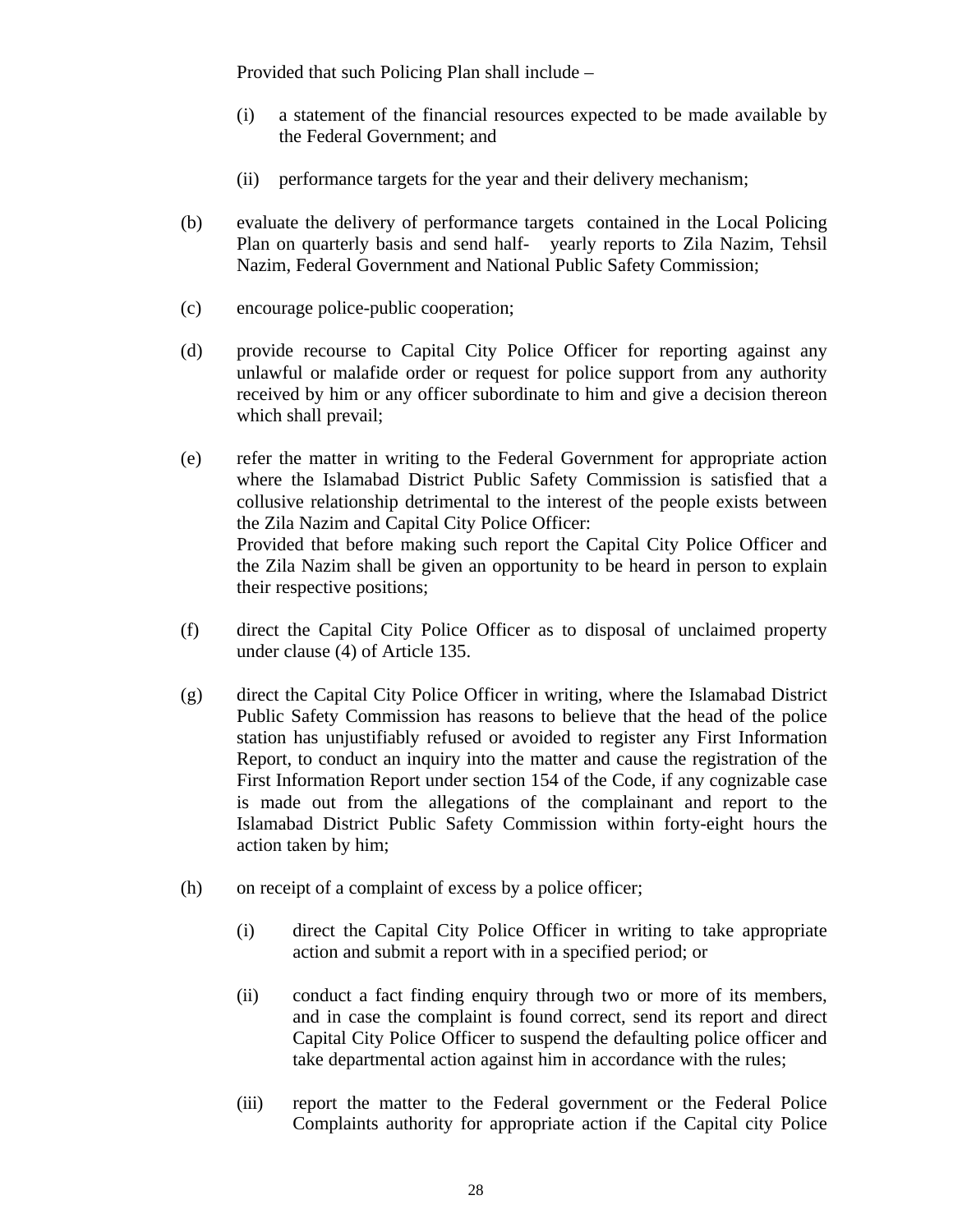Officer does not submit a report or take action on the direction given by the Islamabad District Public Safety Commission;

- (i) Direct the Capital City Police Officer in writing to enquire into a complaint of neglect in general or by a functionary of a district police and take appropriate action and report within the specified period;
- (j) on a complaint of excess committed by any member of Federal Law Enforcement Agency and civil armed forces acting in support of the Islamabad district police, require the appropriate authority of the concerned department in writing to take remedial action and report within a specified period. If no action is taken by the concerned authority, a reference may be made by the Islamabad District Public Safety Commission to the head of concerned organization or the Federal Complaints Authority for appropriate action.

**69. Terms of members of the Islamabad District Public Safety Commission. -** (1) The term of office of a member shall be three years unless he resigns at any time before the expiry of his term or ceases to be a member of the National Assembly or the Zila Council.

- (2) No member shall be eligible for a second term.
- (3) Members shall be paid TA and DA for attending meetings, as per rules.
- (4) Independent members may be paid honoraria as per rules.

(5) Members shall be Justice of Peace within the district in accordance with the Code.

**70. Removal of members. -** The President on his own volition or on the recommendation of Islamabad District Public Safety Commission may remove a member from office if he -

- (a) ceases to be a citizen of Pakistan;
- (b) is found suffering from physical or mental incapacity or illness;
- (c) is guilty of misconduct;
- (d) is found to have dealt with any matter in which he had a conflict of interest;
- (e) is convicted of a criminal offence;
- (f) is declared a bankrupt, loan defaulter or tax evader;
- (g) is involved in activities prejudicial to the ideology, interest, security, unity, solidarity, peace and integrity of Pakistan and its people, and the good order and harmony of society;
- (h) brings the Islamabad Public Safety Commission into disrepute;
- (i) fails to attend its three consecutive meetings without any reasonable cause.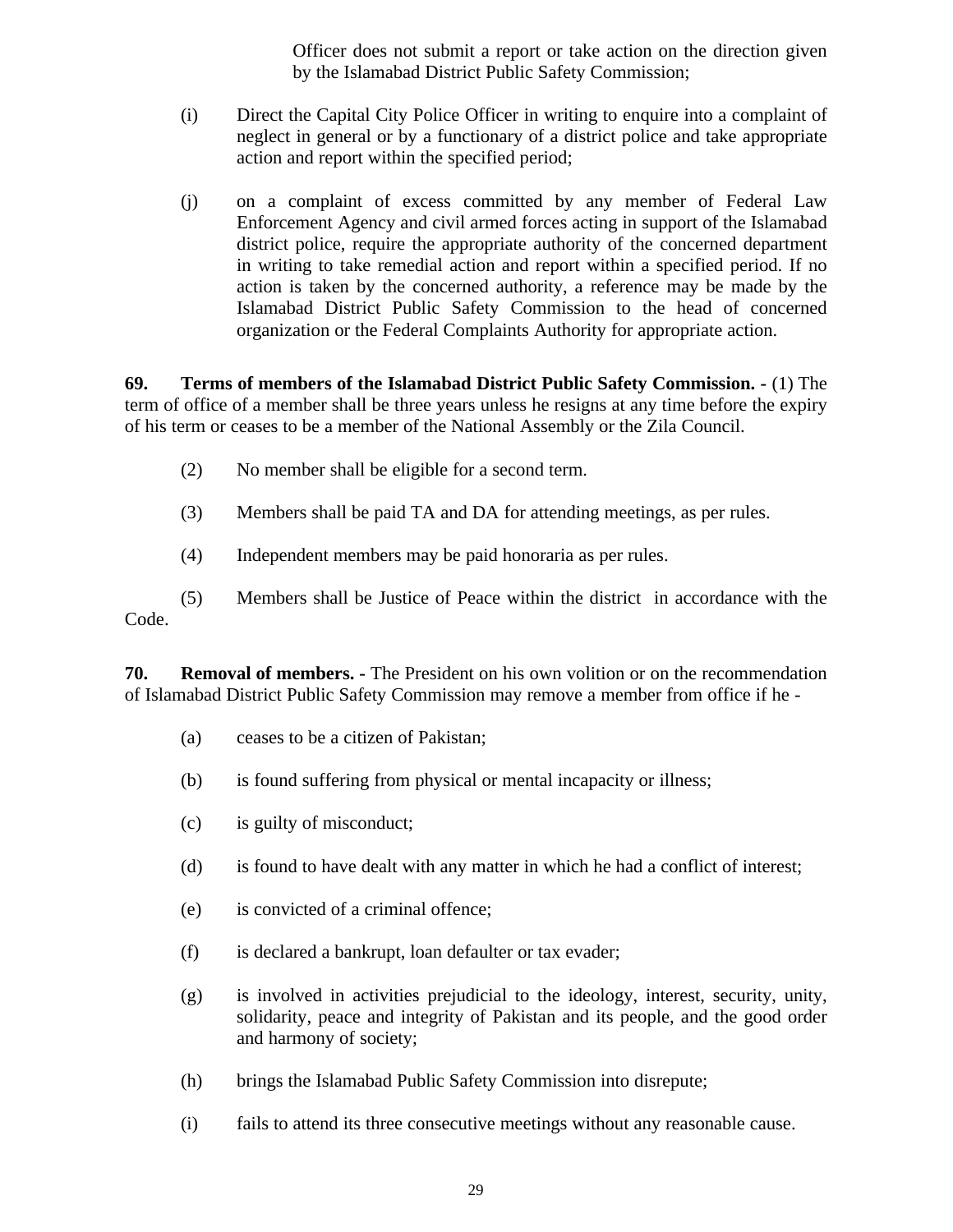**71. Meetings and conduct of business of the Islamabad District Public Safety Commission. -** (1) The business of Islamabad District Public Safety Commission shall be conducted by the Commission in a meeting.

(2) The meeting may be convened by the Chairperson or on the requisition of three members.

(3) Quorum for the meeting of the Commission shall be two-third of its membership.

(4) Members shall attend meetings of the Commission as and when required for which at least a week's notice, with agenda, shall be given. There shall be minimum of one meeting in a month provided an emergency meeting may be held at a short notice not exceeding twenty four hours.

(5) Decisions of the Commission shall be by a simple majority.

(6) Capital City Police Officer or in his absence his deputy may be invited to attend a meeting which he shall attend.

(7) The Commission may invite any expert for consultations on specific issues.

(8) The Commission may frame rules of procedure for the conduct of business.

**72. Secretariat. -** (1) The Government shall establish a permanent secretariat of Islamabad District Public Safety Commission.

(2) The Secretariat shall be headed by an officer of BPS 17 who shall be appointed in consultation with the Commission by the Government.

(3) The Secretariat shall consist of such number of officers and staff as the Government may in consultation with the Commission, determine from time to time.

# **CHAPTER VIII**

### **THE PROVINCIAL PUBLIC SAFETY COMMISSION**

**73. Establishment. -** There shall be a Provincial Public Safety Commission, consisting of twelve members and the *ex officio* Chairperson.

**74. Composition. -** (1) Half of the members of the Provincial Public Safety Commission shall be nominated by the Speaker of the Provincial Assembly from amongst its members three each from the treasury and opposition in consultation with the Leader of the House and the Leader of the Opposition:

Provided that at least two members shall be women.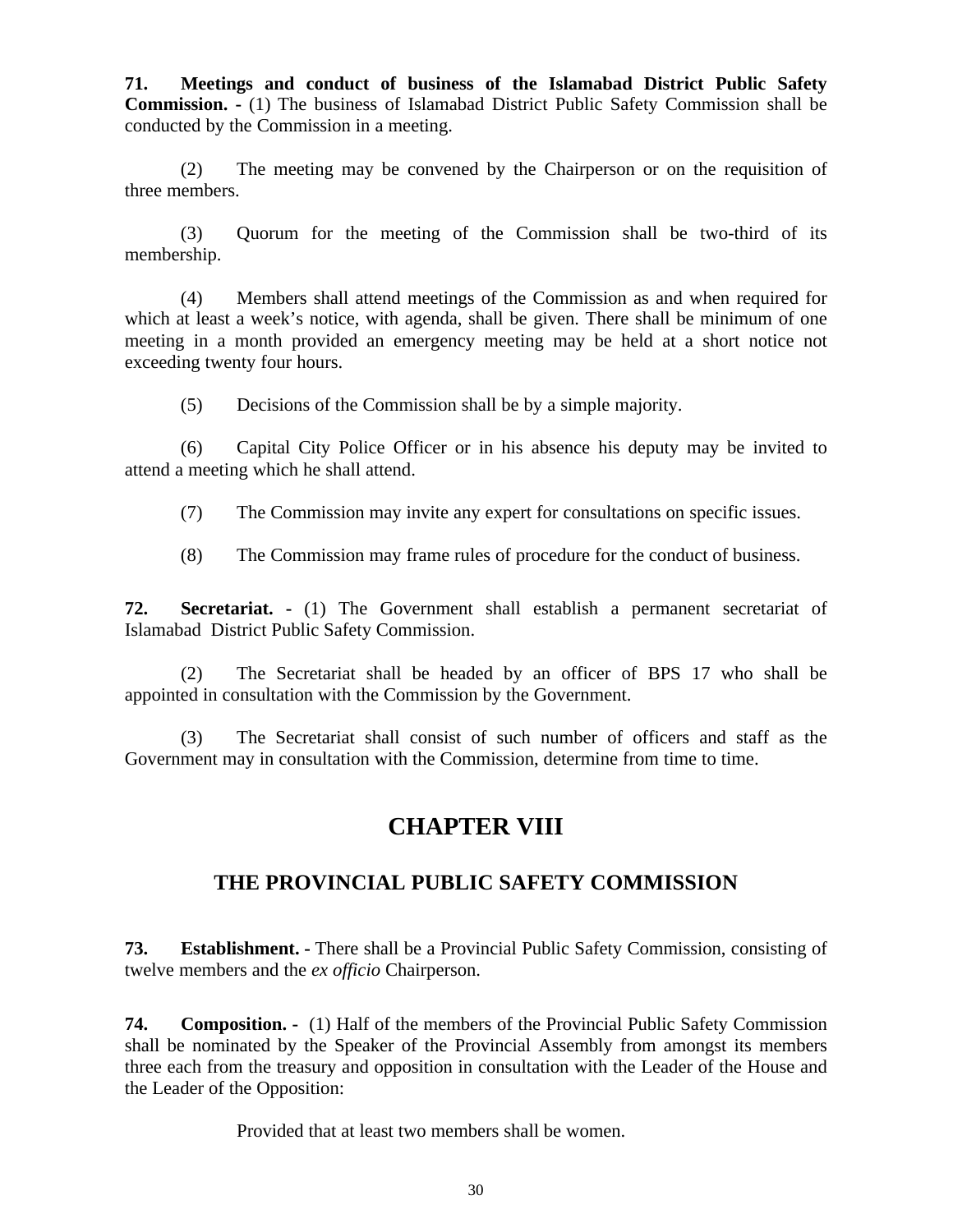(2) The other half comprising independent members shall be appointed by the Governor from a list of names recommended by the Provincial Selection Panel:

Provided that at least two members shall be women.

(3) Notwithstanding any thing contained in clause (1), independent members appointed under clause (2) shall constitute the Provincial Public Safety Commission when the Provincial Assembly is not in existence.

(4) The appointment of members shall be notified in the Official Gazette.

**75. Appointment of Chairperson. -** (1) The Provincial Home Minister will be the *exofficio* Chairperson of the Provincial Public Safety Commission.

(2) The Chairperson shall preside over the meetings of the Provincial Public Safety Commission.

**76. Meeting in the absence of the Chairperson. -** In the absence of the Chairperson the Provincial Public Safety Commission shall elect one of its member to preside over a meeting.

**77. Selection of independent members.** - (1) There shall be a Selection Panel for independent members consisting of Chief Justice of the High Court who shall be its Chairperson and one nominee each of the Governor and the Chief Minister:

Provided that such nominee shall not be elected representative or public servant.

(2) The selection of independent members shall be by consensus.

(3) The selection process shall be completed within thirty days from the commencement of the selection process.

(4) Independent members shall be of impeccable integrity and proven professional competence in such fields as social work, law, administration, education, corporate sector, etc.

**78. Functions of the Selection Panel. -** The selection panel shall invite applications or nominations from the public for selection of independent members, and after interviewing eligible and willing candidates, forward names of persons twice the number of appointments to be made to the Governor.

**79. Selection criteria of independent members. -** A person shall be disqualified from becoming a member of Provincial Public Safety Commission if he –

(a) is an activist of any political party or has held any representative office or has remained a public servant in the six months immediately preceding such appointment;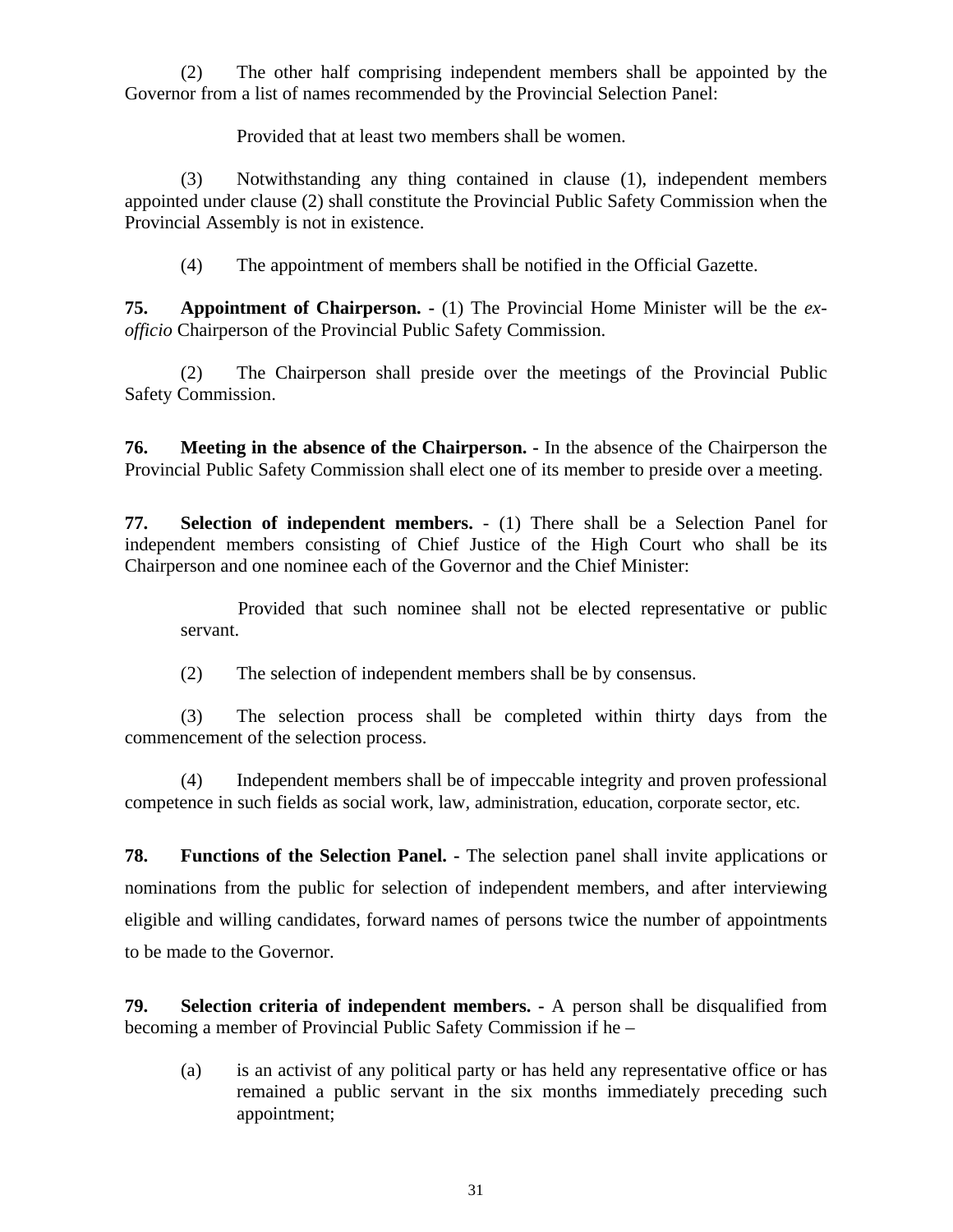- (b) is found suffering from physical or mental incapacity or illness;
- (c) is declared a bankrupt, loan defaulter or tax evader;
- (d) is not a citizen of Pakistan;
- (e) holds an office of profit in the service of Pakistan;
- (f) is in the service of any statutory body or any other body which is owned or controlled by the Government or in which the Government has a controlling share or interest;
- (g) has been dismissed, removed or compulsorily retired from the service of Pakistan on grounds of corruption or any other form of misconduct; or
- (h) is convicted of a criminal offence;
- (i) has any conflict of interest; or
- (j) is involved in activities prejudicial to the ideology, interest, security, unity, solidarity, peace and integrity of Pakistan and its people, and the good order and harmony of society.

**80. Functions of the Provincial Public Safety Commission.-** (1) Subject to this Order, the Provincial Public Safety Commission shall -

- (a) provide guidelines on the policy of the government to Provincial Police Officer and Capital City Police Officers for promoting integrity, efficiency and effectiveness of police;
- (b) take steps to prevent the police from carrying out any unlawful or malafide orders or directions from any authority to any functionary of the police through-out the Province and in case such orders are brought to the notice of the commission it shall have the powers to intervene and its decision shall prevail; and
- (c) facilitate the establishment and functioning of Citizen Police Liaison Committees in accordance with Article 168.

(2) Without prejudice to its role under sub-section (1) the Commission shall perform the following specific responsibilities -

- (a) co-ordinate the functioning of Public Safety Commissions within the Province;
- (b) recommend to the Government premature transfer of Provincial Police Officer before completion of normal tenure of three years for unsatisfactory performance of duties: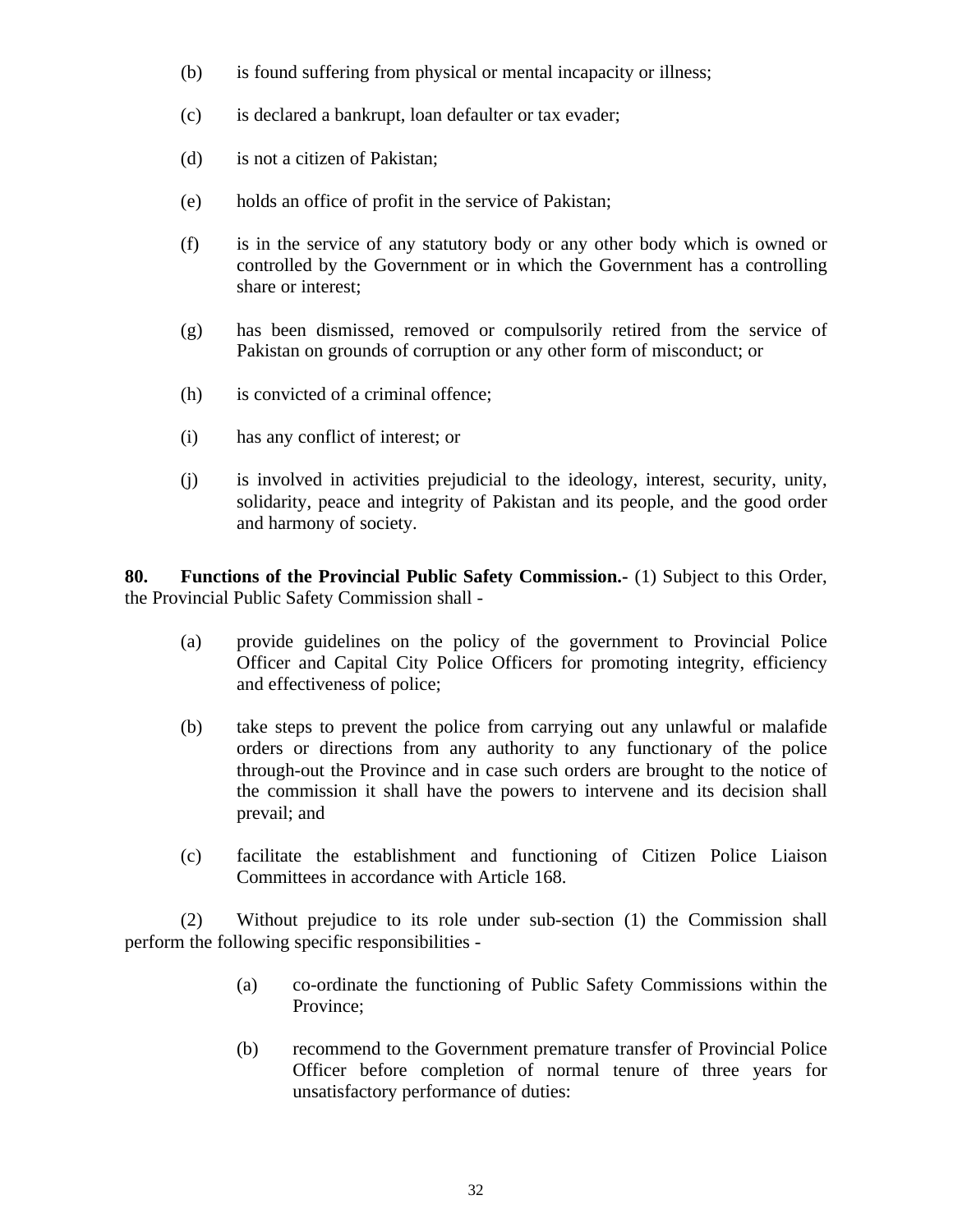Provided that before making such recommendation the Provincial Public Safety Commission shall give the concerned police officer an opportunity to be heard in person;

- (c) recommend to the government for grants to various police establishments within the province, for enhancing their capability to handle public order;
- (d) assist the police establishment in securing assistance from other police establishments and law enforcement agencies by approaching the other Provincial and National Public Safety Commissions;
- (e) determine in consultation with the Provincial Police Officer objectives for the policing of the Province for each financial year;
- (f) oversee the implementation of the Provincial Policing Plan prepared by Provincial Police Officer and approved and published by the Provincial Government. The plan shall include:
	- (i) a statement of the financial resources expected to be made available by the Government; and
	- (ii) performance targets for the year and their delivery mechanism.
- (g) evaluate the delivery of performance targets on quarterly basis;
- (h) require the Provincial Police Officer to submit by end of August each year a general report in a manner prescribed by the Provincial Public Safety Commission which shall be published;
- (i) submit an annual report to the Government and the Provincial Assembly that shall include the following;
	- (i) an abstract concerning performance of the Provincial Public Safety Commission during the year;
	- (ii) a report on the functioning of the Police Establishments;
	- (iii) a report on matters connected with general law and order in the Province.
- (j) recommend reforms for modernization of laws and procedure in respect of police, prosecution, prisons and probation service;
- (k) evaluate the performance of the District and Capital City Public Safety Commissions on annual basis. If on the basis of the evaluation conducted by the Provincial Public Safety Commission, the performance of the Commission is found unsatisfactory, it may recommend the dissolution of such Commission and on dissolution of the Commission the government shall reconstitute the same in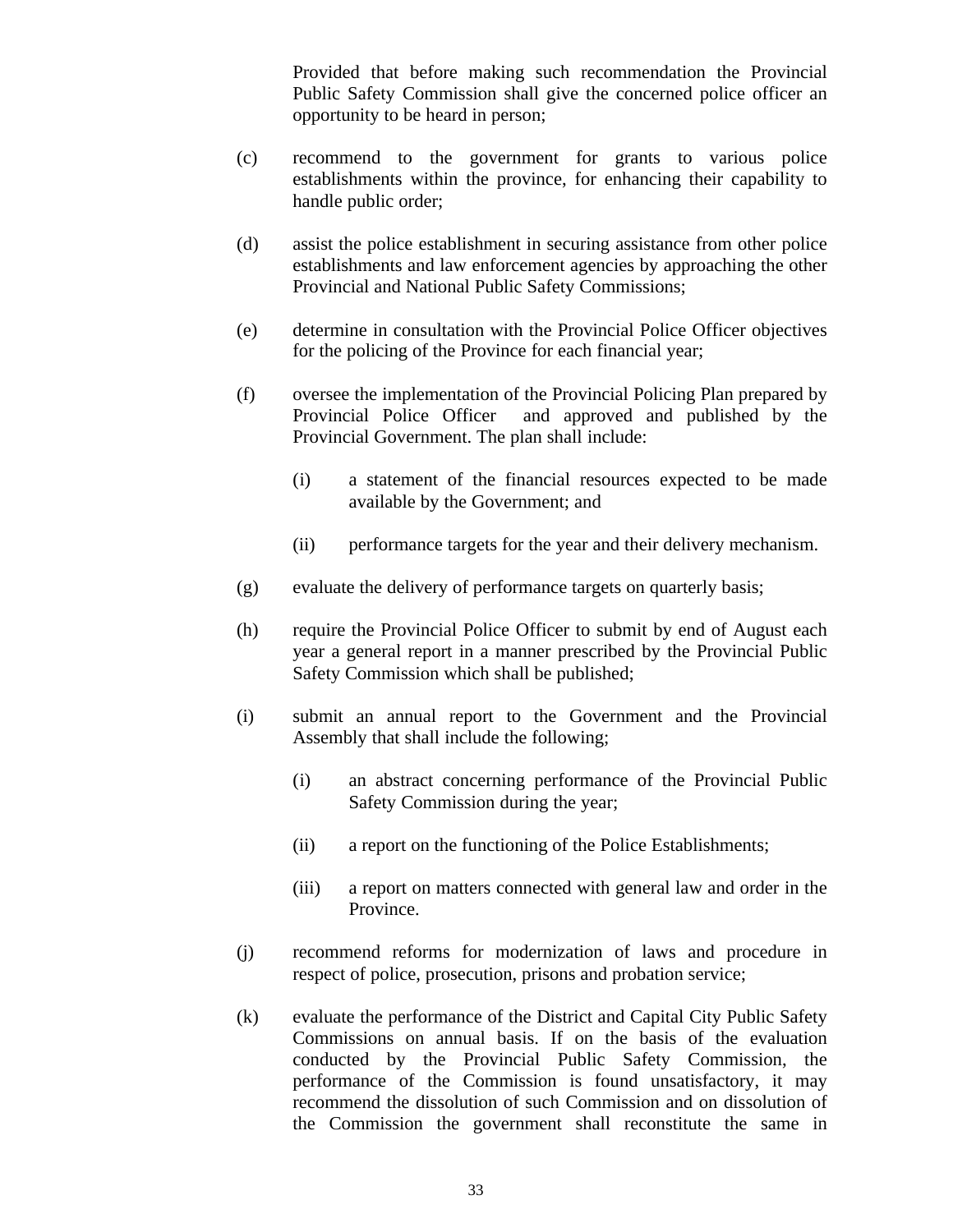accordance with the provisions of this Order within forty five days of such decision;

- (l) conduct enquiry on the recommendation of a Zila Council through a resolution passed by two third majority of its total membership for the dissolution of the relevant Public Safety Commission on grounds of unsatisfactory performance of the said commission, establish veracity or otherwise of the grounds of recommendation for rejection or onward transmission to the Provincial Government for the dissolution of the said Public Safety Commission. Where the government dissolves the relevant Public Safety Commission it will reconstitute the same in accordance with the provisions of this Order within forty five days of such decision;
- (m) perform functions of the relevant Public Safety Commission during the period it stands dissolved;
- (n) consider the proposals made by Provincial Police Officer or National Police Management Board and give its recommendations to the government;
- (o) recommend essential criminal justice reforms; and
- (p) perform such other functions with regard to public order and safeguarding public interest, as may be assigned by the government to it for the purpose under any law for the time being in force including Prosecution, Prisons and Probation services;

**81. Terms of members of the Provincial Public Safety Commission. -** (1) The term of office of a member shall be the same as that of the Provincial Assembly unless he resigns at any time before the expiry of his term, or ceases to be a member of the Provincial Assembly.

- (2) No member shall be eligible for a second term.
- (3) Members shall be paid TA and DA for attending meetings, as per rules.
- (4) Independent members may be paid honoraria as per rules.
- (5) Members shall be Justices of Peace in accordance with the Code.

**82. Removal of members. -** The Governor on his own volition or on the recommendation of the Provincial Public Safety Commission may remove a member from office if he -

- (a) ceases to be a citizen of Pakistan;
- (b) is found suffering from physical or mental incapacity or illness;
- (c) is guilty of misconduct;
- (d) is found to have dealt with any matter in which he had a conflict of interest;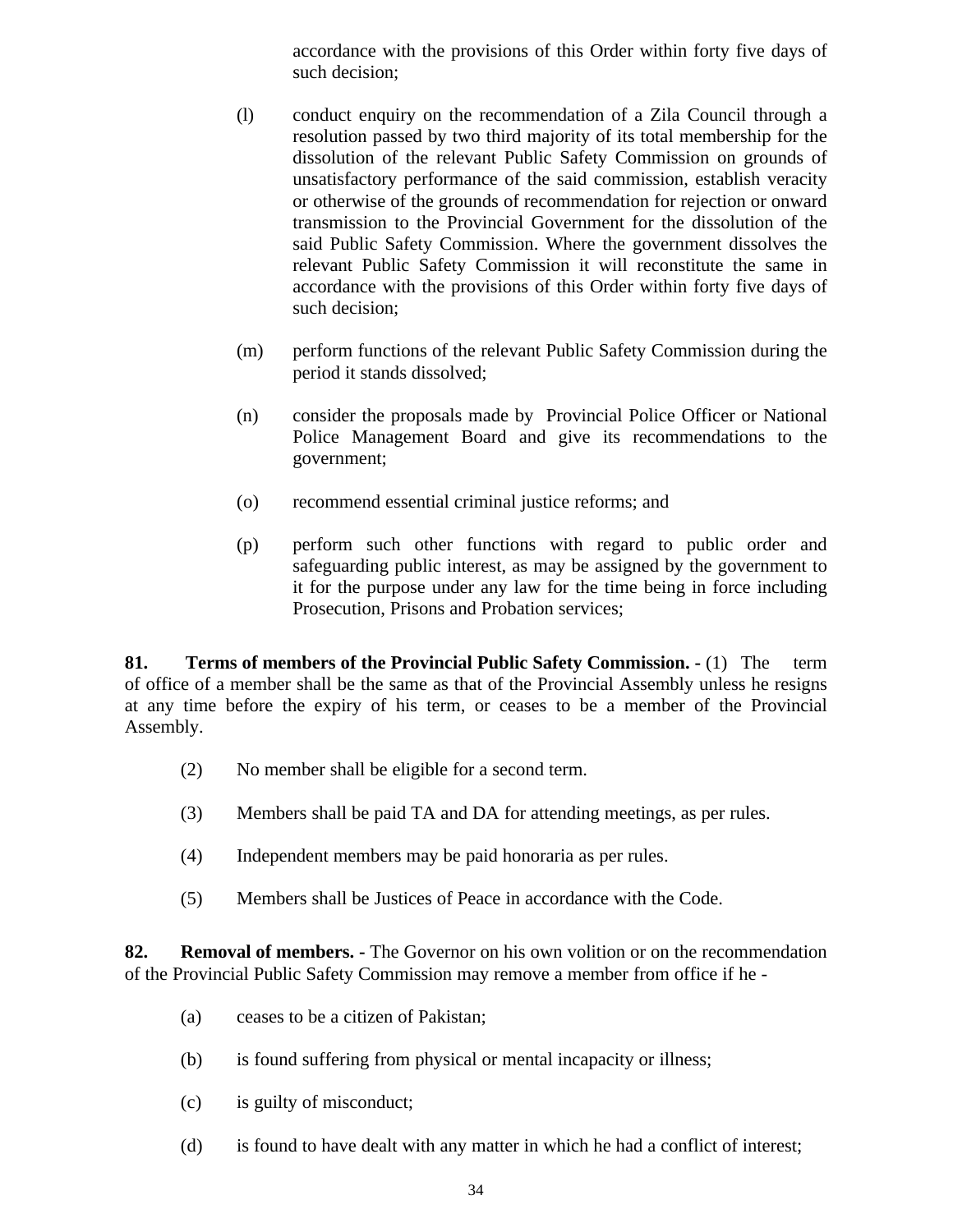- (e) is convicted of a criminal offence;
- (f) is declared a bankrupt, loan defaulter or tax evader;
- (g) is involved in activities prejudicial to the ideology, interest, security, unity, solidarity, peace and integrity of Pakistan and its people, and the good order and harmony of society;
- (h) brings the Provincial Public Safety Commission into disrepute;
- (i) fails to attend its three consecutive meetings without any reasonable cause;

**83. Meetings and conduct of business of the Provincial Public Safety Commission.-** (1) The business of the Provincial Public Safety Commission shall be conducted by the Commission in a meeting.

(2) The meeting may be convened by the chairperson or on the requisition of three members

(3) Quorum for the meeting of the Commission shall be two-third of its membership.

(4) Members shall attend meetings of the Commission as and when required for which at least a week's notice, with agenda, shall be given. There shall be minimum of one meeting in a month, provided an emergency meeting may be held at a short notice not exceeding twenty four hours.

(5) The *ex officio* Chairperson shall not have the right of vote, except in case of a tie.

(6) Decisions of the Commission shall be by simple majority.

(7) The Commission may hold public consultations as and when required.

(8) The Provincial Police Officer and heads of prosecution service, prison and probation departments shall attend meetings of the Commission as non-voting members, when invited.

(9) The Commission may invite any expert for consultations on specific issues.

(10) The Commission may frame rules of procedure for the conduct of business.

**84. Secretariat. -** (1) The Government shall establish a permanent secretariat of the Provincial Public Safety Commission.

(2) The Secretariat shall be headed by a Director of the rank of Senior Superintendent of Police who shall be appointed by the Provincial Government in consultation with the Commission.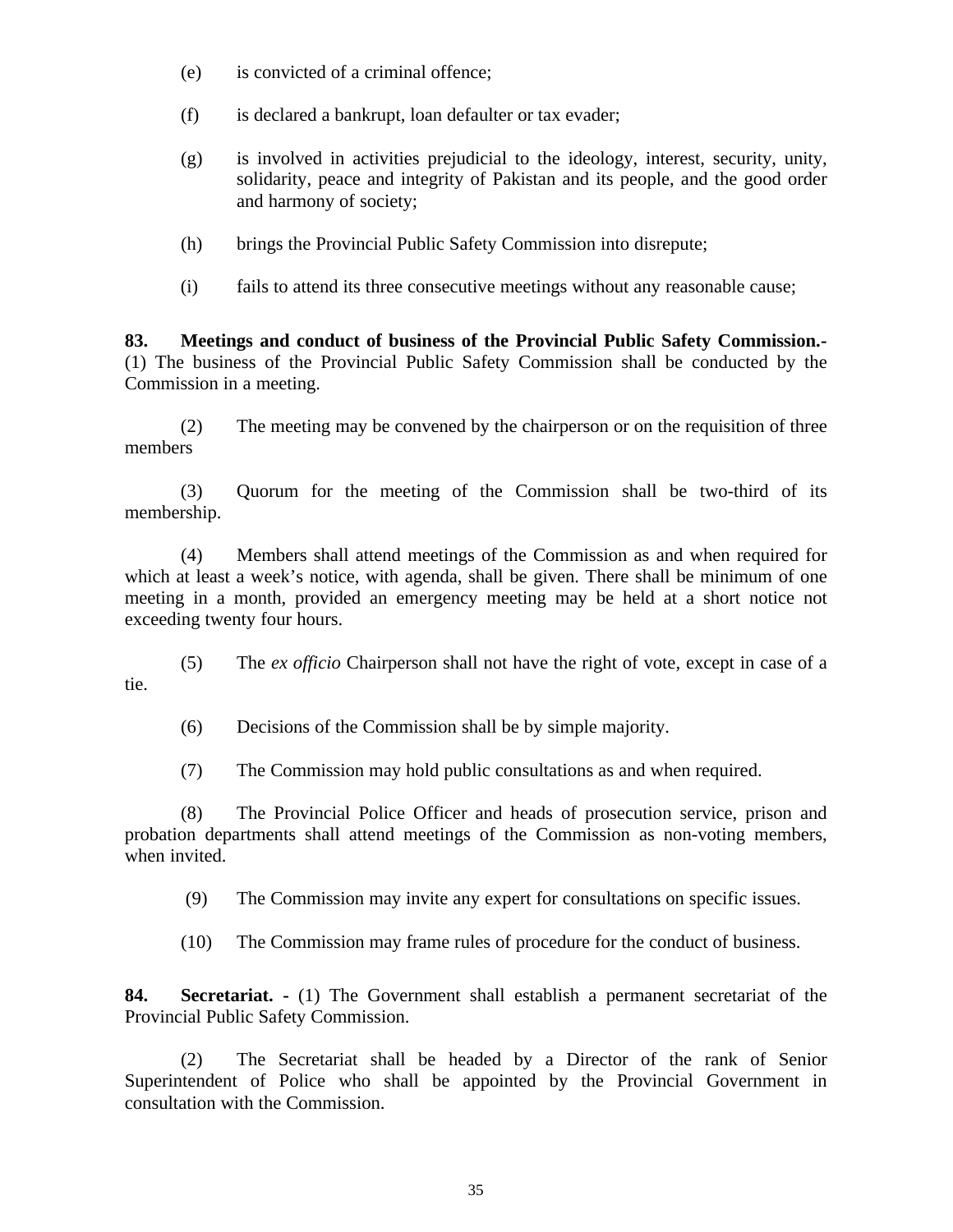(3) The Secretariat shall consist of such number of officers and staff as the Government may in consultation with the Commission, determine from time to time.

(4) The secretariat shall be attached to the Provincial Law Department for purposes of budget and for matters pertaining to the Provincial Assembly.

# **CHAPTER IX**

### **THE NATIONAL PUBLIC SAFETY COMMISSION**

**85. Establishment. -** There shall be a National Public Safety Commission consisting of twelve members and the *ex officio* Chairperson.

**86. Composition. -** (1) Half of the members of the National Public Safety Commission shall be nominated by the Speaker of the National Assembly from amongst its members three each from the treasury and the opposition in consultation with the Leader of the House and the Leader of the Opposition:

Provided that at least one member shall belong to each Province, and to Islamabad Capital Territory:

Provided further that at least two members shall be women.

(2) The other half comprising independent members shall be appointed by the President from a list of names recommended by the National Selection Panel:

Provided that at least one member shall belong to each Province, and to Islamabad Capital Territory:

Provided further that at least two members shall be women.

(3) Notwithstanding any-thing contained in clause (1), independent members appointed under clause (2) shall constitute the National Public Safety Commission when the National Assembly is not in existence.

(4) The appointment of members shall be notified in the Official Gazette.

**87. Appointment of Chairperson. -** (1) The Federal Interior Minister will be *ex-officio* Chairperson of the National Public Safety Commission.

(2) The Chairperson shall preside over the meetings.

**88. Meeting in the absence of the Chairperson. -** In the absence of the Chairperson the National Public Safety Commission shall elect one of its member to preside over a meeting.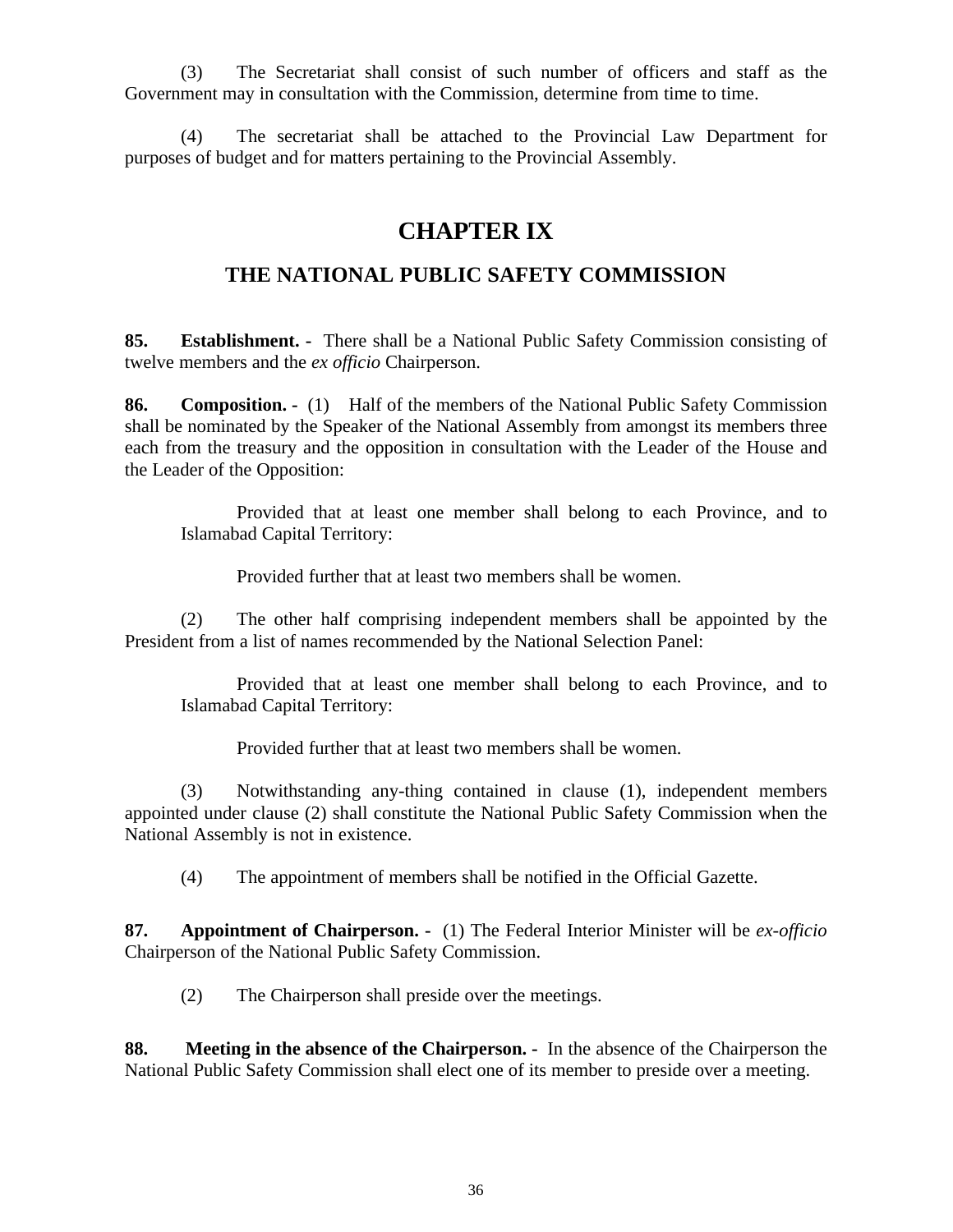**89. Selection of independent members.** - (1) There shall be a Selection Panel for independent members consisting of Chief Justice of Supreme Court of Pakistan who shall be its Chairperson and one nominee each of President and Prime Minister:

Provided that such nominee shall not be elected representative or public servant.

(2) The selection of independent members shall be by consensus.

(3) The selection process shall be completed within thirty days from the commencement of the selection process.

(4) Independent members shall be of impeccable integrity and proven professional competence in such fields as social work, law, administration, education, corporate sector, etc.

**90. Functions of the Selection Panel. -** The selection panel shall invite applications or nominations from the public for selection of independent members, and after interviewing eligible and willing candidates, forward names of persons twice the number of appointments to be made to the President of Pakistan.

**91. Selection criteria of independent members. -** A person shall be disqualified from becoming a member of National Public Safety Commission if he –

- (a) is an activist of any political party or has held any representative office or has remained a public servant in the six months immediately preceding such appointment; or
- (b) is found suffering from physical or mental incapacity or illness; or
- (c) is declared a bankrupt, loan defaulter or tax evader;
- (d) is not a citizen of Pakistan;
- (e) holds an office of profit in the service of Pakistan;
- (f) is in the service of any statutory body or any other body which is owned or controlled by the Government or in which the Government has a controlling share or interest;
- (g) has been dismissed, removed or compulsorily retired from the service of Pakistan on grounds of corruption or any other form of misconduct;
- (h) is convicted of a criminal offence;
- (i) has any conflict of interest; or
- (j) is involved in activities prejudicial to the ideology, interest, security, unity, solidarity, peace and integrity of Pakistan and its people, and the good order and harmony of society.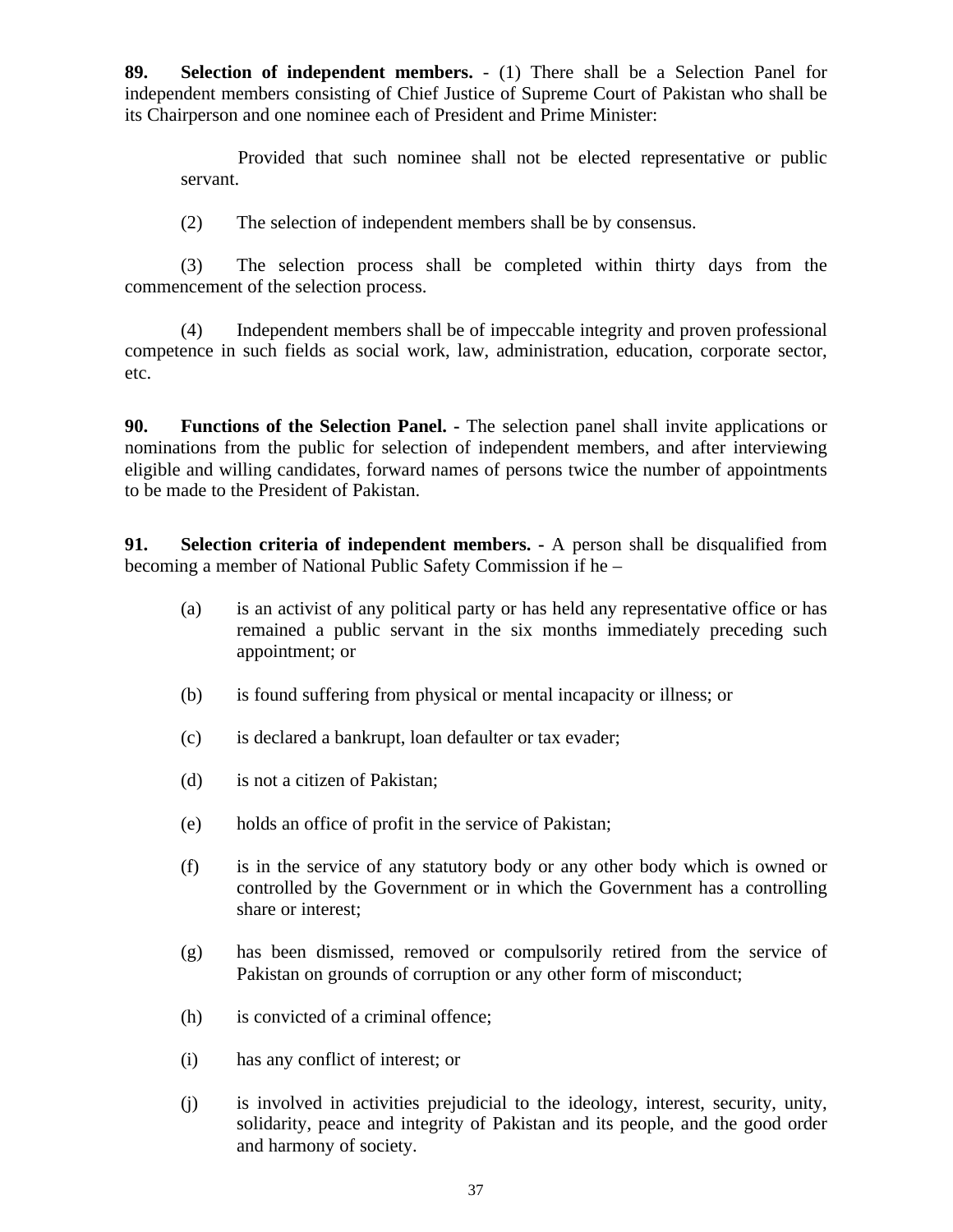**92. Functions of the National Public Safety Commission. -** (1) In the performance of its duties the National Public Safety Commission shall oversee the functioning of the Federal Investigation Agency, Pakistan Railways Police, Anti-narcotics Force, Frontier Constabulary Pakistan Motorway and Highway Police, any other Federal Law Enforcement Agency and Anti-smuggling Wing of Customs exercising police powers.

(2) Facilitate the establishment and functioning of Citizen Police Liaison Committees in accordance with Article 168.

 (3) Without prejudice to its role under clause (1), the National Public Safety Commission shall perform the following functions: -

- (a) recommend to the Federal Government panels of three police officers for the appointment of Capital City Police Officer for Islamabad and for the appointment of head of Federal Investigation Agency, Pakistan Railways Police, Pakistan Motorway and Highway Police and Frontier Constabulary;
- (b) recommend to the Provincial Government panels of three police officers for the appointment of a Provincial Police Officer;
- (c) recommend to the Federal Government premature transfer of Capital City Police Officer for Islamabad and head of a Federal Law Enforcement Agency before completion of normal tenure of three years for unsatisfactory performance of duties; provided that before making such recommendation the National Public Safety Commission shall give the concerned officer an opportunity to be heard in person;
- (d) oversee implementation of plans prepared by heads of the respective law enforcement agencies and approved and published by the government, setting out arrangements for achieving objectives during the year. The plans shall include. -
	- (i) a statement of financial resources expected to be made available by the Government; and
	- (ii) performance targets for the year and their delivery mechanism.
- (e) evaluate the delivery of performance targets on quarterly basis;
- (f) require heads of the relevant Federal Law Enforcement agency to submit to the National Public Safety Commission, by end of August each year, a general report in a manner prescribed by the National Public Safety Commission, which shall be published;
- (g) submit an annual report to the Government and the Parliament that shall include the following;
	- (i) an abstract concerning performance of the National Public Safety Commission during the year;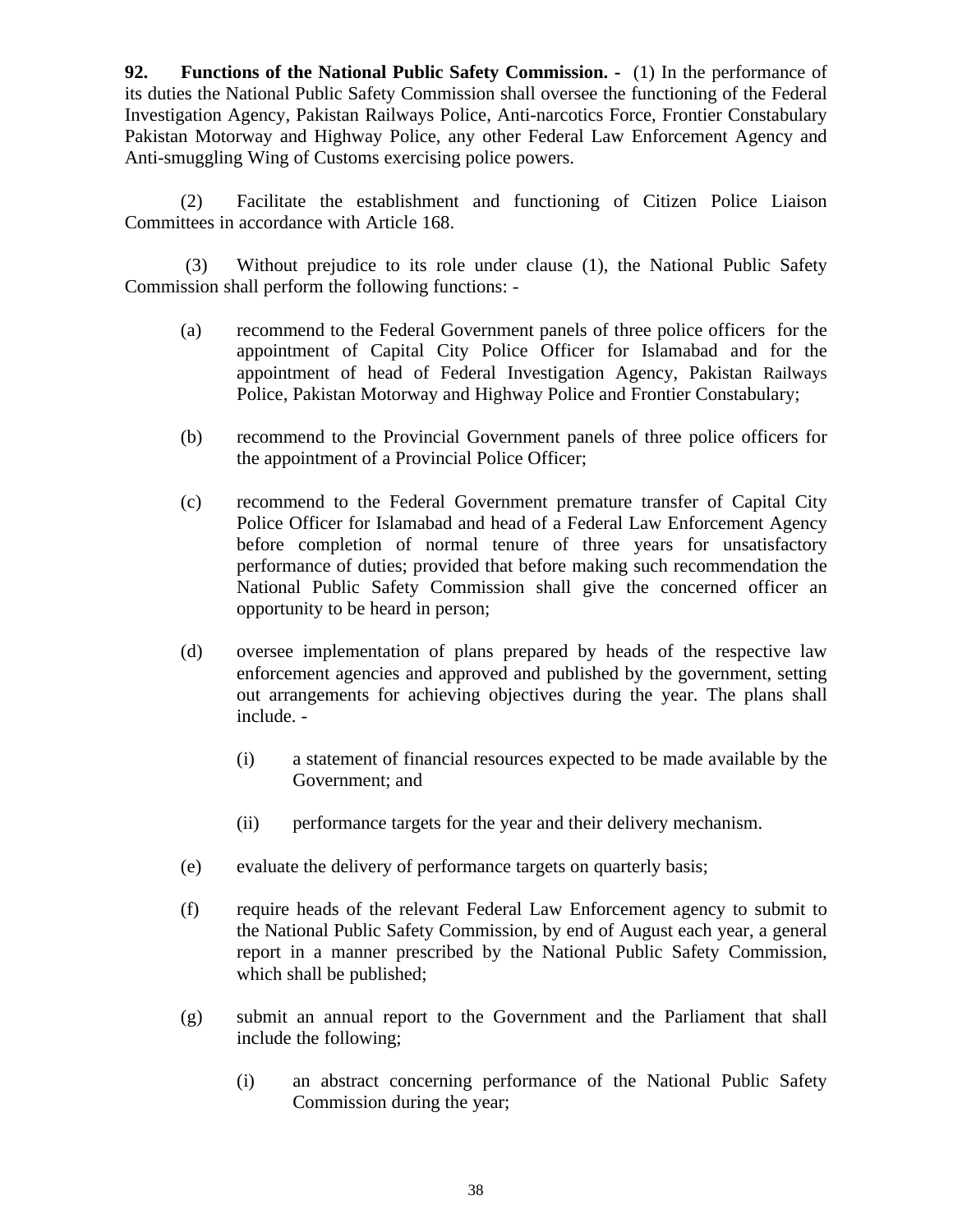- (ii) a report on the functioning of the Federal Law Enforcement Agencies; and
- (iii) a report on matters connected with general law and order in the country.
- (h) recommend reforms for modernization of laws and procedure in respect of police, prosecution, prisons and probation services;
- (i) facilitate coordination among the Provincial Public Safety Commissions;
- (j) evaluate the performance of the Islamabad District Public Safety Commission on annual basis. If on the basis of the evaluation conducted by the National Public Safety Commission, the performance of the Commission is found unsatisfactory, the government may dissolve the Islamabad District Public Safety Commission and reconstitute the commission in accordance with the provisions of this Order within forty five days of such decision;
- (k) conduct enquiry on the recommendation of Islamabad Zila Council through a resolution passed by two third majority of its total membership for the dissolution of the Islamabad District Public Safety Commission on grounds of unsatisfactory performance of the said Commission, establish veracity or otherwise of the grounds of recommendation for rejection or onward transmission to the Federal Government for the dissolution of the said Public Safety Commission;
- (l) perform functions of the Islamabad District Public Safety Commission during the period it stands dissolved;
- (m) consider the proposals of the National Police Management Board and give its recommendations to the government; and
- (n) perform such other functions with regard to public safety and safeguarding interest of the people, as may be assigned by the government to it for the purpose under any law for the time being in force in particular pertaining to the Prosecution, Prisons and Probation services.

**93. Terms of members of the National Public Safety Commission. -** (1) The term of office of a member shall be the same as that of the National Assembly unless he resigns or is removed from office at any time before the expiry of his term or ceases to be a member of the National Assembly.

- (2) No member shall be eligible for a second term.
- (3) Members shall be paid TA and DA for attending meetings, as per rules.
- (4) Independent members may be paid honoraria as per rules.
- (5) Members shall be Justices of Peace in accordance with the Code.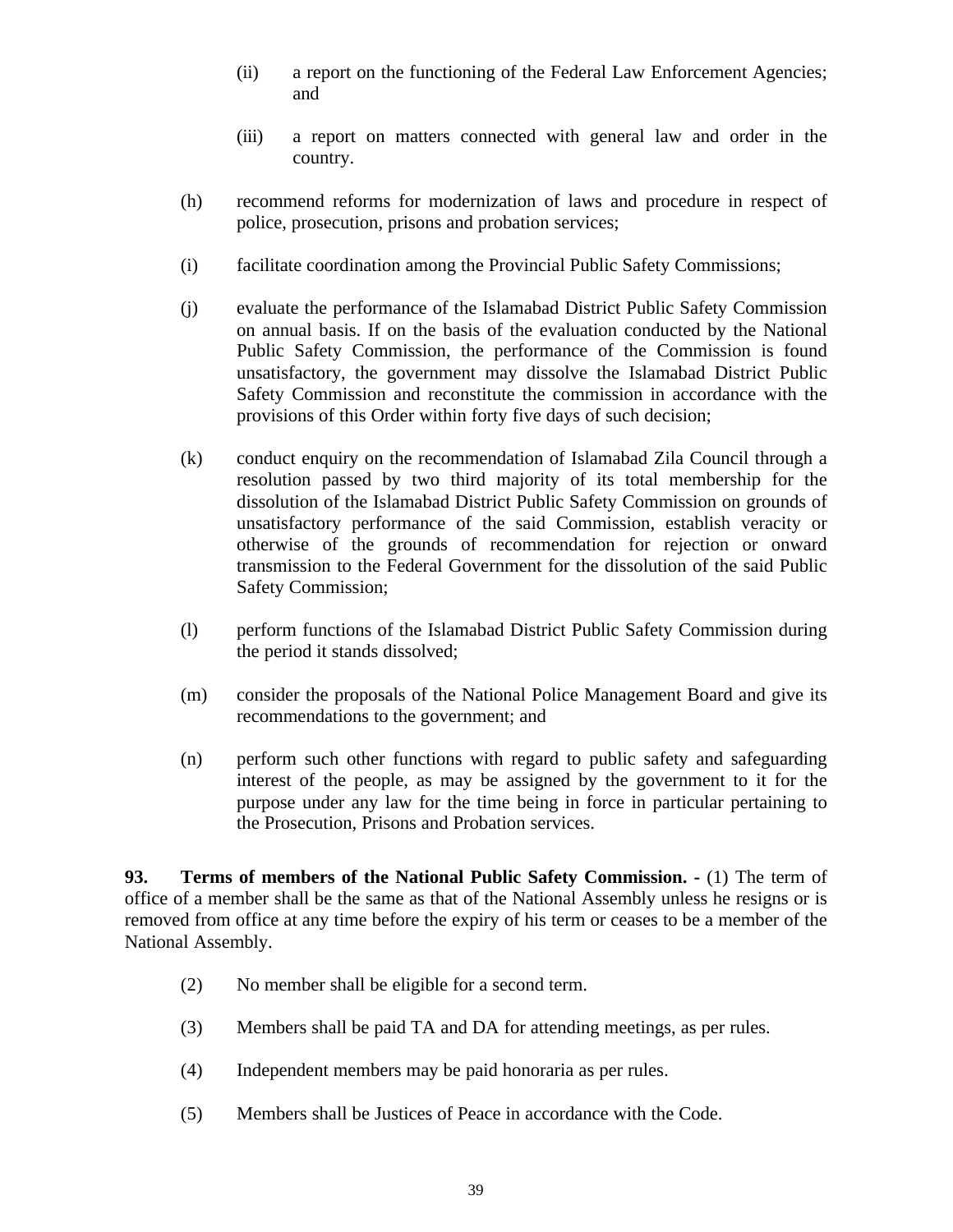**94. Removal of members. -** The President on his own volition or on the recommendation of the National Public Safety Commission may remove a member from office if he -

- (a) ceases to be a citizen of Pakistan;
- (b) is found suffering from physical or mental incapacity or illness;
- (c) is guilty of misconduct;
- (d) is found to have dealt with any matter in which he had a conflict of interest;
- (e) is convicted of a criminal offence;
- (f) is declared a bankrupt, loan defaulter or tax evader;
- (g) is involved in activities prejudicial to the ideology, interest, security, unity, solidarity, peace and integrity of Pakistan and its people, and the good order and harmony of society;
- (h) brings the National Public Safety Commission into disrepute;
- (i) fails to attend its three consecutive meetings without any reasonable cause;

**95. Meetings and conduct of business of the National Public Safety Commission. -** (1) The business of the National Public Safety Commission shall be conducted by the Commission in a meeting.

(2) The meeting may be convened by the Chairperson or on the requisition of three members.

(3) Quorum for the meeting of the Commission shall be two-third of its membership.

(4) Members shall attend meetings of the National Public Safety Commission as and when required for which at least a week's notice, with agenda, shall be given. There shall be minimum of one meeting in a month, provided an emergency meeting may be held at a short notice not exceeding twenty four hours.

(5) The *ex officio* Chairperson will not have the right of vote, except in case of a tie.

(6) Decisions of the Commission shall be by simple majority.

(7) The Commission may hold public consultations as and when required.

(8) Heads of law enforcement agencies, prosecution service, prison and probation services will attend meetings of the Commission as non-voting members, when invited.

(9) The Commission may invite any expert for consultations on specific issues.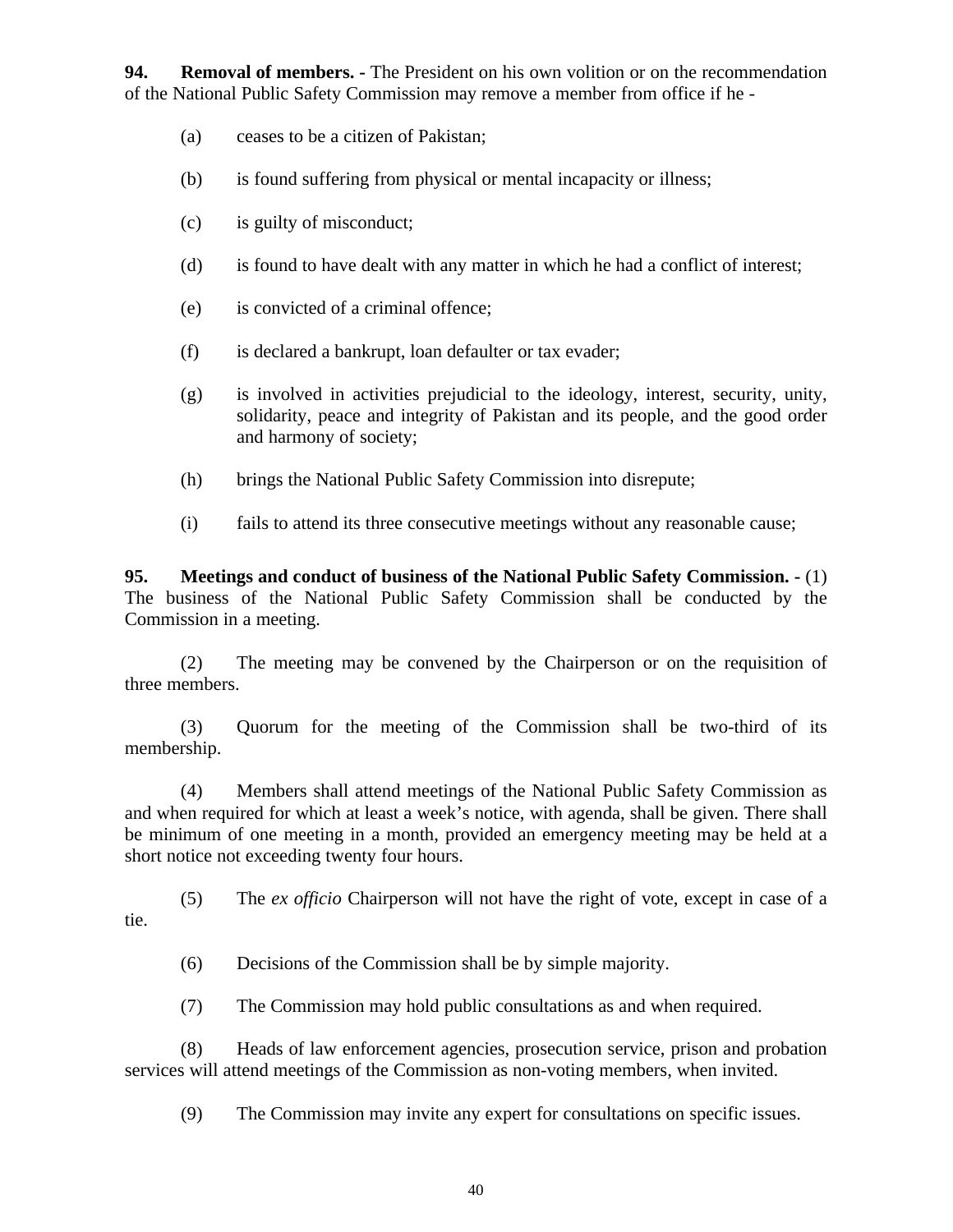(10) The Commission may frame rules of procedure for the conduct of the business.

**96. Secretariat. -** National Police Bureau referred to in Article 162 shall function as the secretariat of the National Public Safety Commission.

### **CHAPTER X**

### **POLICE COMPLAINTS AUTHORITIES**

**97. Establishment of Federal Police Complaints Authority. -** The Government shall establish a Federal Police Complaints Authority for enquiring into serious complaints against the members of Federal Law Enforcement Agencies.

**98. Composition. -** (1) The Federal Police Complaints Authority shall consist of a Chairperson and six members.

(2) The President shall appoint the Chairperson of the Federal Police Complaints Authority.

(3) The Government shall appoint the members of the Federal Police Complaints Authority on the recommendation of the Federal Public Service Commission.

**99. Criteria and terms of the members.** - (1) The members of the Federal Police Complaints Authority shall be eminent persons of impeccable integrity with skills, knowledge and experience in such fields as may be specified by the Government.

(2) Persons may be appointed as whole-time or part-time members of the Authority.

- (3) A person shall not be appointed for a period of more than three years.
- (4) No member or the Chairperson shall be eligible for a second term.

**100. Functions of the Federal Police Complaints Authority. -** The Federal Police Complaints Authority shall perform the following functions -

- (a) receive from District Public Safety Commission or an aggrieved person in writing on an affidavit complaint of neglect, excess or misconduct against Islamabad Capital Territory Police Officer or any member of any Federal Law Enforcement Agency;
- (b) process the complaint and refer the ordinary cases to an appropriate authority for action and report and in serious cases initiate action on its own;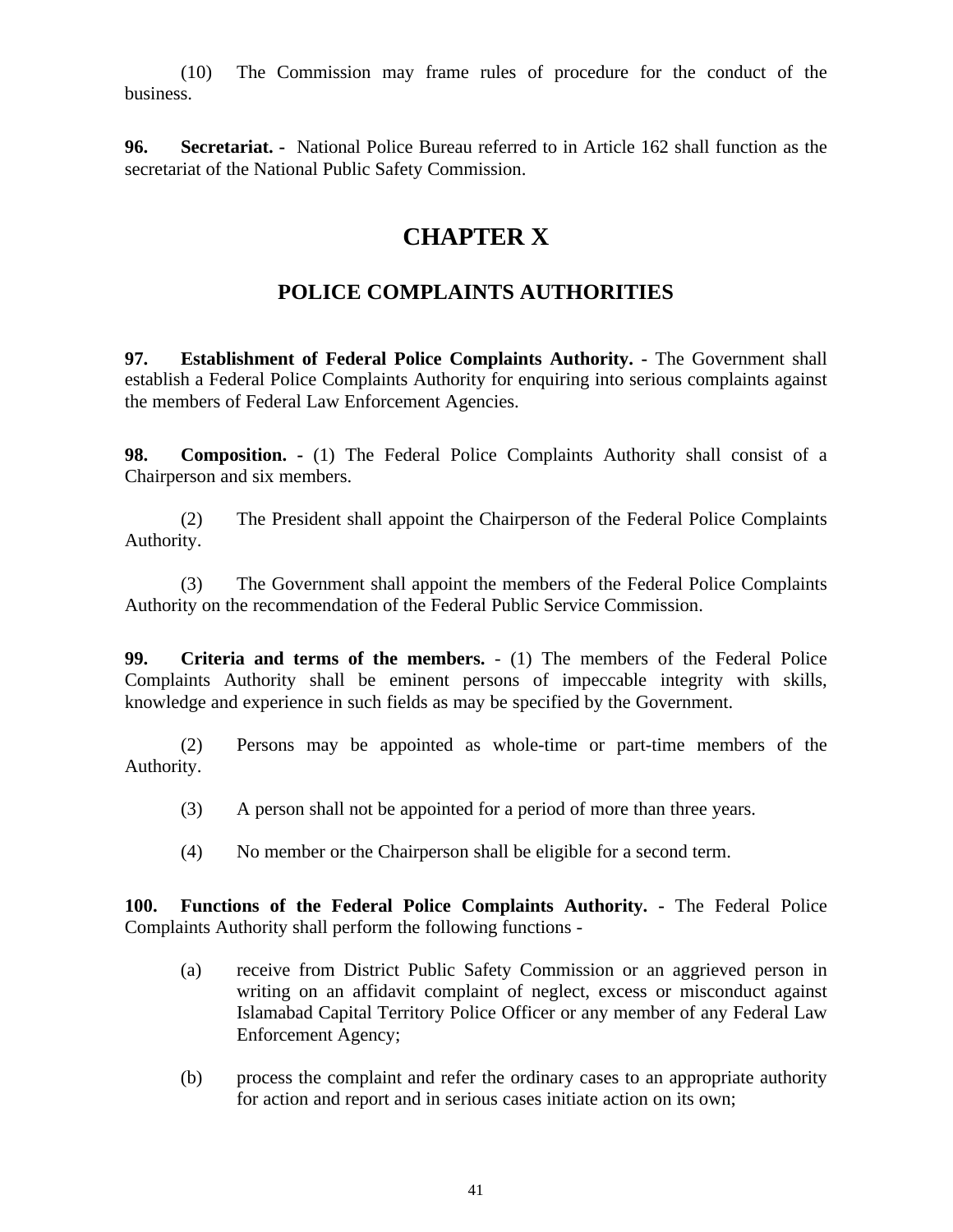- (c) receive from the Islamabad District Public Safety Commission or the Capital City District Police Officer or Head of a Federal Law Enforcement Agency any report of death, rape or serious injury to any person in police custody and take steps to preserve evidence relating to such incident;
- (d) request the Chief Justice of the High Court, in serious cases, to appoint a District and Sessions Judge for a judicial enquiry;
- (e) appoint in appropriate cases a police officer belonging to the Federal Law Enforcement Agencies who is senior in rank to the officer complained against as an inquiry officer, and supervise the inquiry proceedings;
- (f) send a copy of the report to the competent authority and direct him for departmental action based on the findings of the enquiry or registration of a criminal case as appropriate and direct the competent authority to submit a report about the action taken on the findings of the report;
- (g) inform the complainant of the outcome of the enquiry in writing as soon as possible;
- (h) where the Federal Police Complaints Authority is not satisfied with the order in cases referred under clause (f), it may send a report to the next higher authority for revision of the order by the awarding officer and the process be repeated till it is considered by the final authority;
- (i) in case of any frivolous, false or vexatious complaint, initiate legal action against the complainant;
- (j) recommend disciplinary action against an enquiry officer for willful neglect or mishandling of an enquiry;
- (k) prepare and send to the Government an annual report on matters relating generally to its functions, including any matter to which it considers attention of the Government may be drawn by reason of gravity or other exceptional circumstances, for laying the report before Parliament;
- (l) establish when necessary in consultation with the Federal Government, regional offices anywhere in the country or with the agreement of the Provincial Government designate Provincial Police Complaints Authority or District Public Safety Commission to deal with the complaints of excess or neglect.

**101. Secretariat. -** (1) The Government shall establish a permanent secretariat of the Authority.

(2) The Secretariat shall be headed by an officer not below BS 19 who shall be appointed in consultation with the Authority.

(3) The organization of the secretariat and functions of officers and staff shall be determined by the Authority.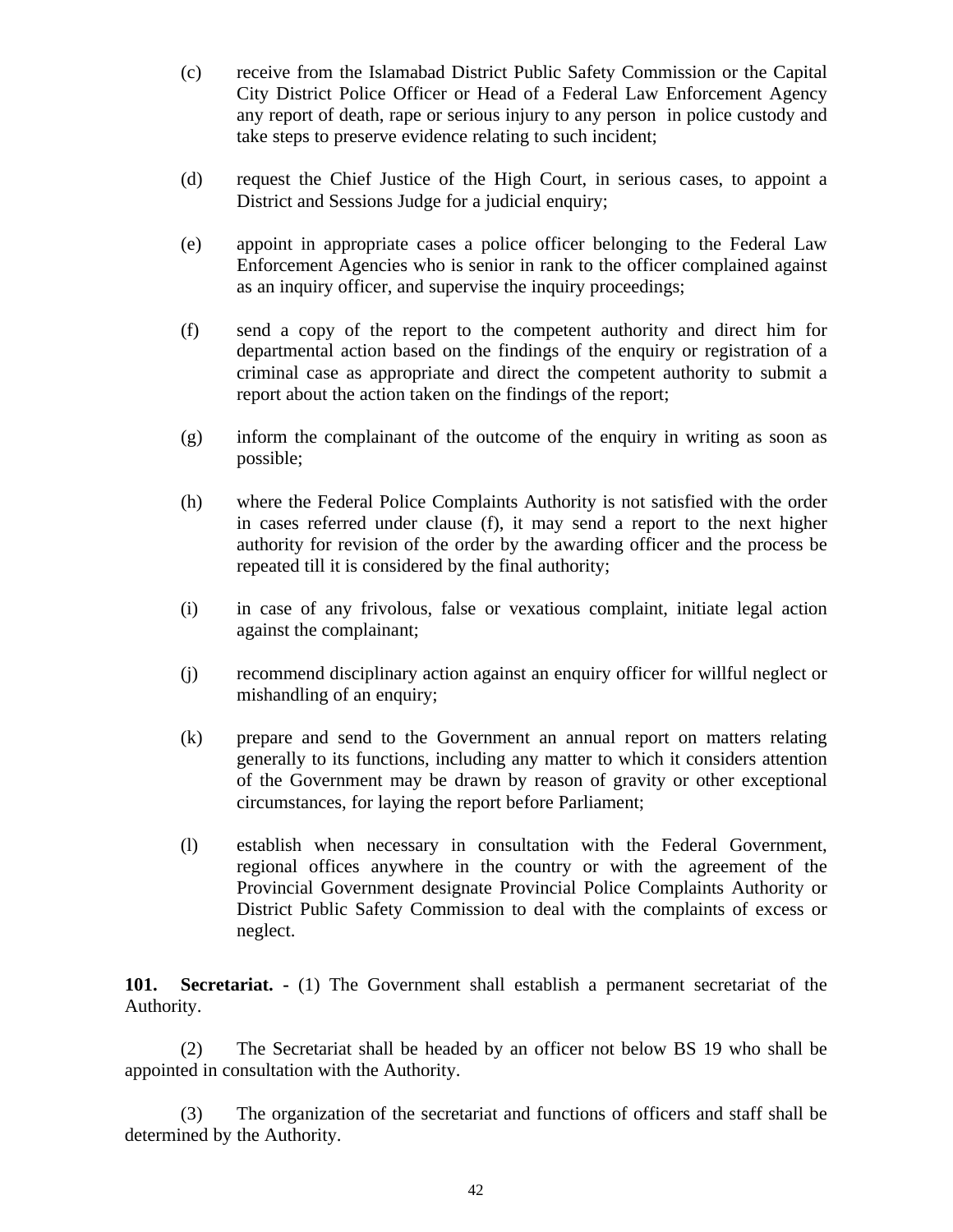(4) The secretariat shall consist of such number of officers and staff as the Government may in consultation with the Authority determine from time to time.

(5) The terms and conditions of service of the staff of the Authority shall be determined by the Government in consultation with the Authority.

**102. Removal of the members.** - The procedure of the removal of the Chairperson and members of the Federal Police Complaints Authority shall be the same as for the members of the Federal Public Service Commission.

**103. Establishment of Provincial Police Complaints Authority. -** The Government shall establish a Provincial Police Complaints Authority for enquiring into serious complaints against the police.

**104. Composition. -** (1) The Provincial Police Complaints Authority shall consist of a Chairperson and six members.

(2) The Governor shall appoint the Chairperson of the Provincial Police Complaints Authority.

 (3) The Government shall appoint the members of the Provincial Police Complaints Authority on the recommendation of the Provincial Public Service Commission.

**105. Criteria and terms of the members.** - (1) The members of the Provincial Police Complaints Authority shall be eminent persons of impeccable integrity with skills; knowledge and experience in such fields as may be specified by the Government.

(2) Persons may be appointed as whole-time or part-time members of the Authority.

- (3) A person shall not be appointed for a period of more than three years.
- (4) No member or the Chairperson shall be eligible for a second term.

**106. Functions of the Provincial Police Complaints Authority. -** The Provincial Police Complaints Authority shall perform the following functions -

- (a) receive from District Public Safety Commission or an aggrieved person in writing on an affidavit, complaint of neglect, excess or misconduct against a Police Officer;
- (b) process the complaint and refer the ordinary cases to an appropriate authority for action and report and in serious cases initiate action on its own;
- (c) receive from the District Public Safety Commission or Head of District Police any report of death, rape or serious injury to any person in police custody and take steps to preserve evidence relating to such incident and request the Chief Justice of the High Court under intimation to the Government to appoint a Judge not below the District and Sessions Judge for a judicial enquiry;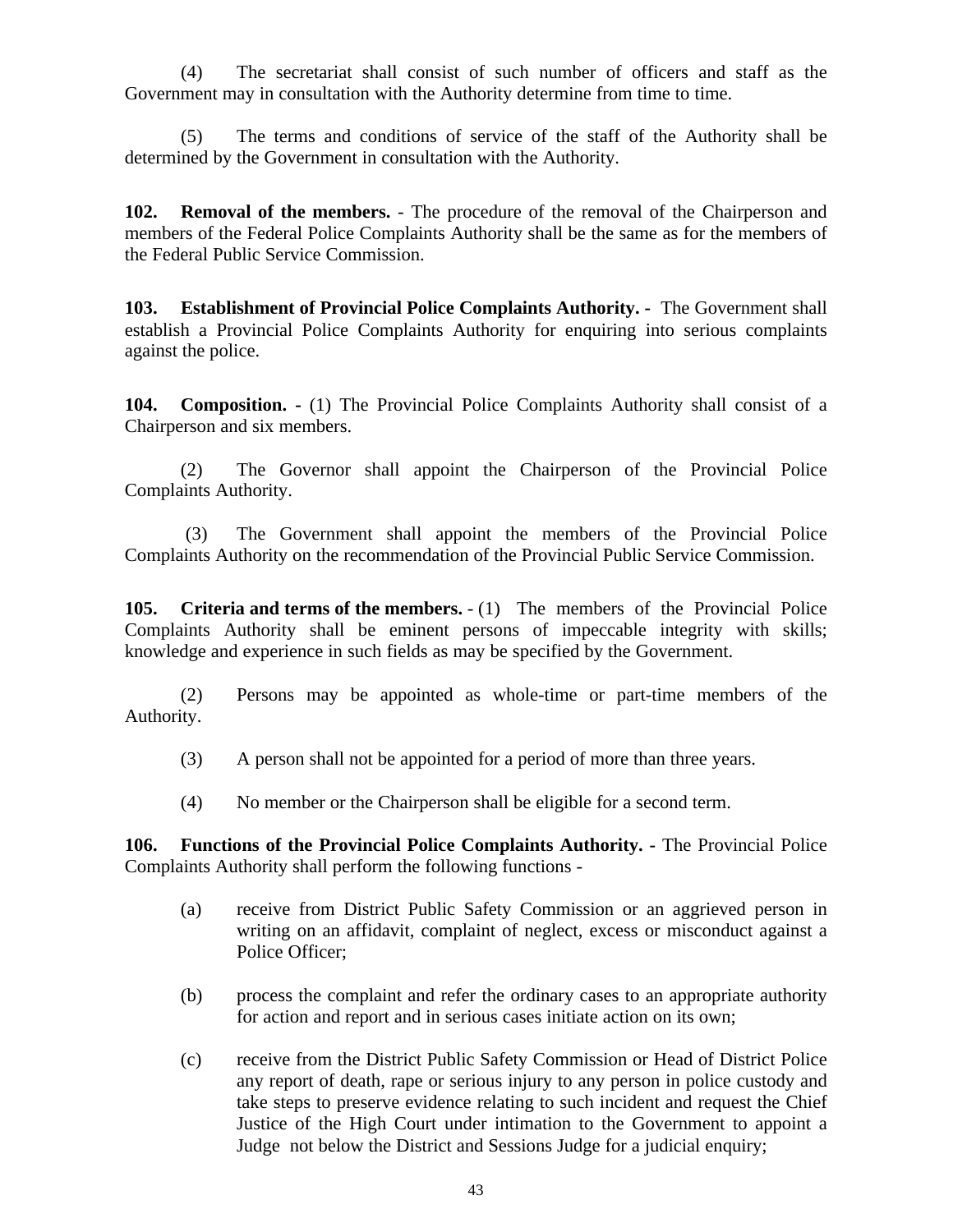- (d) may appoint in appropriate cases a police officer of the same district or of a different district who is senior in rank to the officer complained against as an inquiry officer, and supervise the inquiry proceedings;
- (e) send a copy of the report to the competent authority and direct him for departmental action based on the findings of the enquiry or registration of a criminal case as appropriate and direct the competent authority to submit a report about the action taken on the findings of the report;
- (f) inform the complainant of the outcome of the enquiry in writing as soon as possible;
- (g) where the Provincial Police Complaints Authority is not satisfied with the order in cases referred under clause (e), it may send a report to the next higher authority for revision of the order by the awarding officer and the process be repeated till it is considered by the final authority;
- (h) in case of any frivolous, or vexatious complaint, initiate legal action against the complainant;
- (i) may recommend disciplinary action against an enquiry officer for willful neglect or mishandling of an enquiry;
- (j) prepare and send to the Government an annual report on matters relating generally to its functions, including any matter to which it considers attention of the Government may be drawn by reason of gravity or other exceptional circumstances, for laying the report before Provincial Assembly;
- (k) may in consultation with the Provincial Government establish regional offices anywhere in the Province.

**107. Secretariat. -** (1) The Government shall establish a permanent secretariat of the Authority.

(2) The Secretariat shall be headed by an officer not below BS 19 who shall be appointed in consultation with the Authority.

(3) The organization of the Secretariat and functions of officers and staff shall be determined by the Authority.

(4) The Secretariat shall consist of such number of officers and staff as the Government may in consultation with the Authority determine from time to time.

(5) The terms and conditions of service of the staff of the Authority shall be determined by the Government in consultation with the Authority.

**108. Removal of the members**. - The procedure of the removal of the Chairperson and members of the Provincial Police Complaints Authority shall be the same as for the members of the Provincial Public Service Commission.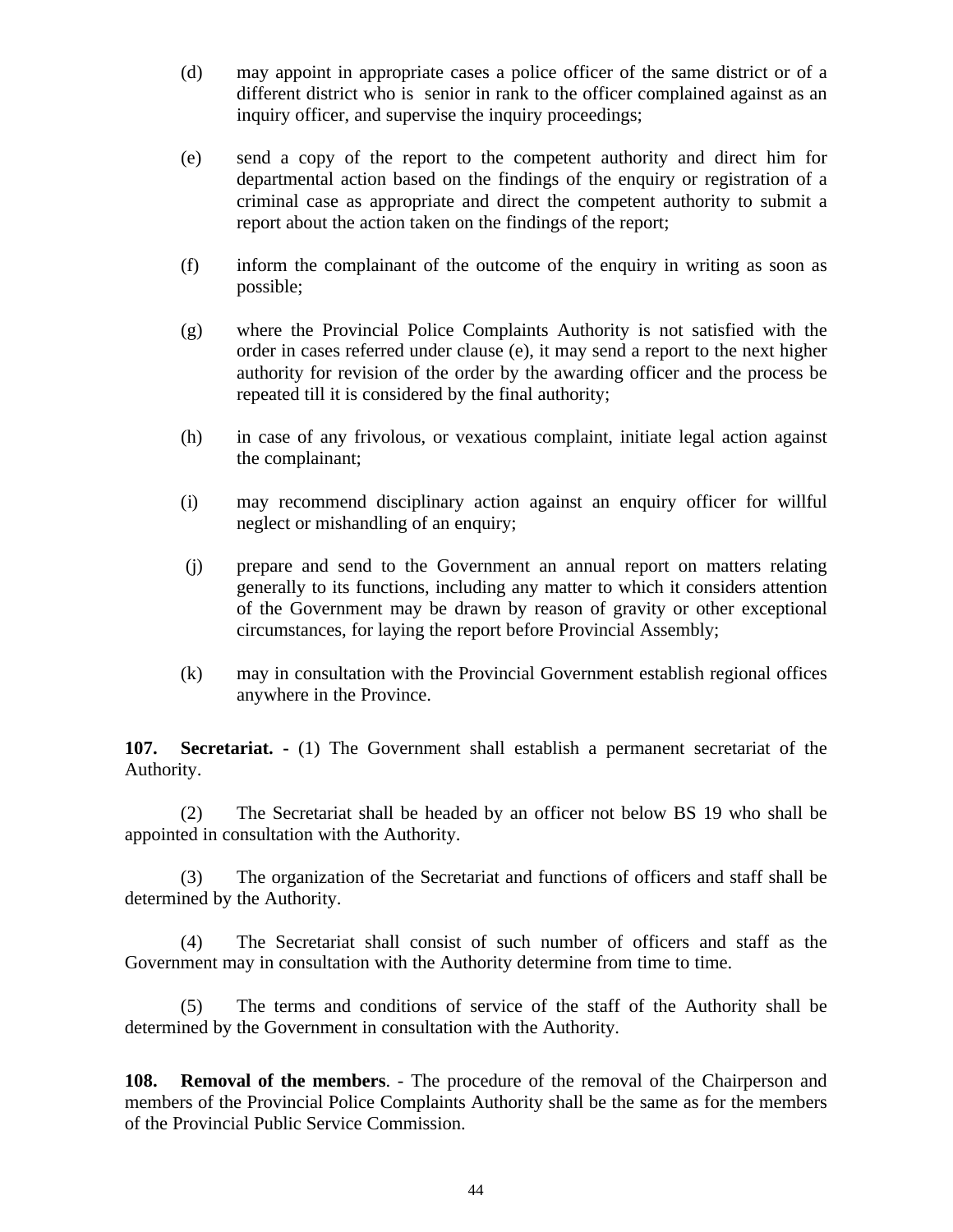## **CHAPTER XI**

### **CRIMINAL JUSTICE COORDINATION COMMITTEE**

**109. Establishment. –** There shall be a Criminal Justice Coordination Committee in a district.

- **110. Composition.** The Criminal Justice Coordination Committee shall consist of
	- (a) District and Sessions Judge (Chairperson)
	- (b) Head of District Police
	- (c) District Public Prosecutor
	- (d) District Superintendent Jail
	- (e) District Probation Officer
	- (f) District Parole Officer
	- (g) Head of Investigation (Secretary)

**111. Functions of the Criminal Justice Coordination Committee. –** (1) The Criminal Justice Coordination Committee shall -

- (a) keep under review the operation of the criminal justice system and work towards the improvement of the system as a whole;
- (b) promote understanding, co-operation and coordination in the administration of the criminal justice system;
- (c) exchange information and give advance notice of local developments, which may affect other parts of the system;
- (d) formulate co-ordinated priorities and plans to give effect to locally agreed policies;
- (e) raise relevant issues with the appropriate authorities;
- (f) promote the spread of good practices; and
- (g) review the implementation of any decisions taken by the Criminal Justice Coordination Committee.

(2) The meeting of the Criminal Justice Coordination Committee shall be held at least once a month. The secretary of the committee shall record the minutes of the meetings.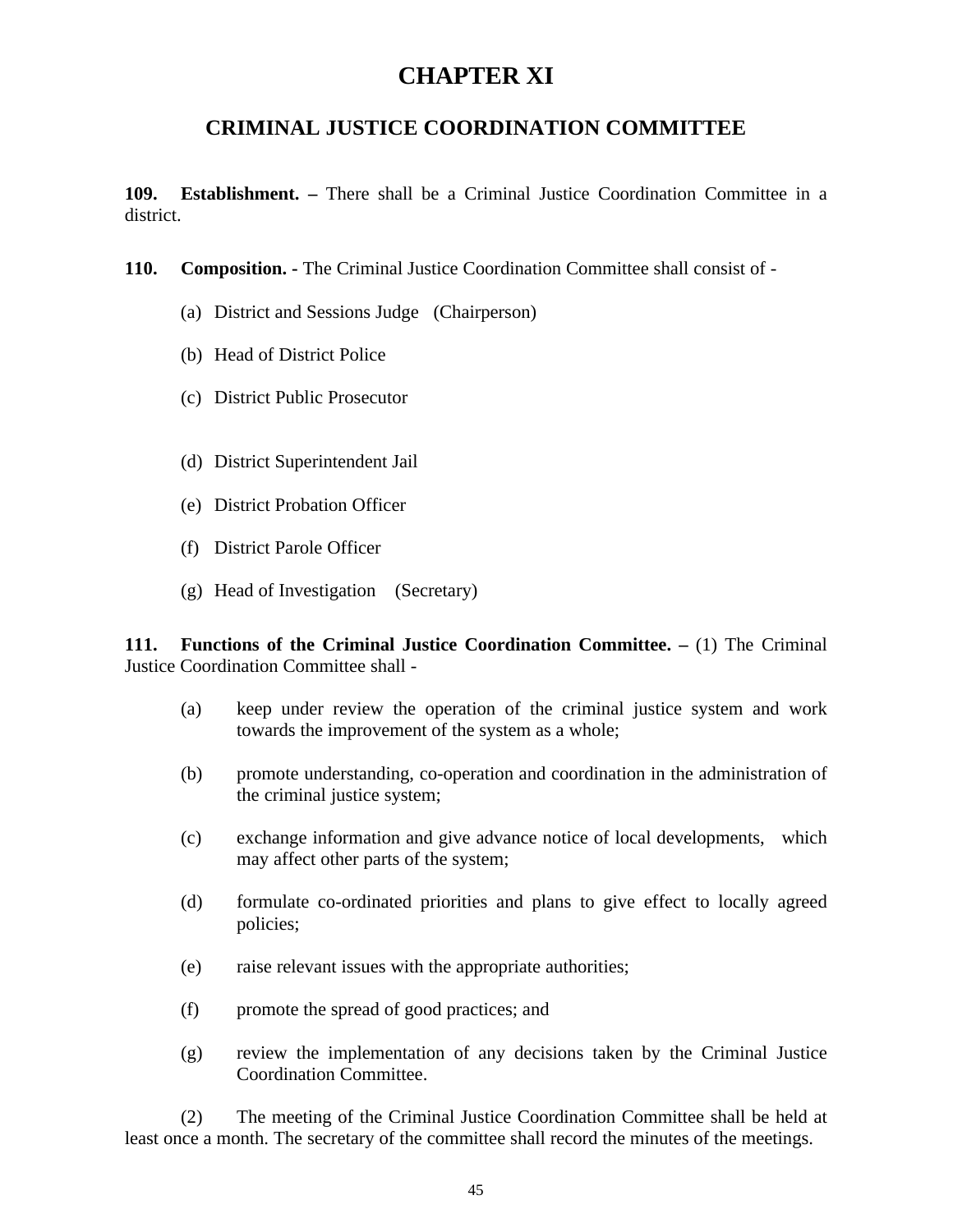#### **CHAPTER XII**

#### **REGULATION, CONTROL AND DISCIPLINE OF THE POLICE**

**112. Rule making by Provincial Police Officer or Islamabad Capital City Police Officer. –**Provincial Police Officer, or Islamabad Capital City Police Officer, as the case may be, with the prior approval of the Government, may by notification in the official gazette, make rules for carrying into effect the provisions of this Order.

**113. Punishments. -** Subject to the rules, a member of the police may at any time be suspended, dismissed, compulsorily retired, reduced in rank or pay, within a time scale, fined, censured or awarded any other punishment in the prescribed manner.

**114. Code of Conduct. -** (1) Provincial Police Officer and Capital City Police Officer shall issue Code of Conduct to regulate police practices in respect of -

- (a) the exercise by police officers of statutory powers of stop and search;
- (b) the searching of premises by police officers and the seizure of property found by police officers on persons or premises;
- (c) the detention, treatment and questioning of persons by police officers; and
- (d) the identification of persons by police officers.

(2) Subject to rules, a police officer contravening the Code of Conduct may be awarded one or more punishments provided under Article 113.

**115. Police officer at any time liable to be called for duty. -** A police officer when offduty, on leave or under suspension shall be liable to be called for duty.

**116.** Withdrawal from duty and resignation, etc. – (1) No Police officer shall withdraw from the duties of his office unless expressly allowed to do so in writing by Head of district Police or by some other officer authorised to grant such permission

 *Explanation*: A police officer who being absent on leave fails without reasonable cause to report for duty on the expiration of such leave shall be deemed within the meaning of this Article to withdraw himself from the duties of his office.

(2) No police officer shall resign his office unless he has given to his superior officer notice in writing for a period of not less than two months of his intention to resign.

**117. Police officer not to engage in any other employment. –** No police officer shall engage in any private employment while he is a member of the police establishment.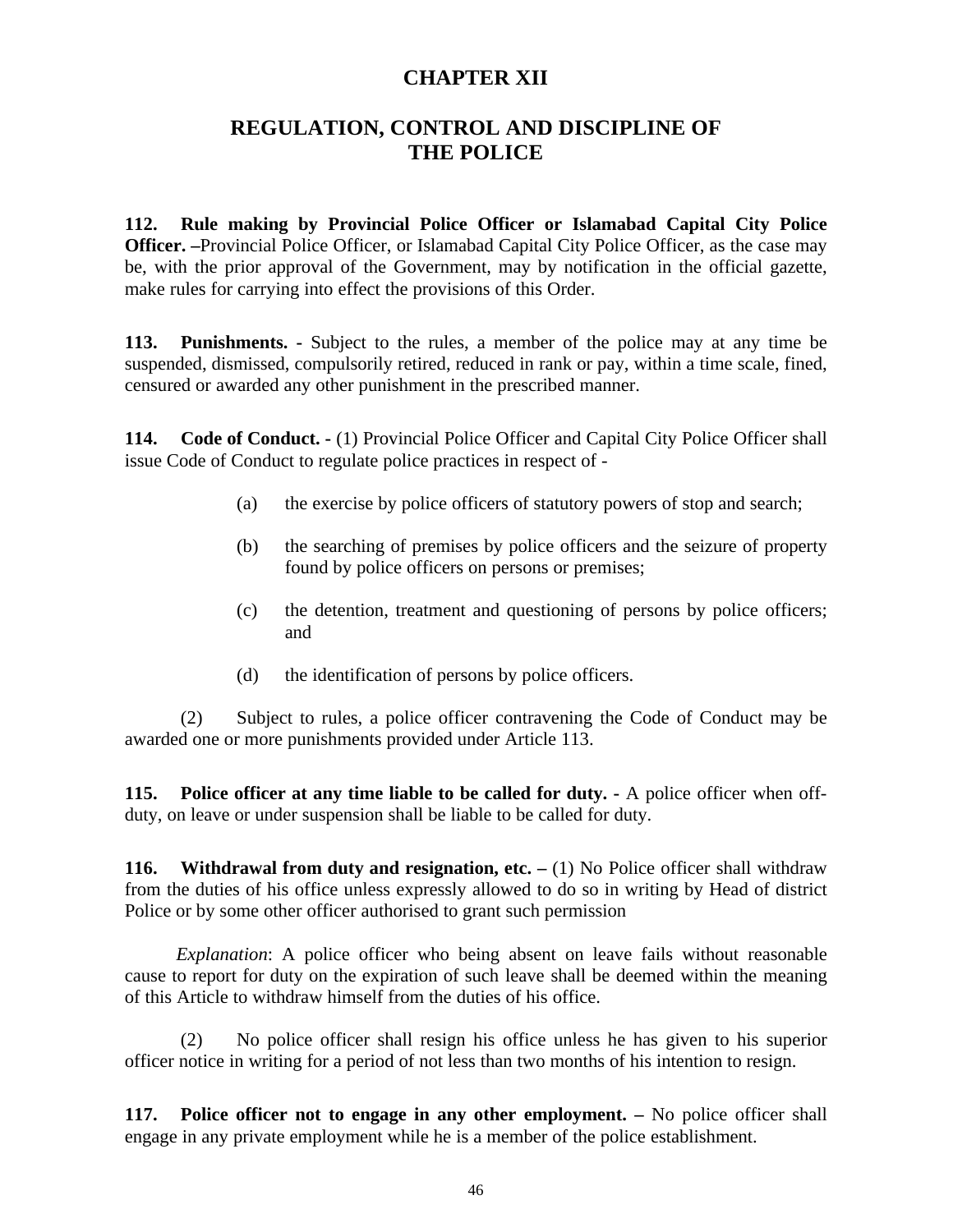### **CHAPTER XIII**

### **POWERS TO ISSUE ORDERS**

**118. Power to issue orders. -** The Head of District Police may, in an emergency, for the maintenance of public order or preventing public nuisance, issue orders to give effect to the provisions of any Municipal law, rules or bye-laws for the time being in force.

**119. Power to give direction to the public. -** Subject to rules, a police officer not below the rank of a Sub-Inspector may, give such directions as may be necessary to:

- (a) direct the conduct and behaviour or actions of persons constituting processions or assemblies on roads or streets;
- (b) prevent obstructions
	- (i) on the occasion of processions and assemblies;
	- (ii) in the neighbourhood of places of worship during the time of worship; and
	- (iii) when a street or public place or place of public resort may be thronged or liable to be obstructed.
- (c) keep order on streets, mosques, churches or other places of worship and places of public resort when these may be thronged or liable to be obstructed.

**120. Regulation of public assemblies and processions and licensing of same. -** (1) Head of District Police or Assistant or Deputy Superintendent of Police may as occasion require, direct the conduct of assemblies and processions on public roads, or in public streets or thoroughfares and prescribe the routes by which and the times at which, such processions may pass.

(2) He may also, on being satisfied that it is intended by any persons or class of persons to convene or collect any assembly in any such road, street or thoroughfare, or to form a procession which would, in his judgement, if uncontrolled, be likely to cause a breach of the peace, require by general or special notice that the persons convening or collecting such assembly or directing or promoting such processions shall apply for a licence.

(3) On such application being made, he may issue a licence specifying the names of the licensees and defining the conditions on which alone such assembly or such procession is to permitted to take place and otherwise giving effect to this Article:

Provided that no fee shall be charged on the application for, or grant of any such licence.

**121. Powers with regard to assemblies and processions violating the conditions of licence.-** (1) Head of District Police or Assistant or Deputy Superintendent of Police or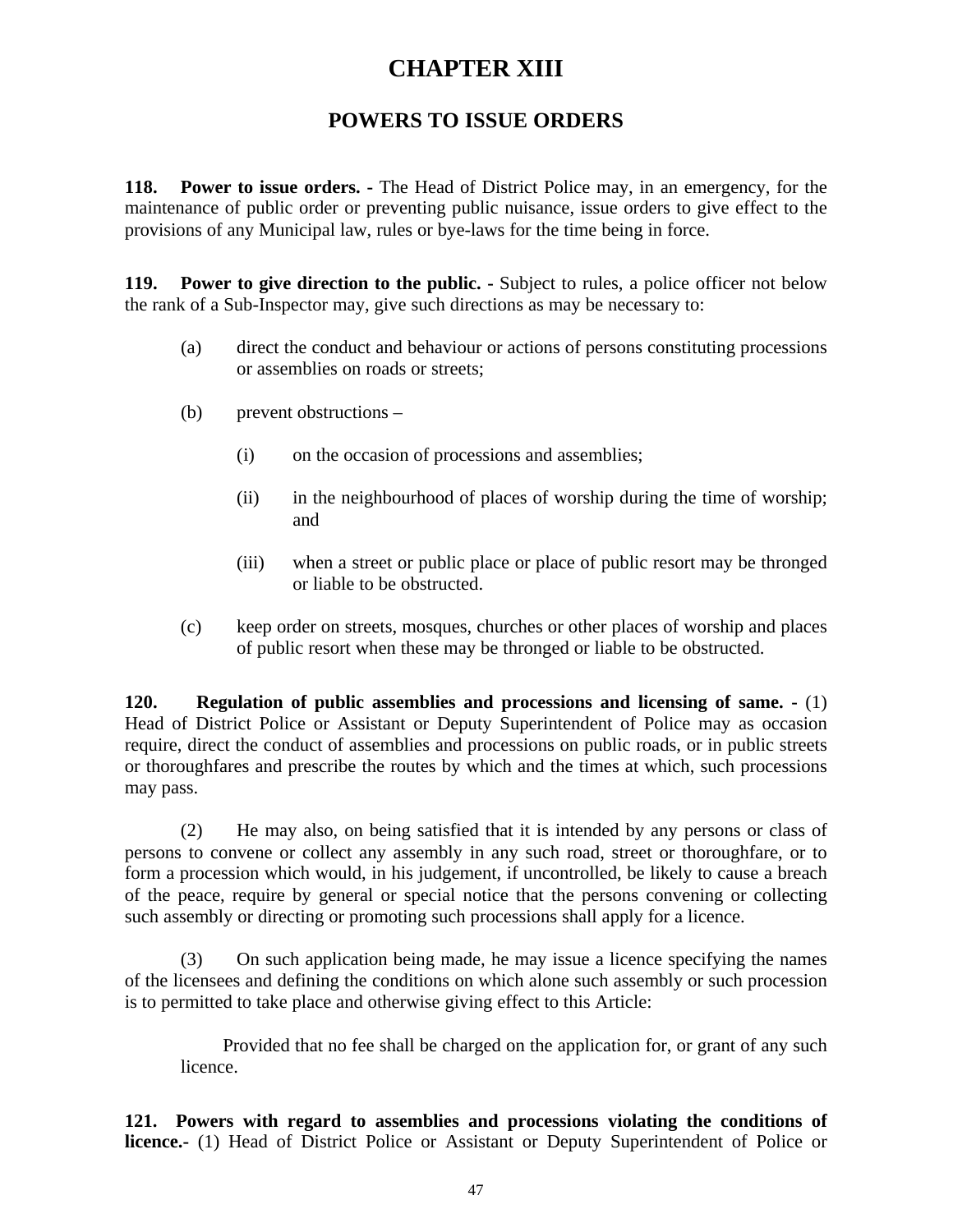Inspector of police or an officer in-charge of a police station may stop any procession which violates the conditions of a licence granted under the last foregoing Article, and may order it or any assembly which violates any such conditions as aforesaid to disperse.

(2) Any procession or assembly, which neglects or refuses to obey any order given under clause (1) shall be deemed to be an unlawful assembly.

**122. Power to prohibit certain acts for prevention of disorder. -** (1) Head of District Police may, whenever and for such time as he may consider necessary but not exceeding two days by notification publicly promulgated or addressed to individuals prohibit in any urban or rural area, the carrying of arms, cudgels, swords, spears, bludgeons, guns, knives, sticks, lathis or any other article, which is capable of being used for causing physical violence and the carrying of any corrosive substance or explosives, the carrying, collection or preparation of stones or other missiles or instruments of means of casting or impelling missiles.

 (2) If any person goes armed with any article as is referred to in of clause (1), such article shall be liable to be seized from him by a police officer.

**123. Power to give directions against serious disorder at places of amusement, etc. -** (1) For the purpose of preventing serious disorder or breach of the law or imminent danger to those assembled at any place of public amusement or at any assembly or meeting to which the public are invited or which is open to the public, any police officer of the rank of Assistant Sub Inspector or above, present at such place of public amusement, or such assembly or meeting, may subject to such rules, regulations or orders as may have been lawfully made, give such reasonable directions as to the mode of admission of the public to, and lawful conduct of the proceedings and the maintaining of the public safety, at such place of amusement or such assembly or meeting as he thinks necessary and all persons shall be bound to conform to every such reasonable direction.

(2) Every police officer while on duty shall have free access to any place of public amusement, assembly or meeting for the purpose of giving effect to the provisions of clause (1) and to any direction made there under.

**124. Erecting of barriers in streets, etc. –** Any police officer may in an emergency temporarily close any street or public place through erection of barriers or other means, to prohibit persons or vehicles from entering such area.

**125. Power to search suspected persons or vehicles in street, etc. -** When in a street or a place of public resort a police officer on reasonable grounds suspects a person or a vehicle to be carrying any article unlawfully obtained or possessed or likely to be used in the commission of an offence, he may search such person or vehicle; and if the account given by such person or possessor of the vehicle appears to be false or suspicious, he may detain such article after recording in writing the grounds of such action and issue a receipt in the prescribed form and report the facts to the officer in-charge of the police station for informing the court for proceeding according to law against the person.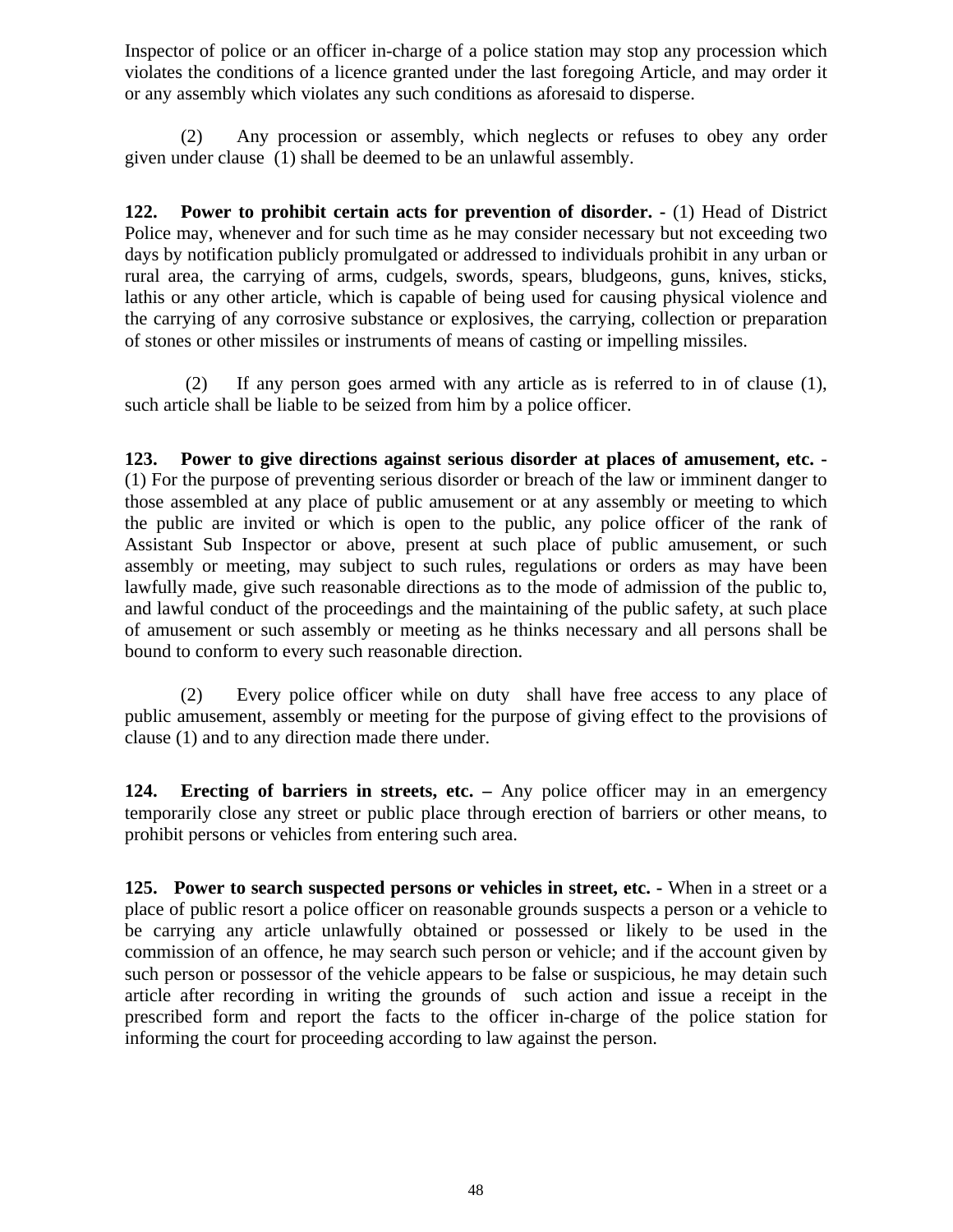## **CHAPTER XIV**

### **SPECIAL MEASURES FOR MAINTENANCE OF PUBLIC ORDER AND SECURITY**

**126. Employment of additional police to keep peace**. - (1) Capital City Police Officer or City Police Officer and District Police Officer subject to approval of Provincial Police Officer may on application of any person depute any additional number of police to keep the peace, to preserve order, to enforce any provisions of this Order, or any other law, in respect of any particular class or classes of offences or to perform any other duties imposed on the police.

(2) Subject to rules, such additional police shall be employed at the cost of the person making the application.

(3) If the person upon whose application such additional police are employed gives one week's notice for the withdrawal of the said police, he shall be relieved from the cost thereof at the expiration of such notice.

(4) If there is any dispute on payment, Head of District Police on an application by the aggrieved party may refer the matter to the Government for final decision.

**127. Employment of additional police at the cost of organizers, etc.** – (1) Whenever it appears to Head of District Police that-

- (a) any large work which is being carried on, or any public amusement, or event at any place is likely to impede the traffic or to attract a large number of people; or
- (b) the behaviour or a reasonable apprehension of the behaviour of the persons employed on any railway, canal or other public work, or in or upon any manufactory or other commercial concern under construction or in operation at any place, necessitates the employment of additional police at such place; he may depute such number of additional police to the said place for so long as the necessity to employ the additional police shall appear to be

expedient.

(2) Subject to rules, the cost of such additional police shall be borne by the organisers of such events or employers of such works or concerns, as the case may be, at rates approved by the appropriate government from time to time.

**128. Compensation for injury caused by unlawful assembly. -** When any loss or damage is caused to any property or when death or grievous hurt is caused to any person or persons, by any thing done in furtherance of the common object of an unlawful assembly, the trial court may determine the amount of compensation which, in its opinion should be paid by members of the unlawful assembly to any person or persons in respect of the loss or damage or death or grievous hurt caused.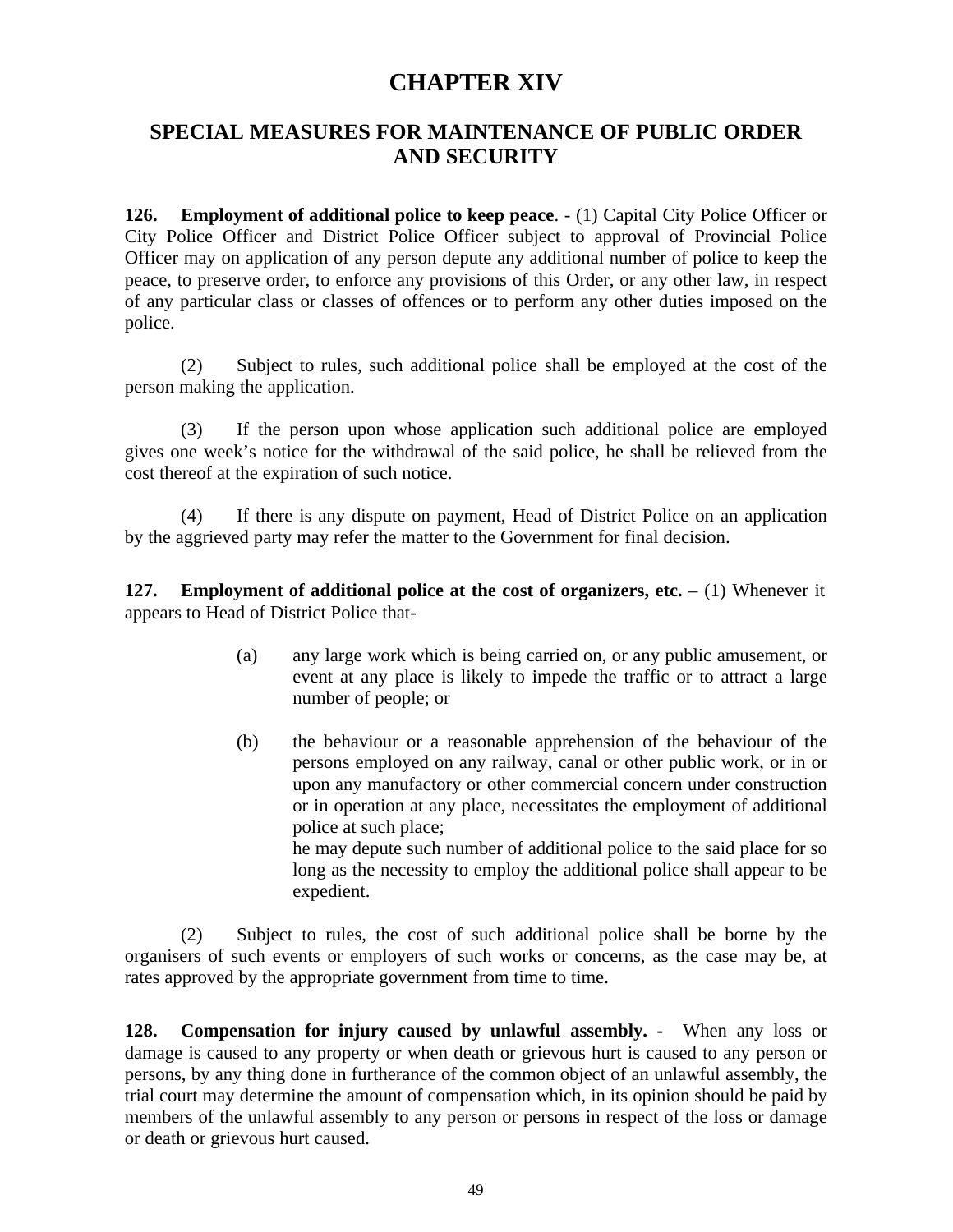**129. Recovery of amount payable under Articles 126 and 127. -** Any amount payable under Article 126 and Article 127 shall be recovered in the same manner as if it were arrears of land revenue.

**130. Recovered amount to go to treasury. -** Amounts payable under Article 126 and Article 127 shall be credited to the treasury.

**131. Banning of use of dress resembling uniform of police or armed forces. -** (1) If Provincial Police Officer or the Capital City Police Officer or City Police Officer is satisfied that the wearing in public, by any member of any body, association or organization, of any dress or article of apparel resembling the uniform worn by police or members of the Armed Forces or any uniformed force constituted by or under any law for the time being in force, is likely to prejudice the security of the state or the maintenance of public order, he may by a special order prohibit or restrict the wearing or display, in public of any such dress or article of apparel by any member of such body or association or organization.

(2) Every order under clause (1) shall be published in the Official Gazette.

*Explanation:* For the purpose of clause (1) a dress or article of apparel shall be deemed to have been worn or displayed in public if it is worn or displayed in any place to which the public have access.

**132. Control of camps, parades, etc. -** If Head of District Police is satisfied that it is necessary in the interest of maintenance of public order, he may by a special order prohibit or restrict throughout the district or any part thereof all meetings and assemblies of persons for the purpose of training in the use of arms or taking part in any such camp, parade or procession.

133. Authority of Head of District Police over the village police. – Head of District Police shall for the purpose of carrying this Order into effect, exercise authority and control over village watchmen or village police officers.

# **CHAPTER XV**

### **RESPONSIBILITIES OF POLICE IN RELATION TO UNCLAIMED PROPERTY**

**134. Police to make inventory of unclaimed property, etc.-** It shall be the duty of every police officer to take charge and make inventory of any unclaimed property found by, or made over to him, and furnish a copy of the inventory to Head of District Police without delay, who shall send a copy of the same to District Public Safety Commission.

**135. Procedure for disposal of unclaimed property. -** (1) Where any property has been taken charge of under Article 134, Head of District Police shall issue a proclamation within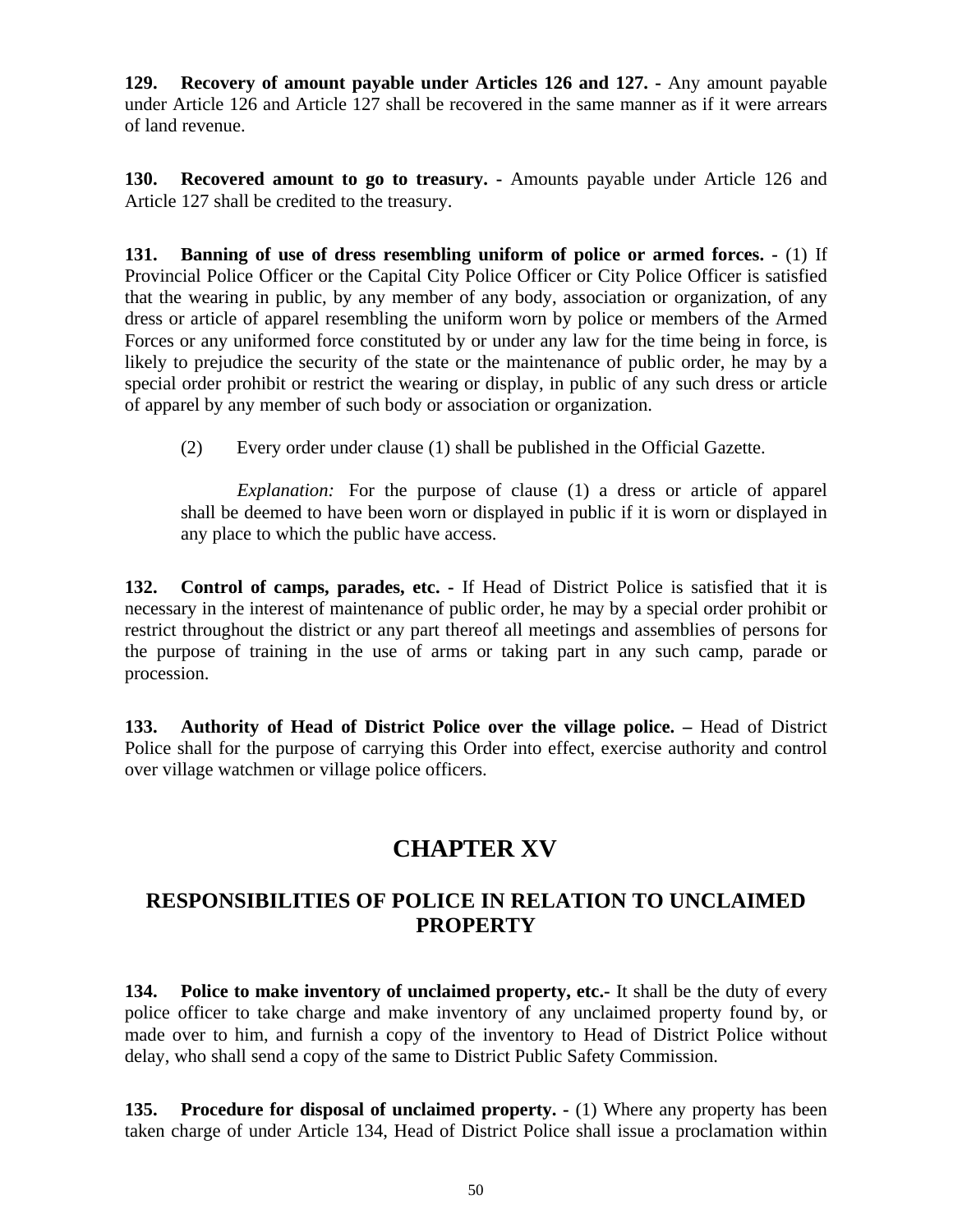fifteen days in the prescribed manner specifying the articles of which such property consists and requiring that any person who may have a claim thereto shall appear before him or some other officer not below the rank of Assistant Superintendent of Police or Deputy Superintendent of Police especially authorised in this behalf and establish his claim within three months from the date of such proclamation.

(2) If the property, or any part thereof, is subject to speedy and natural decay or if the property appears to be of the value of less than one thousand rupees, it may forthwith be disposed off in the prescribed manner under the orders of Head of District Police and the net proceeds of such sale shall be dealt with in the manner provided in Articles 136 and 137.

(3) Where any person who has a claim to the property is required by the proclamation under clause (1) to appear before an officer authorised by the Head of District Police and establish his claim, such officer shall forward the record of the proceedings to the Head of District Police.

(4) Head of District Police shall follow the directions of the District Public Safety Commission in disposal of property under clause (3).

**136. Delivery of property to person entitled. –** (1) Head of District Police on being satisfied of the title of any claimant to the possession or administration of the property specified in the proclamation issued under clause (1) of Article 135 order the same to be delivered to him.

(2) In case where there is more than one claimant to the same property the matter shall be referred by the Head of District Police to the competent court.

**137. Disposal of property, if no claimant appears. -** If no person establishes his claim to such property within the period specified in the proclamation, the property, or such part thereof as has not already been sold under clause (2) of Article 135 shall, with the approval of appropriate Public Safety Commission, be disposed off in the prescribed manner and the proceeds shall be deposited in the treasury.

# **CHAPTER XVI**

### **OFFENCES AND PUNISHMENTS**

**138. Causing mischief in street by animal or vehicle. -** No person shall cause damage, injury, danger, alarm or mischief in any street or public place by negligent or reckless driving or by driving any vehicle or animal laden with timber, poles or other unwieldy articles through a street or public place contrary to any regulation.

**139. Causing obstruction in a street. -** No person shall cause obstruction in any street or public place-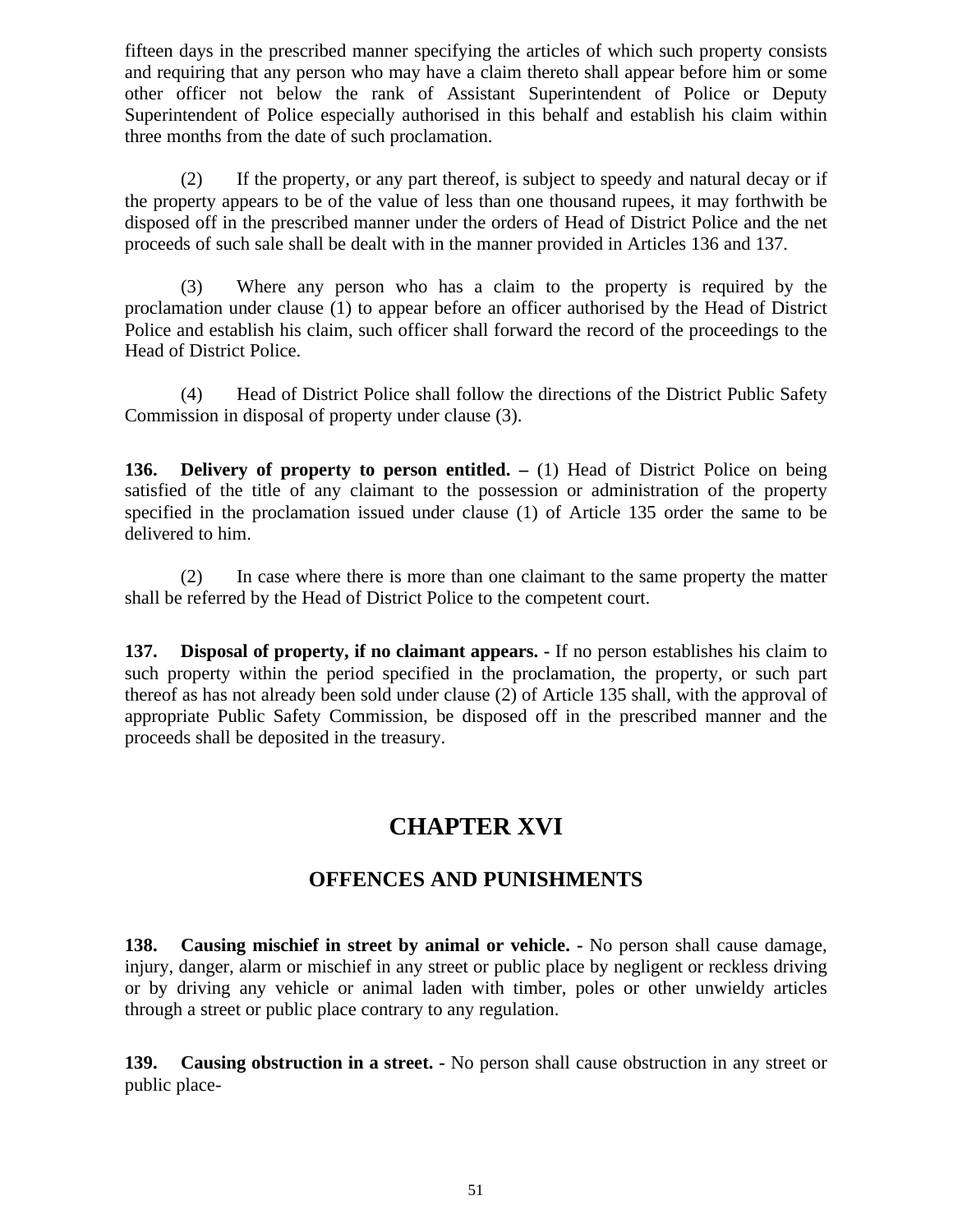- (a) by allowing any animal or vehicle, which has to be loaded or unloaded, or take up or set down passengers, to remain or stand in the street or the public place longer than may be necessary for such purpose; or
- (b) by leaving any vehicle standing or fastening any cattle in the street or the public place; or
- (c) by using any part of a street or public place as a halting place for vehicles or cattle; or
- (d) by causing obstruction in any other manner.

**140. Wilful or negligent conduct in respect of dogs. -** No person shall in any street or public place -

- (a) let loose any dog wilfully or negligently so as to cause danger, injury, alarm or annoyance; or
- (b) suffer a ferocious dog to be at large without a muzzle; or
- (c) set on a dog to attack any person or horse or other animal.

**141. Penalty for offences under Articles 138 to 140. -** Any person who contravenes any of the provisions of Articles 138 to 140 shall, on conviction, be punished with fine, which may extend to ten thousand rupees, or, in default of payment, with imprisonment for a term not exceeding thirty days.

**142. Suffering disorderly conduct. -** Whoever being the keeper of any place of public amusement or public entertainment, knowingly permits or suffers disorderly behaviour or any gambling or any other criminal act, whatsoever, in such place, shall, on conviction be punished with fine which may extend to ten thousand rupees.

**143. Penalty for contravening orders, etc. under Article 118. -** Whoever contravenes or abets the contravention of any order made under Article 118 or any of the condition of the licence issued under such regulations shall on conviction be fined up to ten thousand rupees.

**144. Penalties for contravention of order, etc. under Article 119 and Articles 122 and 123. -** (1) Whoever contravenes, disobeys, opposes or fails to conform to any order given by a police officer under Article 119, and Article 123 shall, on conviction, be punished with fine, which may extend to ten thousand rupees.

(2) Whoever contravenes a notification or an order made under clause (1) of Article 122 shall be punished with imprisonment for a term which shall not be less than three months but may extend to two years and with fine up to one hundred thousands rupees.

**145. Penalty for contravention of orders under Articles 131 and 132. -** Whoever contravenes any order made under Article 131 and Article 132 shall, on conviction, be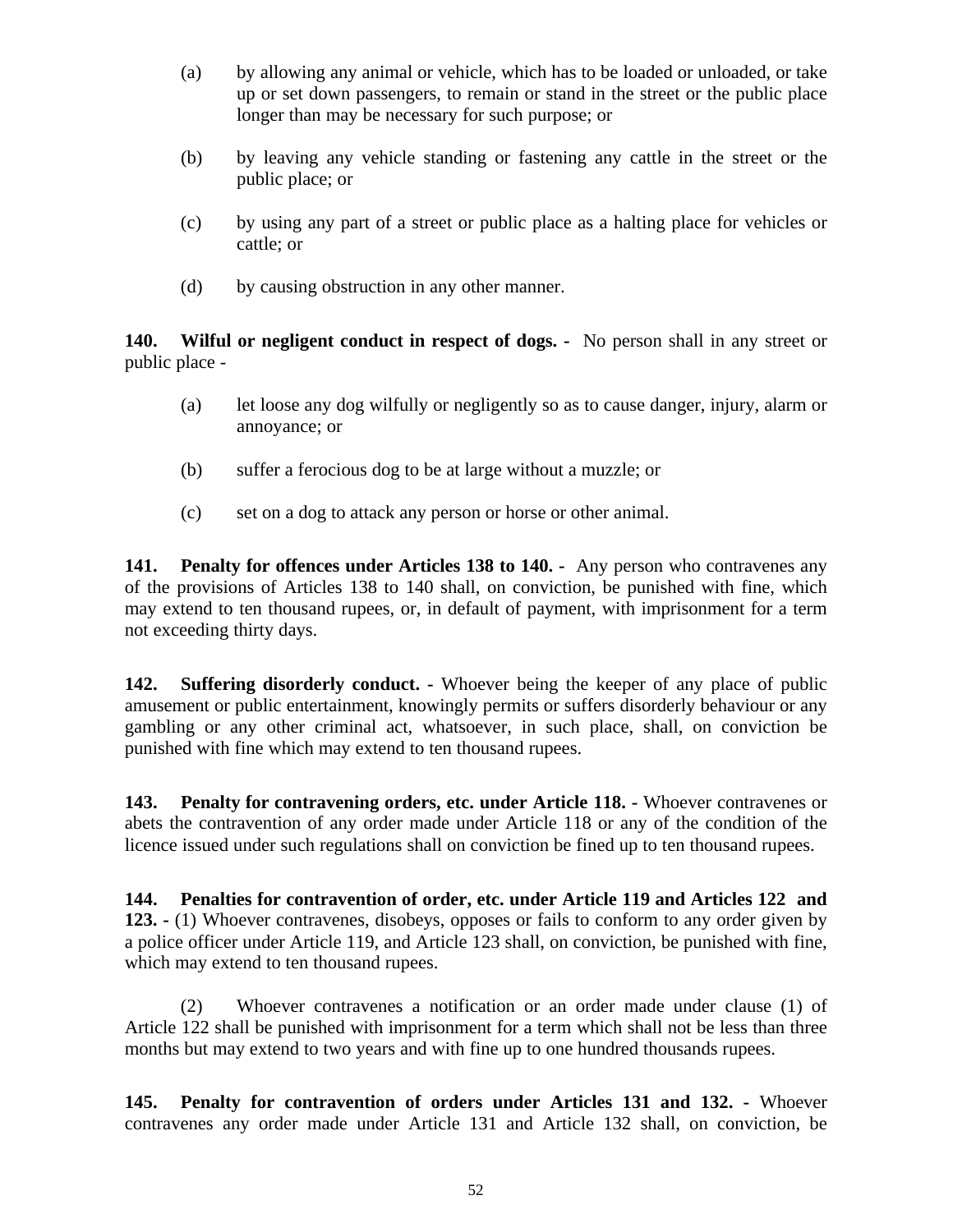punished with imprisonment for a term, which may extend to three years, or with fine up to one hundred thousand rupees, or with both.

**146. Penalty for obtaining employment as a police officer through fraudulent means. -** Any person who makes a false statement or a statement which is misleading in material particulars or uses a false document for the purpose of obtaining employment as a police officer shall on conviction be punished with imprisonment for a term which may extend to one year, or with fine up to fifty thousand rupees, or with both.

**147. Warning to first offender. -** It shall be lawful for Head of District Police or any other officer authorized by him not below the rank of Inspector, to request the relevant court to issue in lieu of prosecution, a warning in writing to the accused in relation to first commission of any offence mentioned in Articles 138 to 140:

Provided that for any subsequent offence mentioned in this Article the offender on conviction will be awarded at least half of the prescribed punishment.

**148**. **Defiling water in public wells, etc. -** Whoever shall defile or cause to be defiled water in any public well, tank, reservoir, pond, pool, aqueduct or part of a river, stream, nullah or other source or means of water supply, so as to render the same unfit for the purpose for which it is set apart, shall on conviction be punished with imprisonment for a term which may extend to six months or with fine which may extend to thirty thousand rupees, or with both.

**149. False alarm of fire, etc. -** Whoever knowingly gives or causes to be given a false alarm of fire to the fire brigade or to any officer or fireman thereof shall on conviction be punished with imprisonment for a term which may extend to three months or with fine which may extend to fifteen thousand rupees, or with both.

**150. Penalty for contravention of orders made under Article 124. -** Whoever contravenes, or abets the contravention of any order made under Article 124 shall, on conviction, be punished with imprisonment which may extend to three months, or with fine which may extend to ten thousand rupees or with both.

**151. Penalty for unauthorized use of police uniform. -** If any person not being a member of the police wears without authorisation, the uniform of police or any dress having the appearance or bearing any of the distinctive marks of police uniform, he shall, on conviction, be punished with imprisonment for a term which may extend to three years, or with fine up to one hundred thousand rupees, or with both.

**152. Penalty for frivolous or vexatious complaint. –** Any person who files a complaint against the police, which on enquiry by the Police Complaints Authority is held frivolous or vexatious, shall be punished on conviction with imprisonment for six months, or with fine, which may extend to fifty thousand rupees, or with both.

**153. Certain offences to be cognizable. -** Notwithstanding anything contained in the Code, offences falling under Articles 148 to 152 shall be cognizable.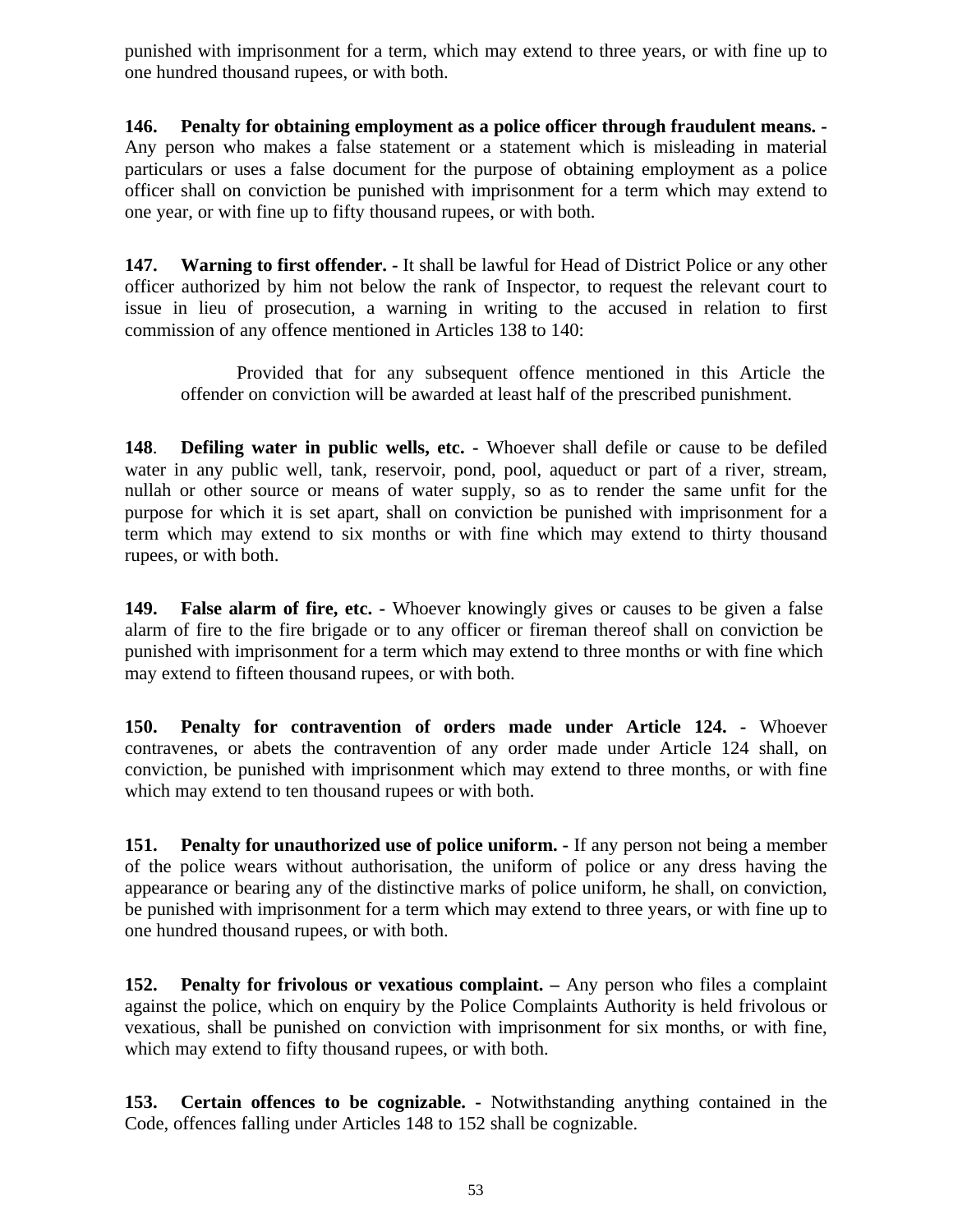**154. Power to try offences summarily**. - The court trying offences under this chapter shall have power to try such offences summarily in accordance with the procedure laid down for summary trial in the Code.

# **CHAPTER XVII**

### **OFFENCES BY AND PUNISHMENTS FOR POLICE OFFICERS**

**155. Penalty for certain types of misconduct by police officers.** – (1) Any police officer who-

- (a) makes for obtaining release from service as police officer, a false statement or a statement which is misleading in material particulars or uses a false document for the purpose;
- (b) is guilty of cowardice, or being a police officer of junior rank, resigns his office or withdraws himself from duties without permission;
- (c) is guilty of any wilful breach or neglect of any provision of law or of any rule or regulation or any order which he is bound to observe or obey;
- (d) is guilty of any violation of duty;
- (e) is found in a state of intoxication, while on duty;
- (f) malingers or feigns or voluntarily causes hurt to himself with the intention to render himself unfit for duty;
- (g) is grossly insubordinate to his superior officer or uses criminal force against a superior officer; or
- (h) engages himself or participates in any demonstration, procession or strike or resorts to or in any way abets any form of strike or coercion or physical duress to force any authority to concede anything,

shall, on conviction, for every such offence be punished with imprisonment for a term which may extend to three years and with fine.

(2) Prosecution under this Article shall require a report on writing by an officer authorized in this behalf under the rules.

#### **156. Penalty for vexatious entry, search, arrest, seizure of property, torture, etc.** Whoever, being a police officer –

(a) without lawful authority, or reasonable cause, enters or searches or causes to be entered or searched any building, vessel, tent or place;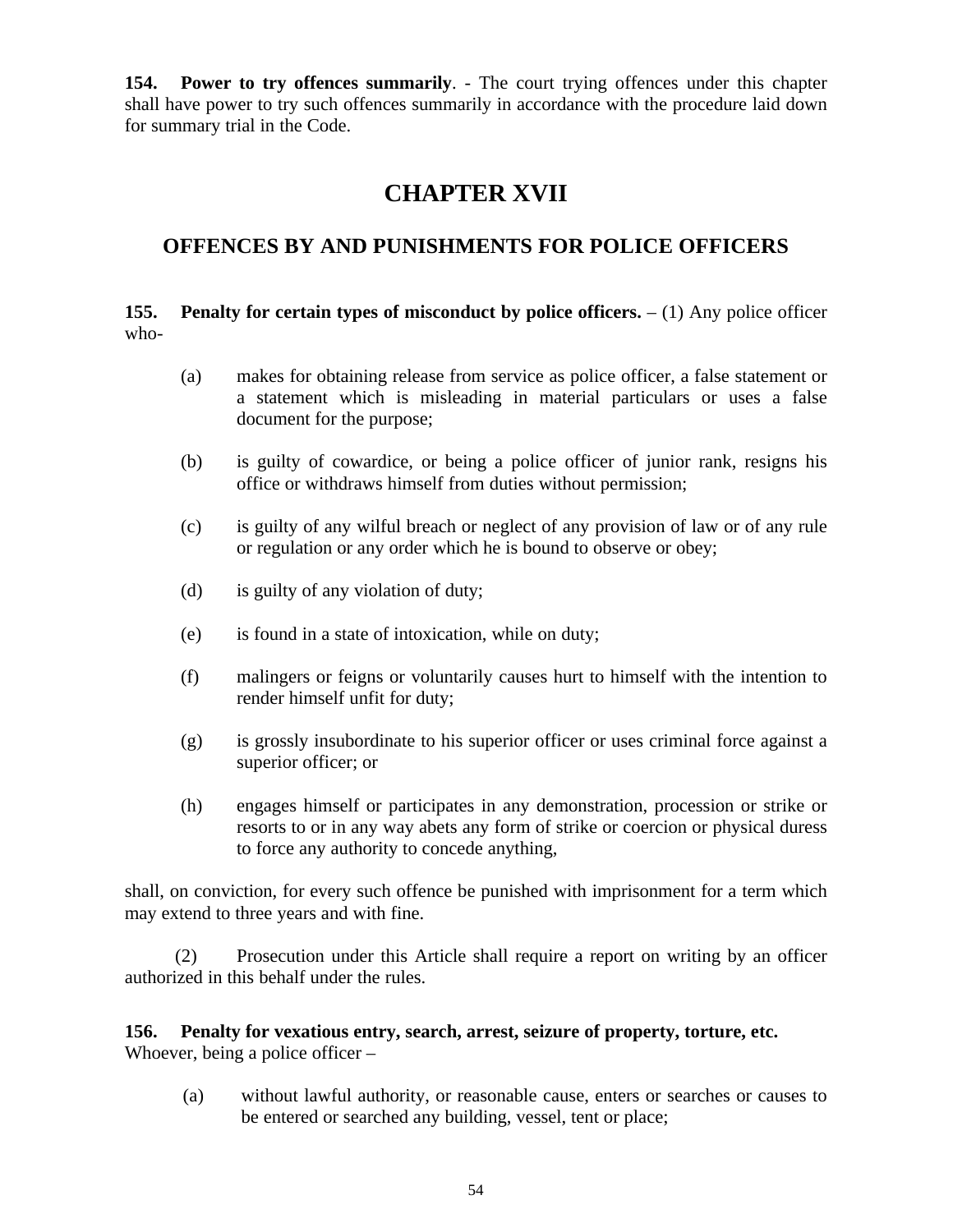- (b) vexatiously and unnecessarily seizes the property of any person;
- (c) vexatiously and unnecessarily detains, searches or arrests any person; or
- (d) inflicts torture or violence to any person in his custody;

shall, for every such offence, on conviction, be punished with imprisonment for a term, which may extend to five years and with fine.

**157. Penalty for unnecessary delay in producing arrested persons in courts. -** Any police officer who vexatiously and unnecessarily delays the forwarding to a court or to any other authority to whom he is legally bound to forward any arrested person, shall, on conviction, be punished with imprisonment for a term which may extend to one year and with fine.

# **CHAPTER XVIII**

### **NATIONAL POLICE MANAGEMENT BOARD**

**158. Establishment.-** The Federal Government shall establish National Police Management Board.

**159. Composition. -** The National Police Management Board shall consist of the following heads of the police establishments and the Federal Law Enforcement Agencies:-

- (a) Provincial Police Officers of Punjab, Sindh, NWFP and Balochistan;
- (b) Inspectors General of Railways Police, Pakistan Motorway and Highway Police, Northern Areas and AJK;
- (c) Capital City Police Officers of Islamabad, Lahore, Karachi, Peshawar and Quetta;
- (d) Directors General of Federal Investigation Agency and Anti Narcotics Force;
- (e) Commandants of National Police Academy and Frontier Constabulary;
- (f) Director General of National Police Bureau (Member Secretary); and
- (g) any other member that the Federal Government may nominate.

**160. Functions of the National Police Management Board. -** The National Police Management Board shall perform the following functions, namely:-

(a) advise the Federal and Provincial Governments on matters concerning general planning, development and standardisation of administration, education and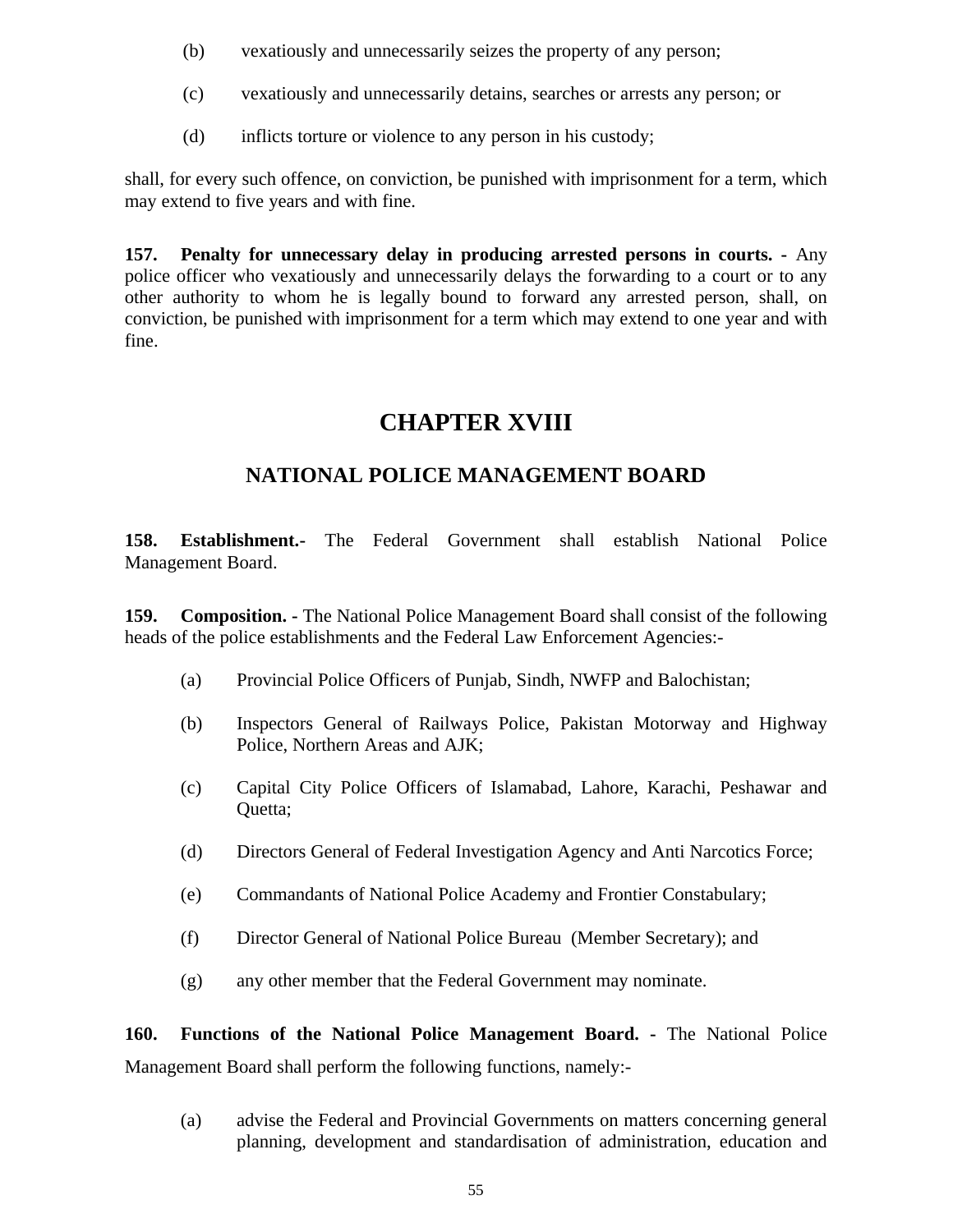training, gender sensitisation, communications, criminal identification facilities, criminal statistics and equipment of police and other law enforcement agencies;

- (b) identify and arrange research in the areas of criminology, terrorism, sectarian and ethnic violence, drug trafficking, organised crime, inter-provincial crime, crime having international dimensions, etc.;
- (c) recommend Federal Government grants to various police organizations and Federal Law Enforcement Agencies for enhancing their operational capabilities;
- (d) recommend steps for securing inter-governmental and inter-agency assistance to ensure a comprehensive and cohesive arrangement for crime control and internal security;
- (e) recommend to the Federal and Provincial Governments standards of recruitment, appointment, promotions, transfers, tenure and discipline;
- (f) develop standing operating procedures based on internationally accepted good practices for adoption by the Police and Law Enforcement Agencies in the country to improve their performance; and
- (g) any other duties that the Federal Government may assign to it.

**161. Meeting and conduct of business of the Board.** - (1) Normally two meetings shall be held in a year. Meetings may, however, be convened by the Secretary of the board on the requisition by half of the members of the board.

(2) Quorum for the meeting will be three quarters of the total membership and no participation by proxy shall be allowed.

(3) Members shall attend the meetings as and when required for which at least one month's notice, with agenda shall be given.

- (4) The meetings shall be presided over by the senior most member present.
- (5) The Board may invite any expert for consultations.

**162. National Police Bureau.** - (1) A National Police Bureau headed by a Director General not below the rank of Additional Inspector General of Police shall be established.

(2) The National Police Bureau shall function as permanent secretariat of the National Public Safety Commission and the National Police Management Board.

(3) The Government shall determine the organization of the National Police Bureau and provide such number of staff as it may determine from time to time.

(4) The National Police Bureau shall perform research and development functions as assigned to it by the National Police Management Board and the National Public Safety Commission.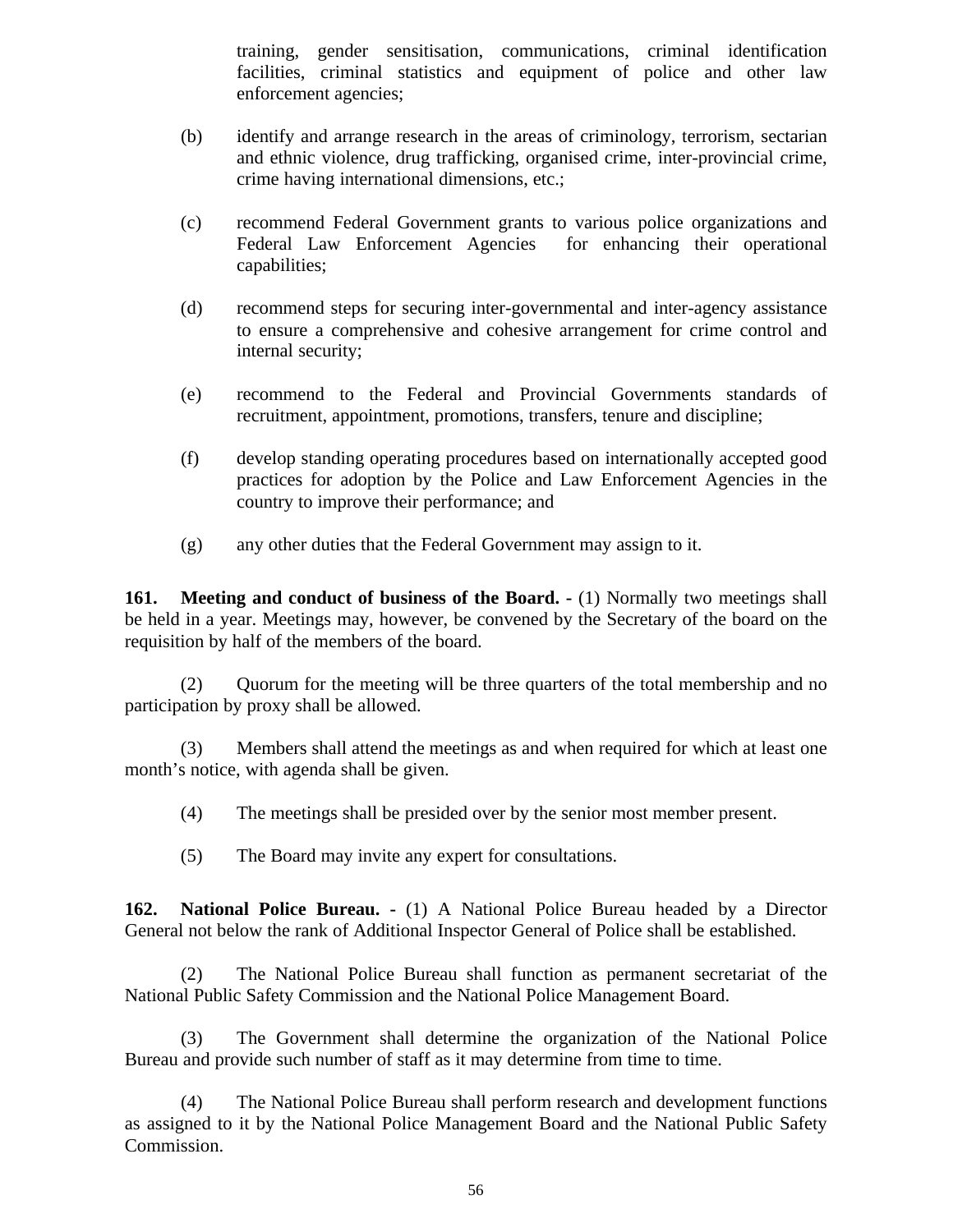(5) Perform such other functions as may be assigned to it by the Government.

(6) The National Police Bureau as secretariat to the National Public Safety Commission shall function independently but for all other functions the Bureau shall be under the Interior Division.

# **CHAPTER XIX**

### **MISCELLANEOUS**

**163. Provision of advice and assistance to International Organizations etc. -** The Police may provide advice and assistance to an International Organization or to any other person or body engaged in investigation of criminal cases outside Pakistan with the permission of the Government.

**164. Coordination by Federal Government. -** The Federal Government shall coordinate for the purpose of efficiency in the police administration among general police areas falling under the Federal or the Provincial governments.

**165. Constitution of Promotion Boards etc. -** Subject to rules, promotion of police officers of the provincial police shall be made on the recommendations of the departmental promotion committees/promotion boards:

Provided that the departmental promotion committees/promotion boards shall be headed by an officers not below the rank of-

- (a) Assistant Superintendent of Police or Deputy Superintendent of Police for promotion to the rank of Head Constable;
- (b) Superintendent of Police for promotion to the rank of Assistant Sub-Inspector and Sub-Inspector;
- (c) Deputy Inspector General of Police for promotion to the rank of Inspector.
- (d) Additional Inspector General of Police for promotion to the rank of Deputy Superintendent of Police; and
- (e) Inspector General for promotion to the rank of Superintendent of Police.

**166. Criminal Statistics and reports.** - (1) The Provincial Government shall at such times and in such form as the Federal Government may direct, transmit statistic and reports to the Federal Government with respect to officers, offenders, criminal proceedings and the state of law and order in the Province as the Federal Government may require.

(2) The Federal Government shall cause a consolidated abstract of the information transmitted to it under clause (1) to be prepared and laid before the National Assembly.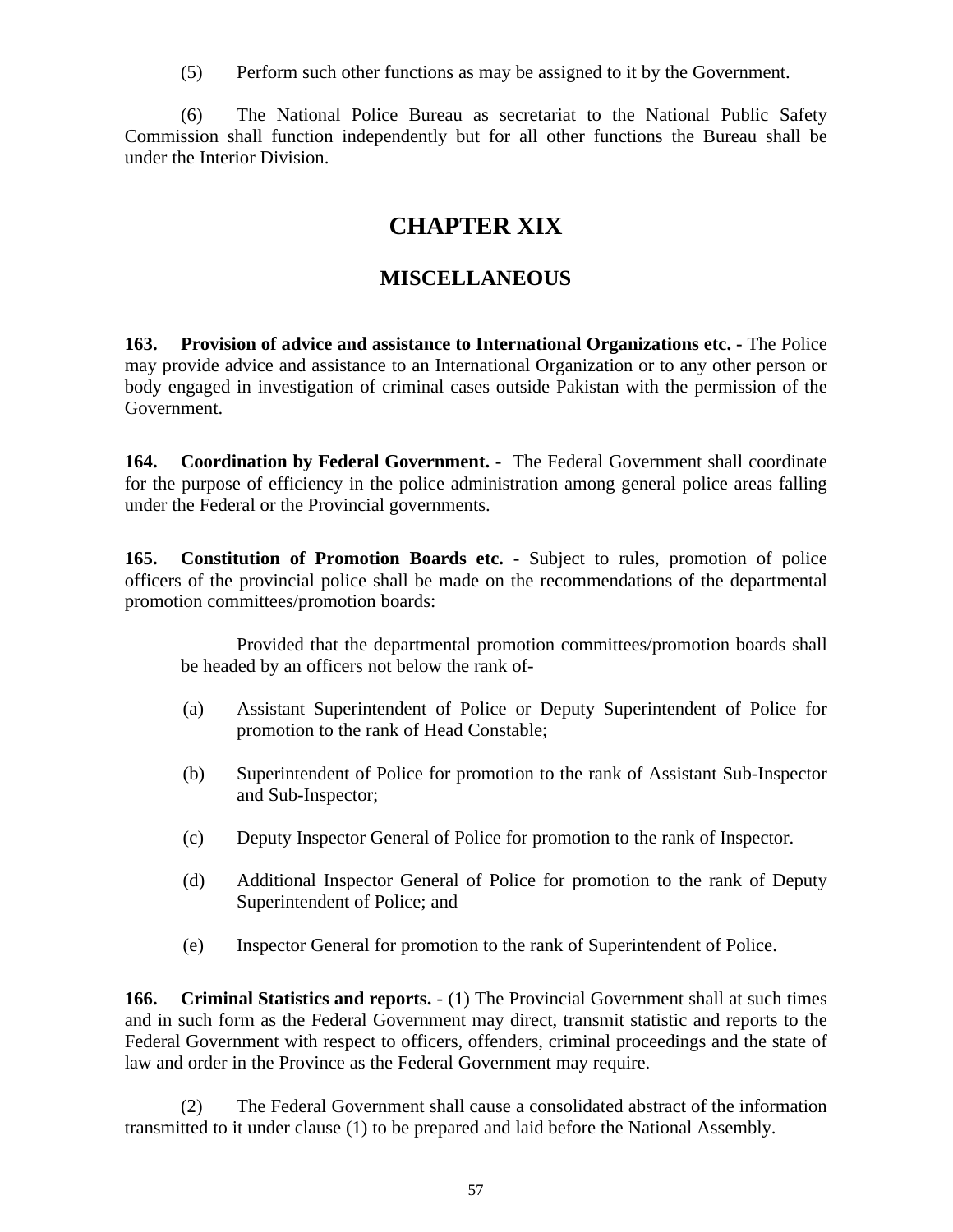(3) The Federal Government may require a Provincial Government to submit reports on such matters as may be specified in the requirements on matters connected with police performance.

(4) A requirement under clause (3) may specify the form in which a report is to be submitted.

(5) The Provincial Government may direct the submission of such reports and returns by the Provincial Police Officers and other police officers as it may deem proper and may prescribe the form in which such returns shall be made.

**167. Maintenance of Daily Diary at a police station***. –* (1) A register of Daily Diary shall be maintained at every police station in such form as shall, from time to time, be prescribed and to record therein the names of all complainants, persons arrested, the offences charged against them, the weapons or property that shall have been taken from their possession or otherwise, and the names of the witnesses who shall have been examined.

(2) The District and Sessions Judge of the district may call for and inspect such Diary.

**168. Citizen Police Liaison Committees. –** The Government may establish Citizen Police Liaison Committees as voluntary, self financing and autonomous bodies, in consultation with National Public Safety Commission or Provincial Public Safety Commission, as the case may be, for -

- (a) training and capacity building of Public Safety Commission;
- (b) developing mechanism for liaison between aggrieved citizens and police for providing relief; and
- (c) assistance to Public Safety Commissions, Police Complaints Authority and the police for the expeditious and judicious discharge of their duties.

**169. Public Safety Fund. -** (1) The Government may, by notification in the Official Gazette, constitute Public Safety Fund at the Provincial and District levels consisting of-

- (a) Grants made by the Federal Government, the Provincial Government and the District Governments to the police.
- (b) Contributions made in cash or kind by the public for the improvement of police service delivery to be credited to District Public Safety Fund.

(2) The Provincial Government may credit one-half of the sums of the traffic fines to the Provincial Public Safety Fund.

(3) All receipts mentioned in sub-clauses (a) and (b) of clause (1) and clause (2) may be credited to the Provincial or District Public Safety Fund as the case may be under a Head of Account in the Public Account duly authorised by the Controller General of Accounts.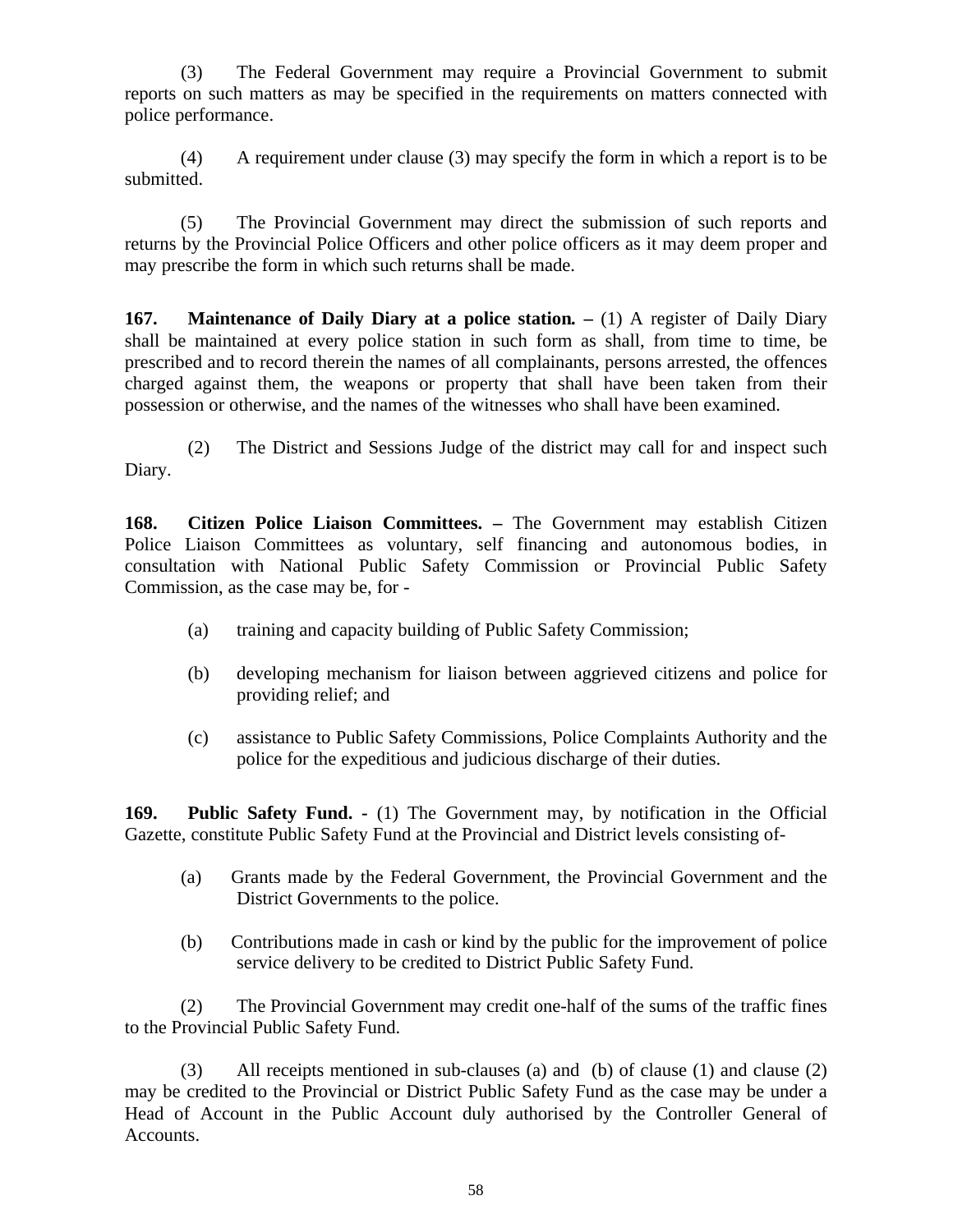(4) The Fund shall be non-lapsable.

(5) Accounts shall be kept of payments made into or out of this fund, which shall be audited by the Auditor General at the end of each financial year.

(6) The Public Safety Fund at Provincial level shall be operated by the Provincial Public Safety Commission and at the district level by the District Public Safety Commission subject to any rules and regulations made under this Order.

- (7) The Public Safety Fund shall be applied for the purpose of:-
	- (a) improving facilities for public and service delivery at police stations.
	- (b) improving traffic police; and
	- (c) rewarding police officers for good performance.

**170. Officers holding charge of or succeeding to vacancies competent to exercise powers. -** Wherever in consequence of the office of Head of District Police becoming vacant, any officer who holds charge of such post or succeeds either temporarily or permanently to his office under the orders of the competent appointing authority, such officer shall be competent to exercise all the powers and perform all the duties respectively conferred and imposed by this Order on Capital City Police Officer, City Police Officer or District Police Officer.

**171. No police officer to be liable to any penalty or payment of damages on account of acts done in good faith in pursuance of duty. -** No police officer shall be liable to any penalty or to payment of damages on account of an act done in good faith in pursuance or intended pursuance of any duty imposed or any authority conferred on him by any provision of this Order or any other law for the time being in force or any rule, order or direction made or given therein.

**172. Suits or prosecutions in respect of acts done under colour of duty not to be entertained if not instituted within the prescribed period. -** In case of an alleged offence by a police officer, or a wrong alleged to have been done by him or by any act done under colour of duty or in exercise of any such duty or authority of this Order or when it shall appear to the Court that the offence or wrong if committed or done was of the character aforesaid, the prosecution or suit shall not be entertained, or shall be dismissed, if instituted after more than six months from the date of the action complained of.

**173. Notice of suit to be given with sufficient description of wrong complained of. –** (1) In the case of an intended suit on account of an alleged wrong referred to in Article 172 by a police officer, the person intending to sue shall give two month's notice as prescribed in section 80 of Civil Procedure Code 1908, of the intended suit with sufficient description of the wrong complained of.

(2) The provisions of section 80 of the Civil Procedure Code, 1908, shall mutatis mutandis apply to the notice referred to in clause (1).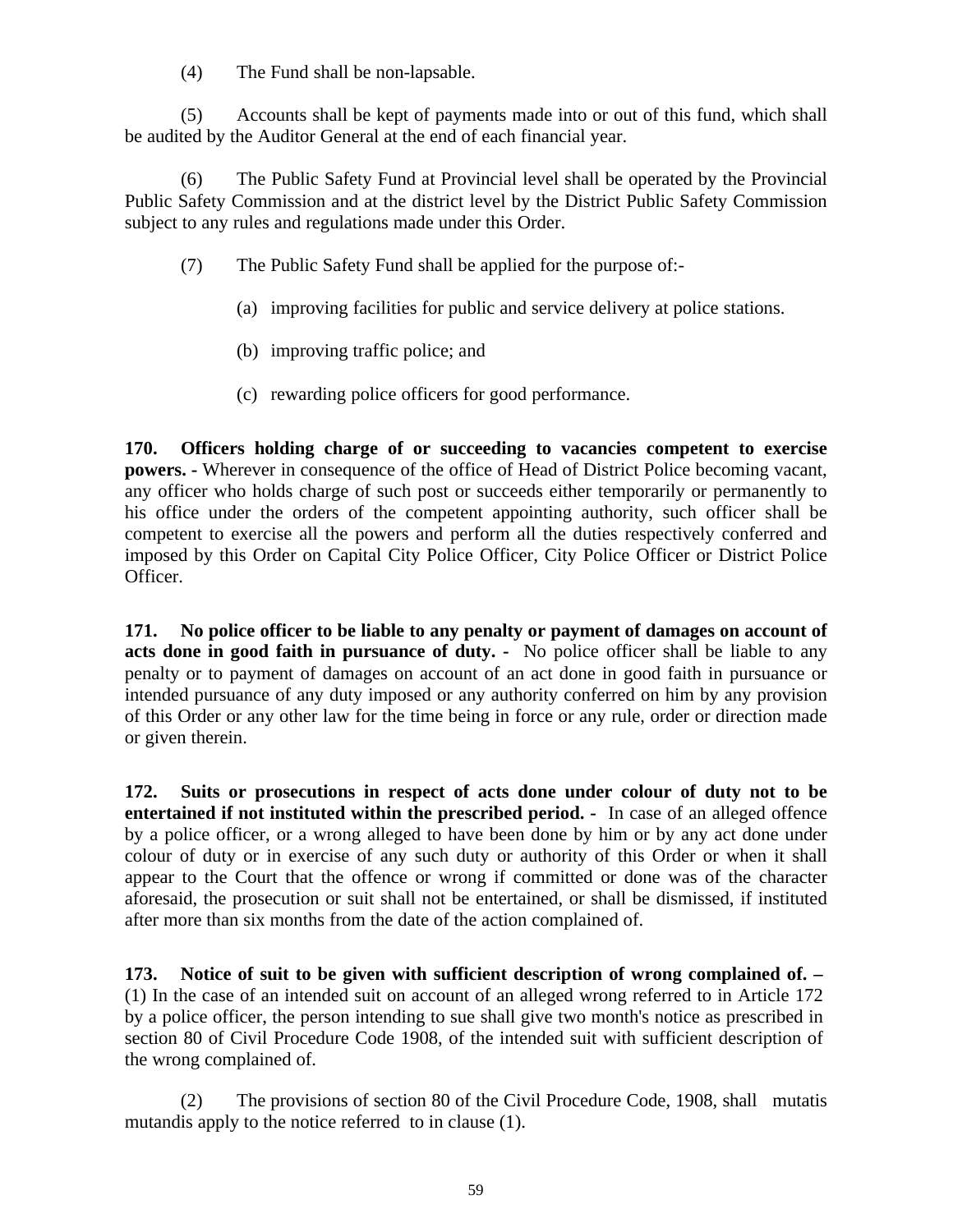**174. Licences and written permissions to specify conditions, etc. -** Any licence or written permission granted under the provisions of this Order shall specify the period, locality, conditions and restrictions subject to which the same is granted and shall be given under the signature of the competent authority.

**175. Revocation of licence or permission. -** Any licence or written permission granted under this Order may at any time be suspended or revoked by the competent authority after due notice if any of its conditions or restrictions is infringed or evaded by the person to whom it has been granted, or if such person is convicted of any offence in any matter to which such licence or permission relates.

**176. When licence or permission is revoked, the grantee would be deemed to be without licence. -** When any such licence or written permission is suspended or revoked, or when the period for which the same was granted has expired, the person to whom the same was granted shall, for all purposes of this Order, deemed to be without a licence or written permission, until the order for suspending or revoking the same is cancelled, or until the same is renewed, as the case may be.

**177. Grantee to produce licence and written permission when required. -** Every person to whom any such licence or written permission has been granted, shall, while the same remains in force, at all reasonable time, produce the same if so required by a police officer.

**178. Public notices how to be given. -** Any public notice required to be given under any of the provisions of this Order shall be in writing under the signature of a competent authority and shall be published in the locality to be affected thereby, by affixing copies thereof in conspicuous public places, or by proclaiming the same with beat of drums, or by advertising the same in local newspapers in regional languages and English or Urdu, as the said authority may deem fit, or by electronic media, or by any two or more of these means and by any other means it may think suitable.

**179. Consent of competent authority how to be proved. -** Whenever under this Order, the doing or the omitting to do anything or the validity of anything depends upon the consent, approval, declaration, opinion or satisfaction of a competent authority, a written document signed by the competent authority purporting to convey or set forth such consent, approval, declaration, opinion or satisfaction shall be evidence thereof.

**180. Signature on notices may be stamped.** - Every licence, written permission, notice or other document, not being a summons or warrant or search warrant, required by this Order, or by any rule hereunder, to bear the stamp and the signature of Head of District Police and it shall be deemed to be properly signed if it is a facsimile of the document bearing his signature.

**181. Persons interested may apply to annul, reverse or alter any rule or order. -** In the case of any rule or order made under an authority conferred by this Order and requiring the public or a particular class of persons to perform some duty or act, or to conduct or order themselves or those under their control in a manner therein described, it shall be competent for any interested person to apply to the authority issuing such rule or order to annul, reverse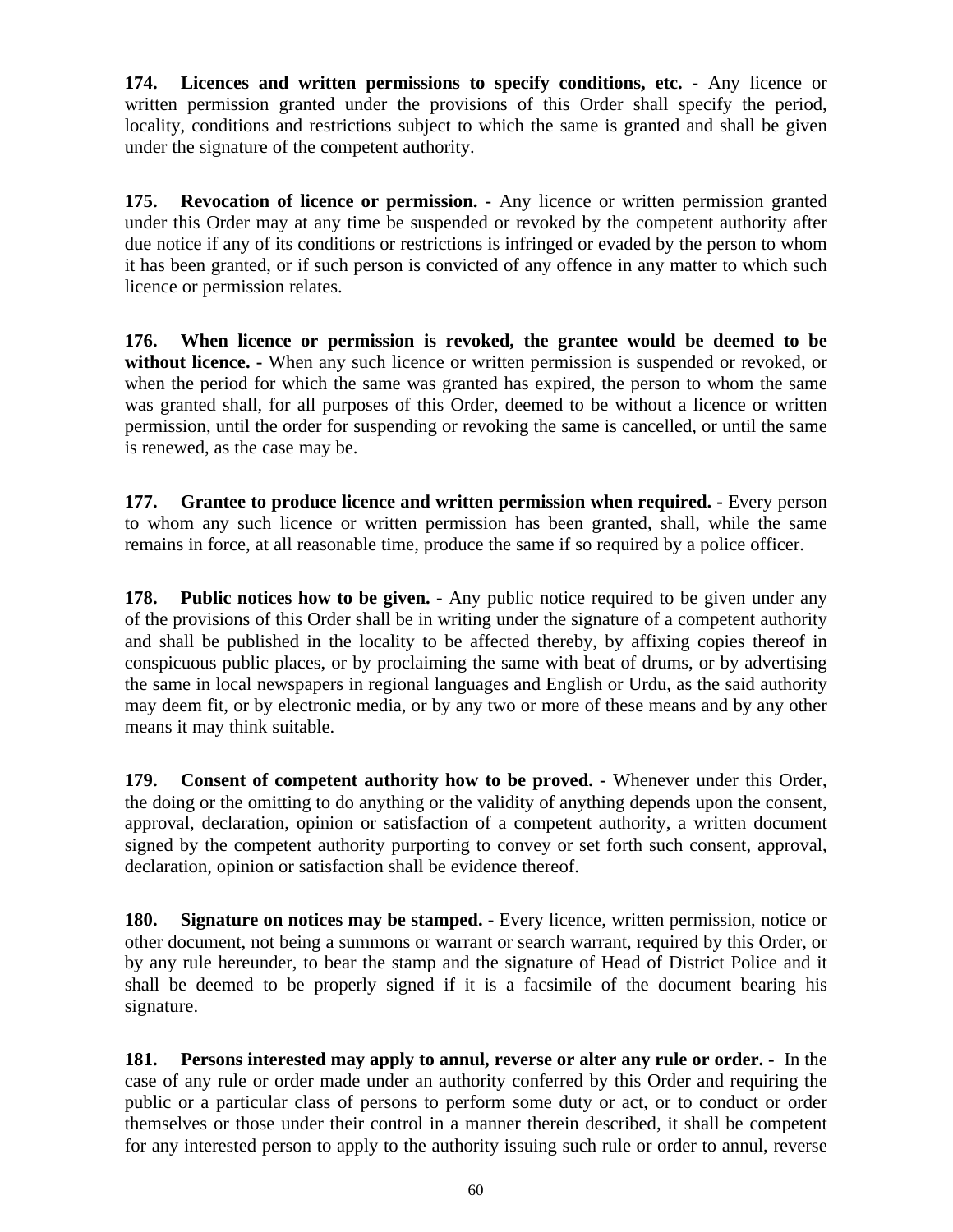or alter the rule or order aforesaid on the ground of its being unlawful, oppressive or unreasonable:

Provided that the appropriate government shall exercise jurisdiction for revision against such orders.

**182. Notification of rules and regulations in the Official Gazette. -** Every rule and regulation made under this Order shall be made by notification in the Official Gazette.

**183. Powers to prosecute under any other law not affected. -** Nothing contained in this Order shall be construed to prevent any person from being prosecuted under any other law for the time being in force for any offence made punishable under this Order.

**184. Power to amend. –** Without prejudice to the power of the Federal Government to amend this Order, any Provincial government may, with the approval of the Chief Executive of the Islamic Republic of Pakistan, amend, vary or modify any provision of this Order relating to the Province on the basis of its specific requirements and circumstances.

**185. Repeal and savings. -** (1) The Police Act, 1861, (V of 1861), hereinafter referred to as the said Act, is hereby repealed:

Provided that –

- (a) all rules prescribed, appointments made, powers conferred, orders made or passed, consent, permit, permission of licences given, summons or warrants issued or served, persons, arrested or detained or discharged on bail or bond, search warrants issued, bond forfeited, penalty incurred under the said Act shall, so far as they are consistent with this Order, be deemed to have been respectively prescribed, made, conferred, given, passed, served, arrested, detained, discharged, forfeited and incurred hereunder;
- (b) all references made to the said Act or in any law or instrument shall be construed as references to the corresponding provisions of this Order.
- (2) Notwithstanding the repeal of the said Act, the repeal shall not
	- (a) affect the validity, invalidity, effect or consequence of anything duly done or suffered under the said Act;
	- (b) affect any right, privilege, obligation or liability acquired, accrued or incurred under the said Act;
	- (c) affect any penalty, forfeiture or punishment incurred or inflicted in respect of any act or offence committed against the said Act;
	- (d) affect any investigation, legal proceeding or remedy in respect of any such right, privilege, obligation, liability, penalty, forfeiture or punishment as aforesaid;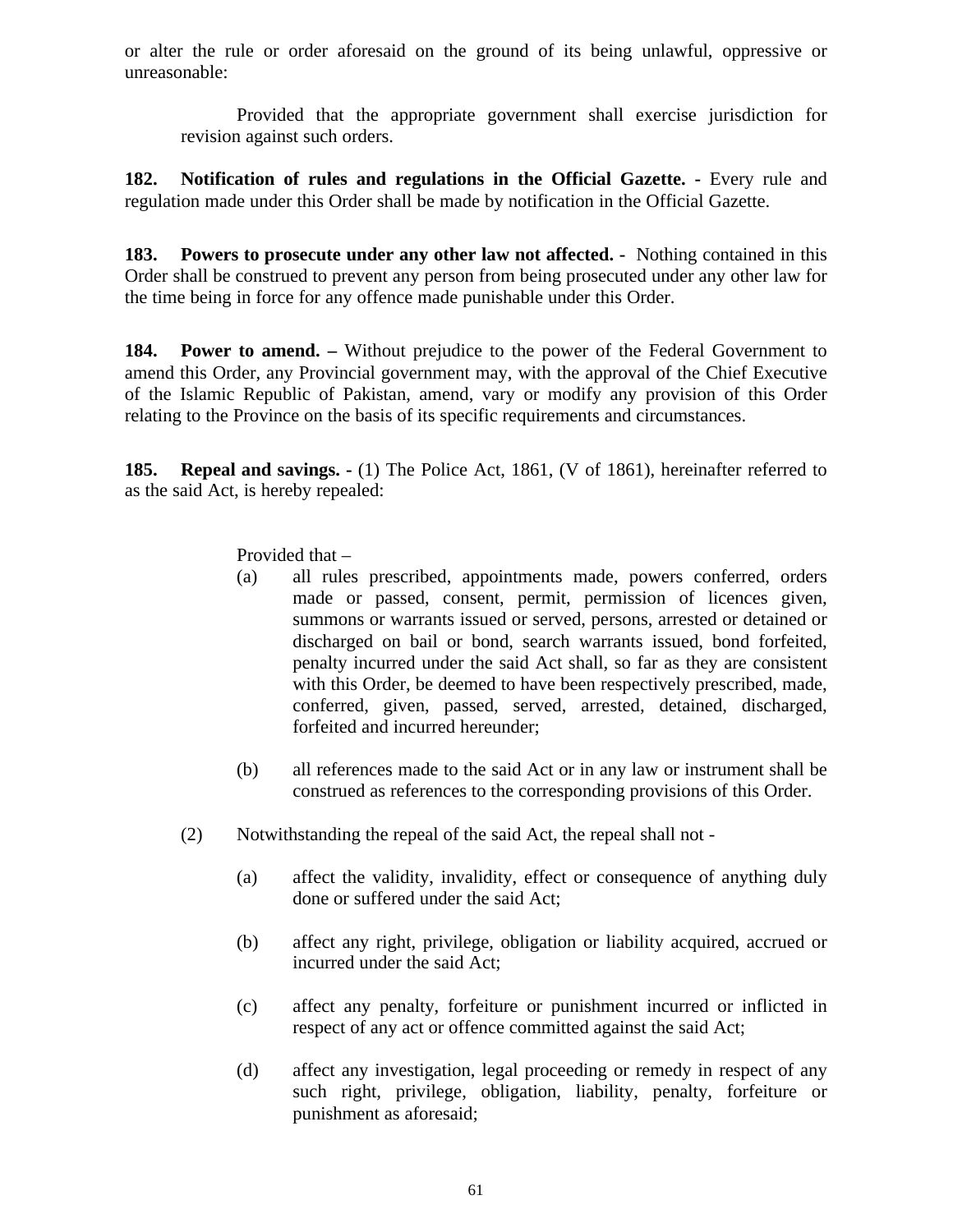and any such investigation, legal proceeding or remedy may be instituted, continued or enforced, and any such penalty, forfeiture or punishment may be imposed, as if the said Act has not been repealed; and

(e) affect any proceeding pending in any court or before any authority under the said Act, and any such proceeding and any appeal or revision arising out of such proceeding shall be continued, instituted or disposed of, as if the said Act had not been repealed.

**186. Existing police deemed to be constituted under this Order. -** Without prejudice to the provisions contained in Article 185, the police functioning in the Provinces and in Islamabad Capital Territory immediately before the commencement of this Order shall on such commencement be deemed to be police constituted under this Order.

**187. Power to remove difficulties. -** (1) If any difficulty arises in giving effect to the provisions of this Order, the Government may, by notification in the Official Gazette, make such provisions as appear to be necessary or expedient for removing the difficulty:

Provided that no such notification shall be issued after the expiry of two years from the commencement of this Order.

(2) Every notification issued under this Article shall be laid before the Parliament or the Provincial Assembly, as the case may be.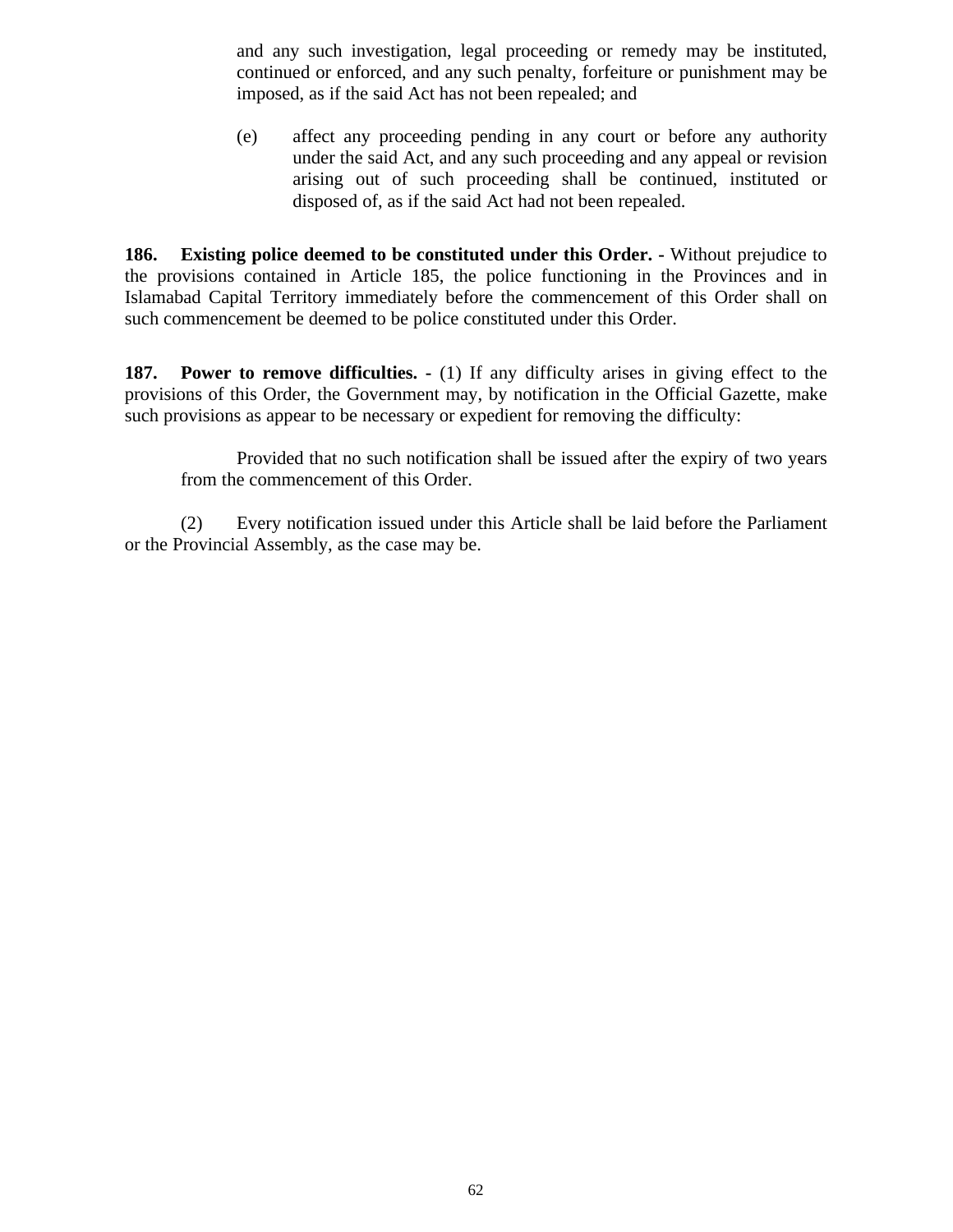# **FIRST SCHEDULE**

# **SENIOR AND JUNIOR RANKS [Article 2 (xii) and Article 2 (xxv)]**

### 1. **Senior Police Ranks**

- (i) Inspector-General
- (ii) Additional Inspector General
- (iii) Deputy Inspector General
- (iv) Assistant Inspector General/Senior Superintendent
- (v) Superintendent
- (vi) Assistant Superintendent/Deputy Superintendent

### 2. **Junior Police Ranks**

- (i) Inspector
- (ii) Sub-Inspector
- (iii) Assistant Sub-Inspector
- (iv) Head Constable
- (v) Constable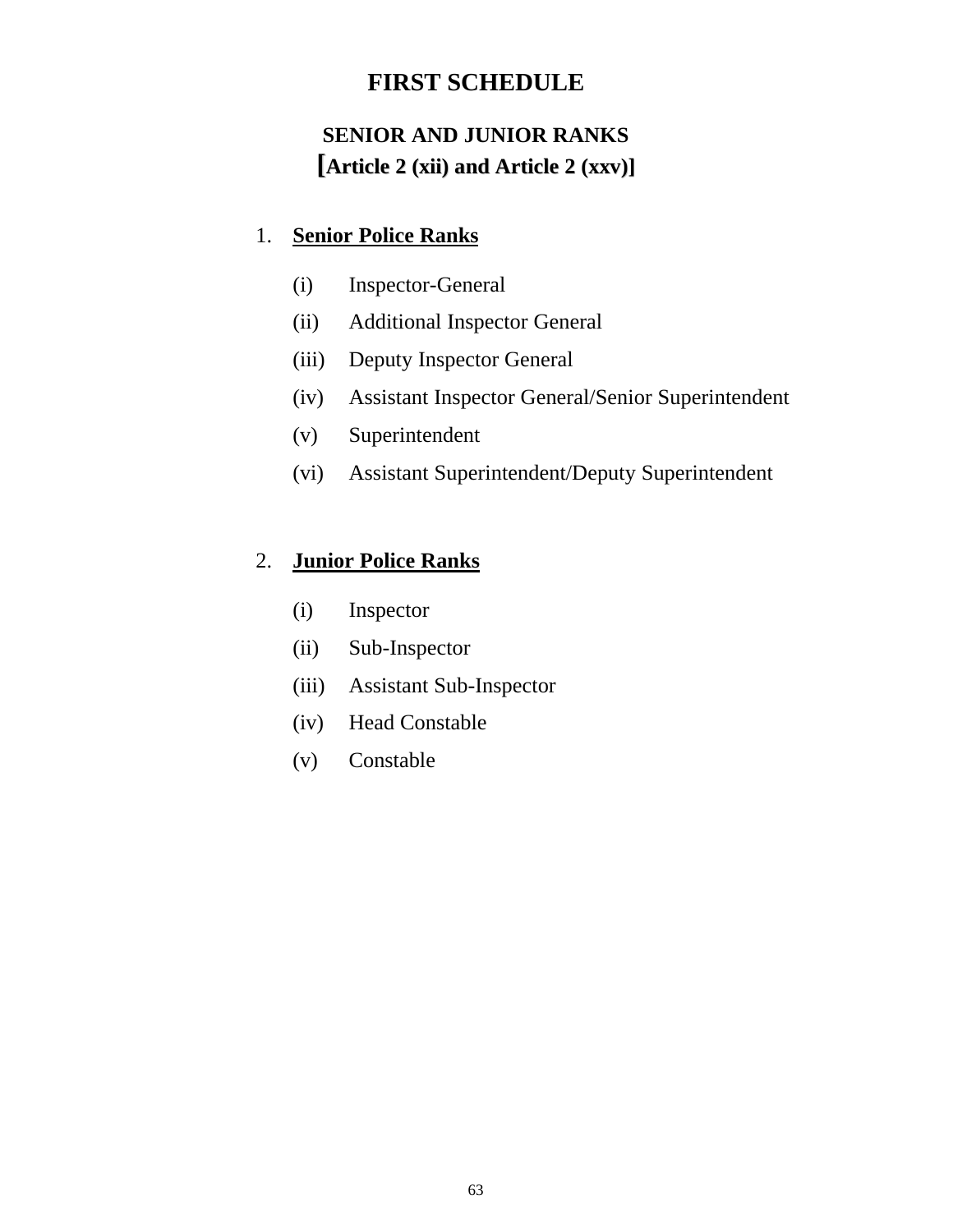### **SECOND SCHEDULE (Article 24)**

### **FORM OF OATH OR AFFIRMATION BY MEMBERS OF POLICE**

I \_\_\_\_\_\_\_\_\_\_\_\_\_\_\_\_\_\_\_ do hereby swear/solemnly affirm that I shall be faithful and bear true allegiance to Pakistan and to the Constitution of the Islamic Republic of Pakistan; that as member of the Police I shall honestly, impartially and truly serve the people without fear, favour or affection, malice or ill-will; that I will to the best of my ability, skill and knowledge discharge, according to law, such functions and duties as may be entrusted to me as a member of the police and in such a manner as to uphold and protect the dignity and rights of the citizens; that I shall abide by the principles contained in the Code of Conduct for police officers.